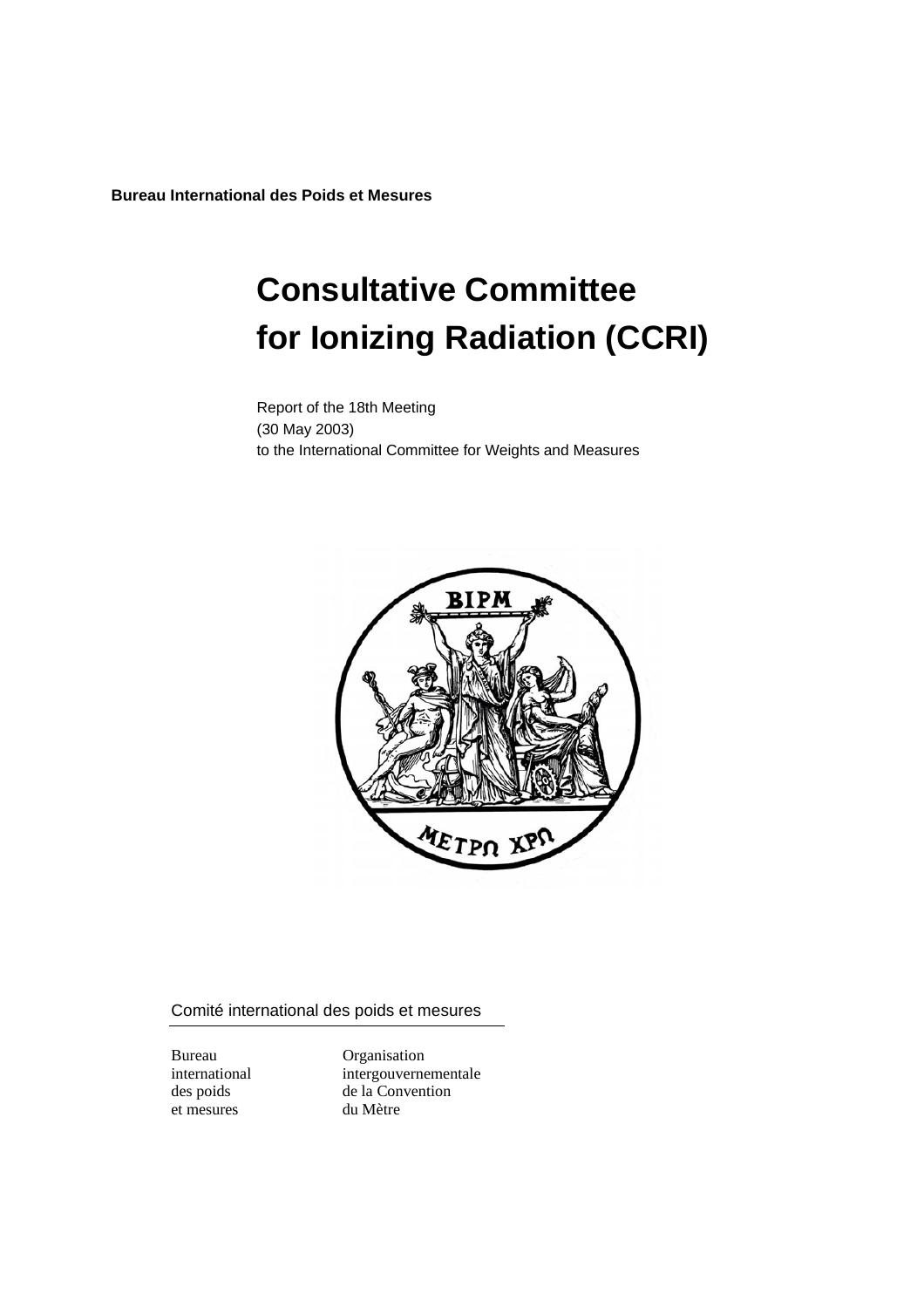Note:

Following a decision made by the International Committee for Weights and Measures at its 92nd meeting in October 2003, Reports of meetings of Consultative Committees will henceforth be published only on the BIPM website in the form presented here.

Full bilingual printed versions in French and English will no longer appear.

> T.J.Quinn, Director BIPM, November 2003.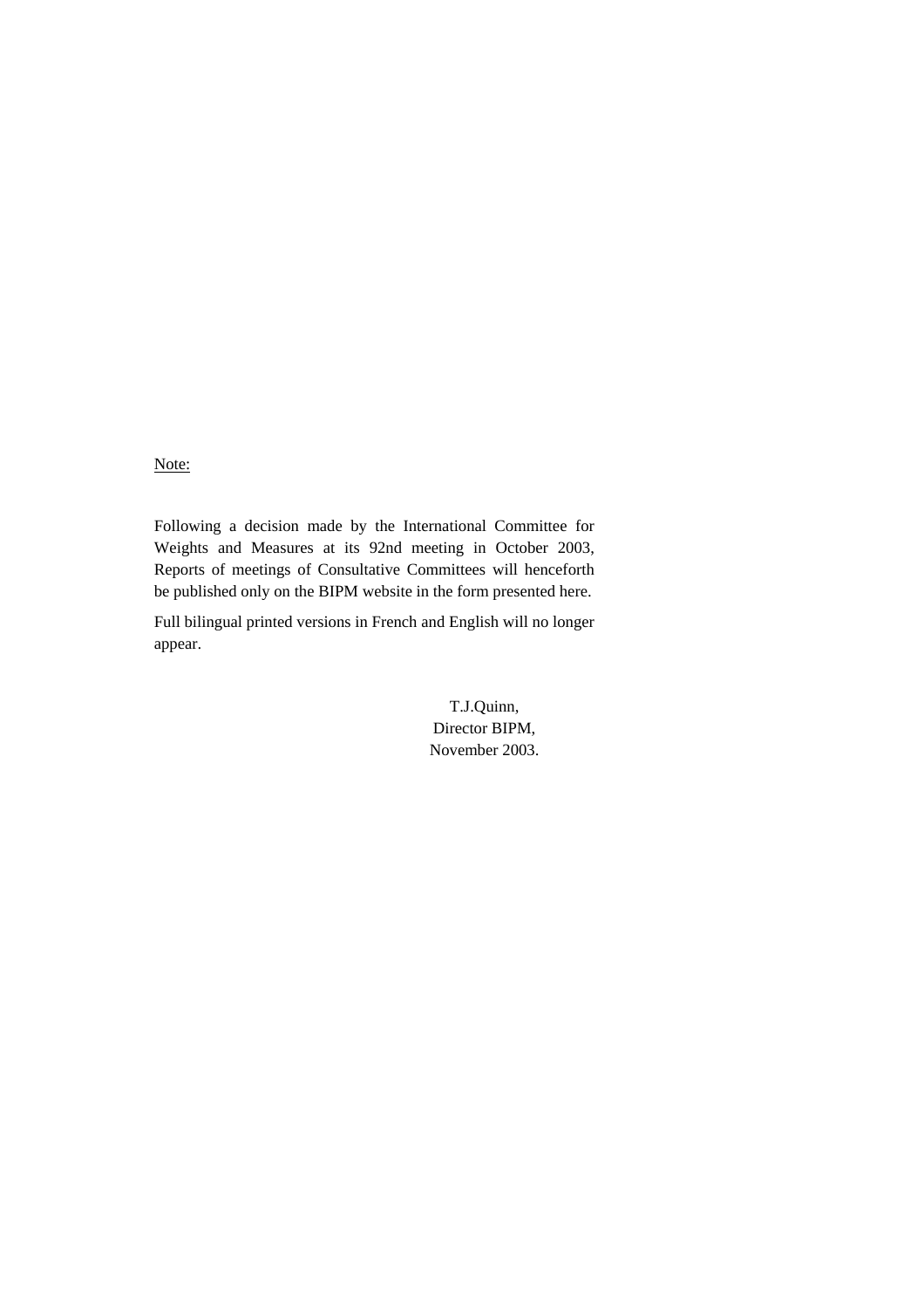# **LIST OF MEMBERS OF THE CONSULTATIVE COMMITTEE FOR IONIZING RADIATION**

as of 30 May 2003

### **President**

G. Moscati, member of the International Committee for Weights and Measures; Instituto de Fisica, Universidade de São Paulo, São Paulo.

#### **Executive Secretary**

P.J. Allisy-Roberts, International Bureau of Weights and Measures [BIPM], Sèvres.

#### **Members**

The Chairman of Section I.

The Chairman of Section II.

The Chairman of Section III.

The Director of the International Bureau of Weights and Measures [BIPM], Sèvres.

### **Section I: x- and** γ**-rays, electrons**

### **Chairman**

P. Sharpe, National Physical Laboratory, Teddington.

### **Members**

Australian Radiation Protection and Nuclear Safety Agency [ARPANSA], Yallambie.

Bundesamt für Eich- und Vermessungswesen [BEV], Vienna.

Bureau National de Métrologie, Laboratoire National Henri Becquerel [BNM-LNHB], Gif-sur-Yvette.

Central Office of Measures/Glówny Urzad Miar [GUM], Warsaw.

Centro de Investigaciones Energéticas, Medioambientales y Tecnológicas [CIEMAT], Madrid.

D.I. Mendeleyev Institute for Metrology, Gosstandart of Russia [VNIIM], St Petersburg.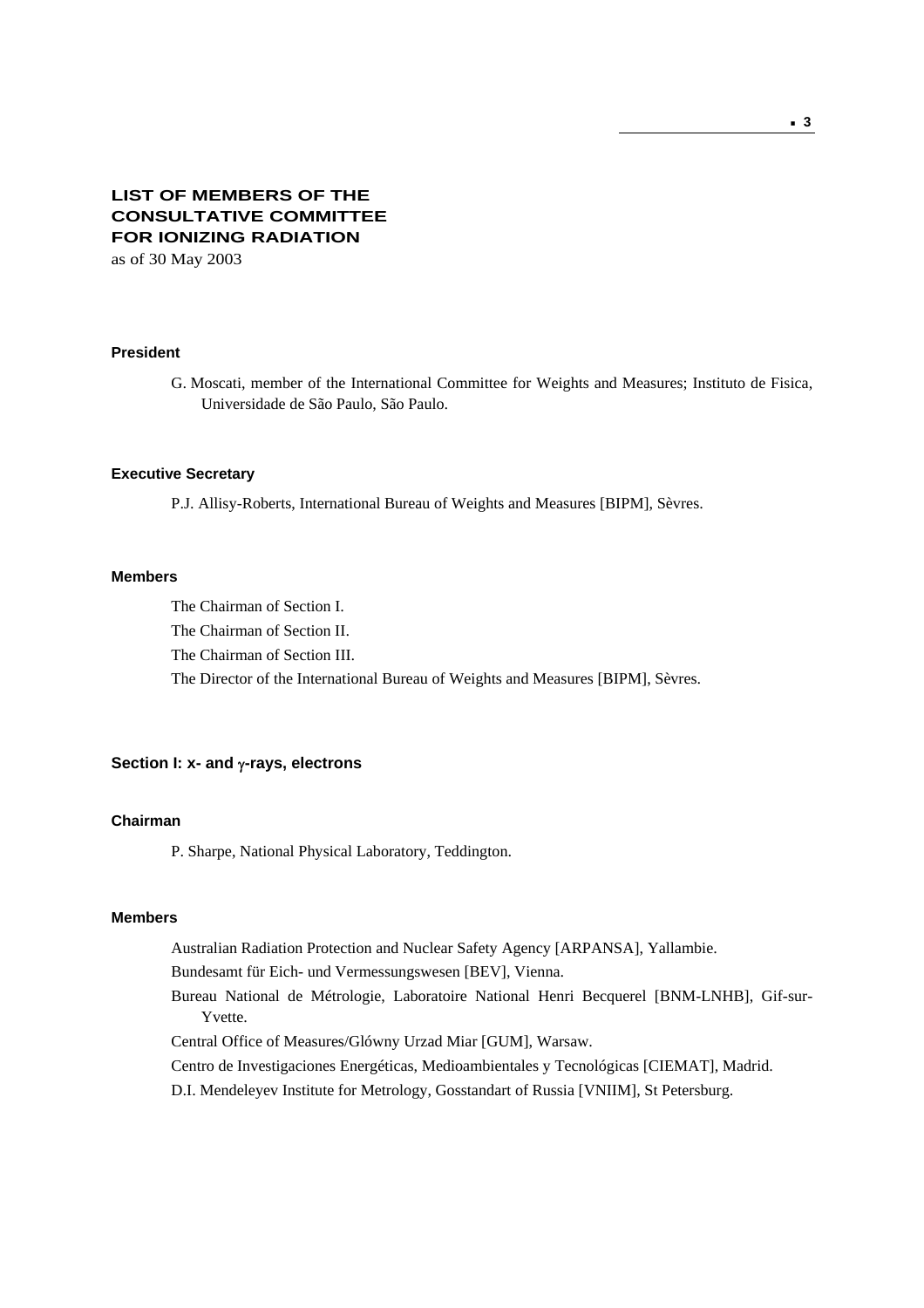- Ente per le Nuove Technologie, l'Energia e l'Ambiente, Istituto Nazionale di Metrologia delle Radiazioni Ionizzanti [ENEA-INMRI], Rome.
- International Commission on Radiation Units and Measurements [ICRU].

National Institute of Metrology [NIM], Beijing.

National Institute of Standards and Technology [NIST], Gaithersburg.

- National Metrology Institute of Japan, National Institute of Advanced Industrial Science and Technology [NMIJ/AIST], Tsukuba.
- National Office of Measures/Országos Mérésügyi Hivatal [OMH], Budapest.
- National Physical Laboratory [NPL], Teddington.
- National Research Council of Canada [NRC], Ottawa.
- Nederlands Meetinstituut, Van Swinden Laboratorium [NMi VSL], Delft.
- Physikalisch-Technische Bundesanstalt [PTB], Braunschweig.
- Swiss Federal Office of Metrology and Accreditation/Office Fédéral de Métrologie et d'Accréditation [METAS], Bern-Wabern.
- The Director of the International Bureau of Weights and Measures [BIPM], Sèvres.

#### **Observers**

- CSIR National Metrology Laboratory [CSIR-NML], Pretoria.
- Czech Metrology Institute/Český Metrologický Institut [CMI], Brno.
- International Atomic Energy Agency [IAEA], Vienna.
- International Organization for Medical Physics [IOMP].
- International Radioprotection Association [IRPA].
- National Laboratory for Metrology of Ionising Radiation, Institute of Radiation Protection and Dosimetry CNEN/Laboratório Nacional de Metrologia das Radiações Ionizantes, Instituto de Radioproteçao e Dosimetria [LNMRI-IRD], Rio de Janeiro.
- Swedish Radiation Protection Institute/Statens Stralskyddsinstitut [SRPI], Stockholm.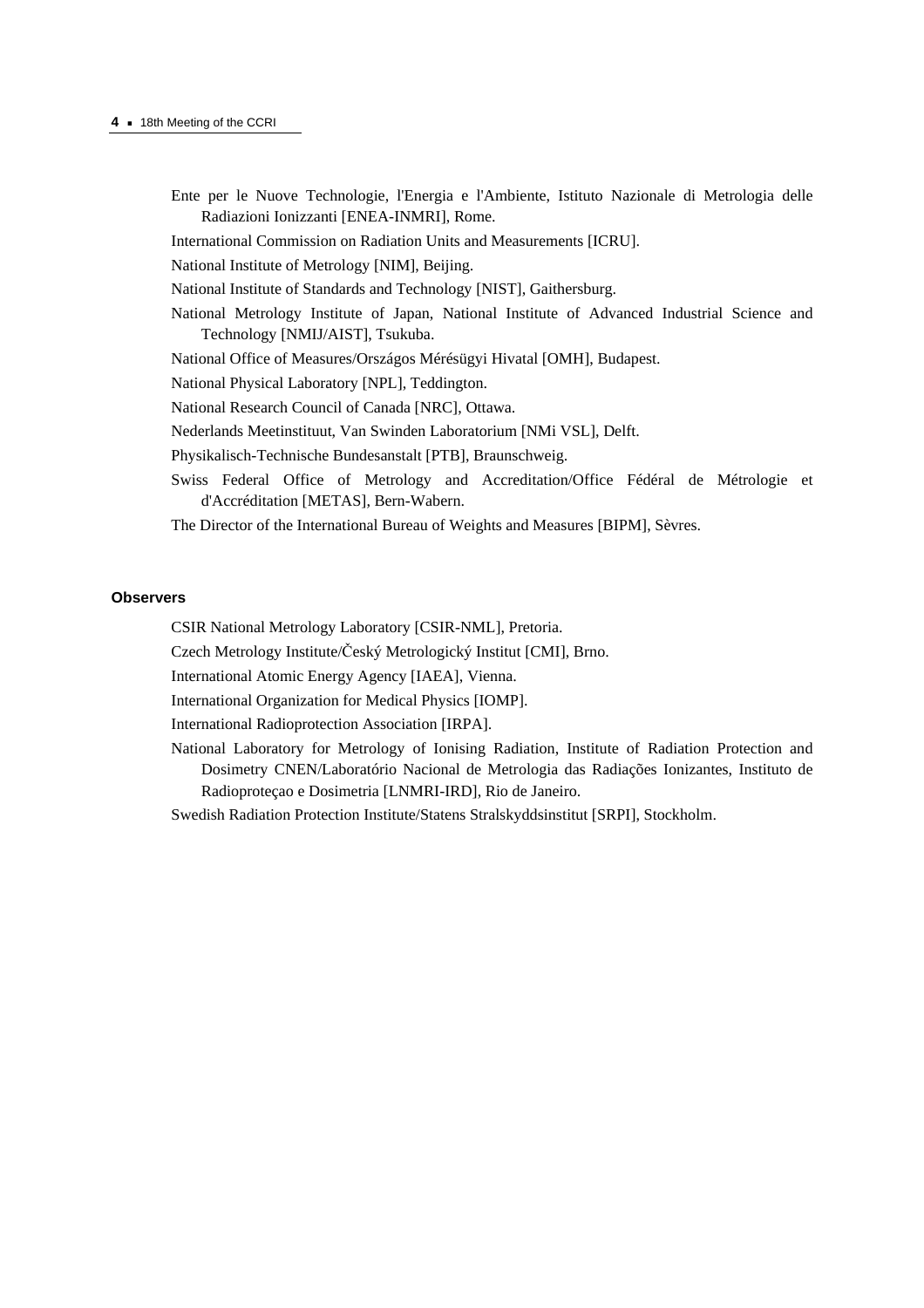#### **Section II: measurement of radionuclides**

### **Chairman**

B.R.S. Simpson, CSIR National Metrology Laboratory, Cape Town.

### **Members**

- Australian Nuclear Science and Technology Organisation [ANSTO], Menai.
- Bureau National de Métrologie, Laboratoire National Henri Becquerel [BNM-LNHB], Gif-sur-Yvette.
- Centro de Investigaciones Energéticas, Medioambientales y Tecnológicas [CIEMAT], Madrid.
- CSIR National Metrology Laboratory [CSIR-NML], Cape Town.
- Czech Metrology Institute/Český Metrologický Institut [CMI], Brno.
- D.I. Mendeleyev Institute for Metrology, Gosstandart of Russia [VNIIM], St Petersburg.
- Ente per le Nuove Technologie, l'Energia e l'Ambiente, Istituto Nazionale di Metrologia delle Radiazioni Ionizzanti [ENEA-INMRI], Rome.
- Institut de Radiophysique Appliquée [IRA-METAS], Lausanne.
- Institut für Isotopenforschung und Kernphysik "Radiuminstitut" [IIK], Radiuminstitut, Vienna.
- Institute for Reference Materials and Measurements [IRMM], Geel.
- Korea Research Institute of Standards and Science [KRISS], Daejeon.
- National Institute of Metrology [NIM], Beijing.
- National Institute of Standards and Technology [NIST], Gaithersburg.
- National Metrology Institute of Japan, National Institute of Advanced Industrial Science and Technology [NMIJ/AIST], Tsukuba.
- National Office of Measures/Országos Mérésügyi Hivatal [OMH], Budapest.
- National Physical Laboratory [NPL], Teddington.
- National Research Council of Canada [NRC], Ottawa.
- Physikalisch-Technische Bundesanstalt [PTB], Braunschweig.
- Radioisotope Centre Polatom [RC], Swierk.
- The Director of the International Bureau of Weights and Measures [BIPM], Sèvres.

#### **Observers**

- International Commission on Radiation Units and Measurements [ICRU]. International Organization for Medical Physics [IOMP].
- International Radioprotection Association [IRPA].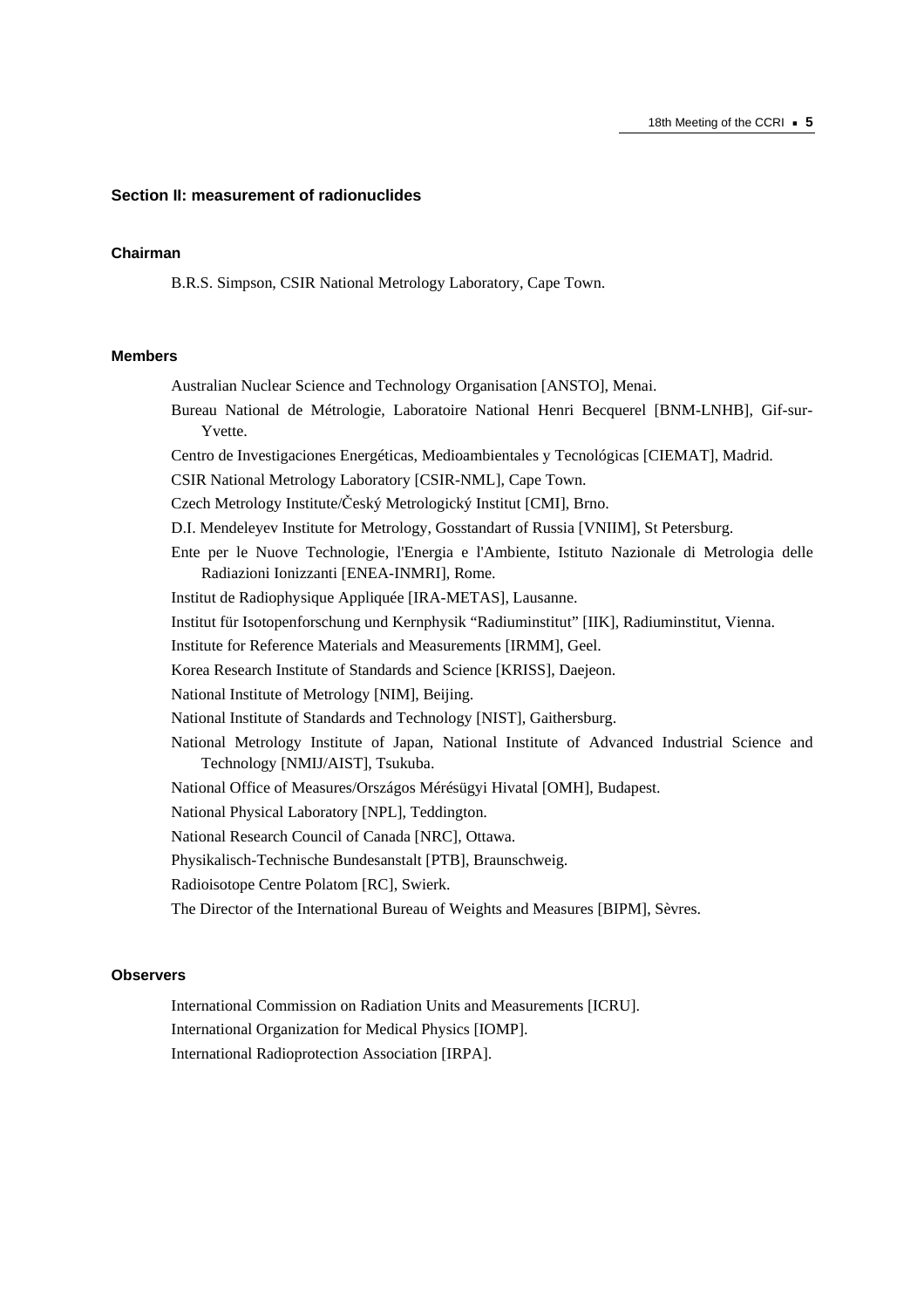National Laboratory for Metrology of Ionising Radiation, Institute of Radiation Protection and Dosimetry CNEN/Laboratório Nacional de Metrologia das Radiações Ionizantes, Instituto de Radioproteçao e Dosimetria [LNMRI-IRD], Rio de Janeiro.

Nederlands Meetinstituut, Van Swinden Laboratorium [NMi VSL], Delft.

#### **Section III: neutron measurements**

#### **Chairman**

H. Klein, Physikalisch-Technische Bundesanstalt, Braunschweig.

#### **Members**

Bureau National de Métrologie, Laboratoire National Henri Becquerel [BNM-LNHB], Gif-sur-Yvette.

Czech Metrology Institute/Český Metrologický Institut [CMI], Brno.

D.I. Mendeleyev Institute for Metrology, Gosstandart of Russia [VNIIM], St Petersburg.

Institute for Reference Materials and Measurements [IRMM], Geel.

Interfaculty Reactor Institute, Department of Radiation Technology [IRI], Delft.

National Institute of Metrology [NIM], Beijing.

National Institute of Standards and Technology [NIST], Gaithersburg.

- National Laboratory for Metrology of Ionising Radiation, Institute of Radiation Protection and Dosimetry CNEN/Laboratório Nacional de Metrologia das Radiações Ionizantes, Instituto de Radioproteçao e Dosimetria [LNMRI-IRD], Rio de Janeiro.
- National Metrology Institute of Japan, National Institute of Advanced Industrial Science and Technology [NMIJ/AIST], Tsukuba.
- National Physical Laboratory [NPL], Teddington.

Physikalisch-Technische Bundesanstalt [PTB], Braunschweig.

The Director of the International Bureau of Weights and Measures [BIPM], Sèvres.

#### **Observers**

Chinese Institute of Atomic Energy [CIAE], Beijing.

International Atomic Energy Agency [IAEA].

International Commission on Radiation Units and Measurements [ICRU].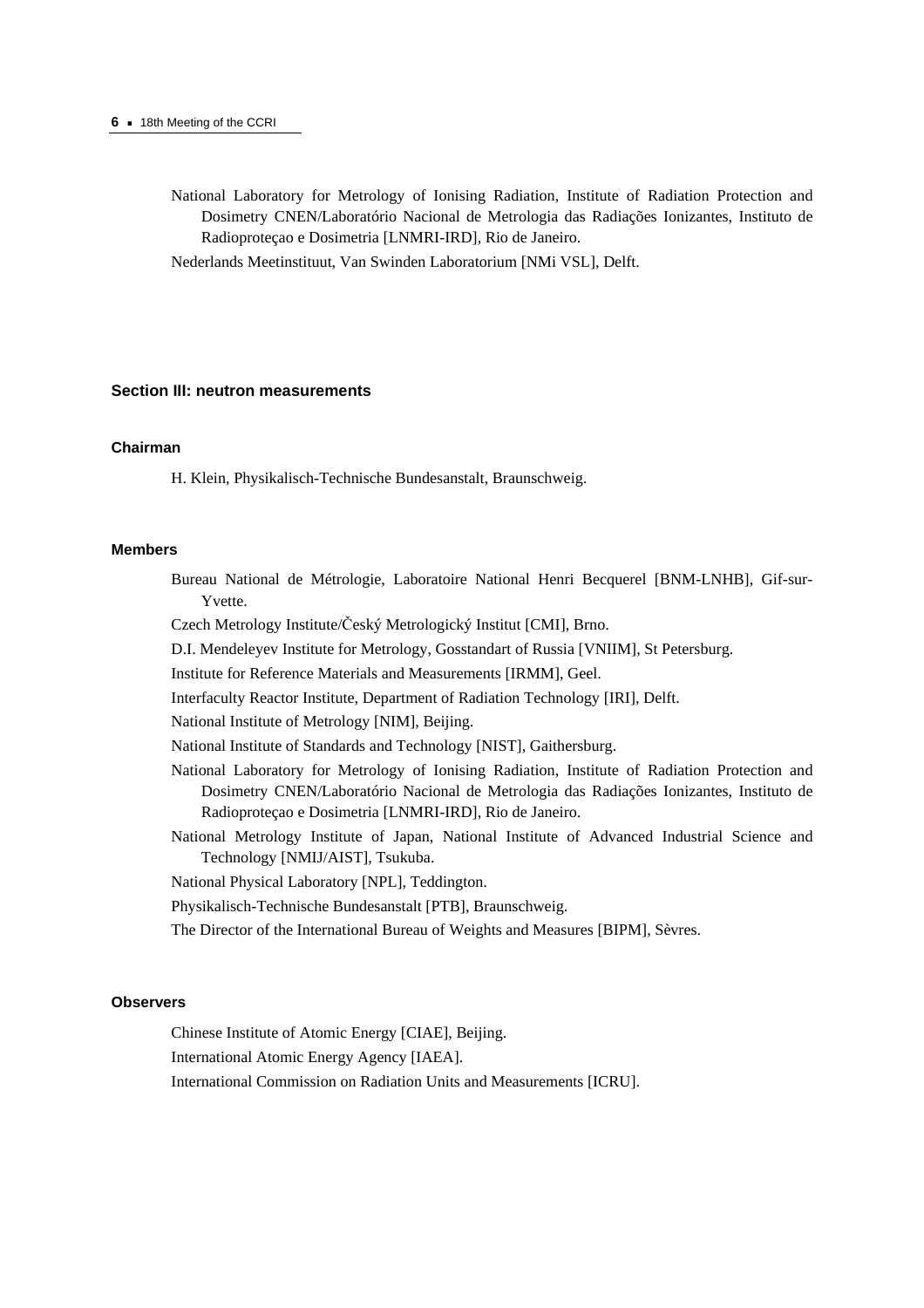# **CONSULTATIVE COMMITTEE FOR IONIZING RADIATION**

Report of the 18th Meeting (30 May 2003)

to the International Committee for Weights and Measures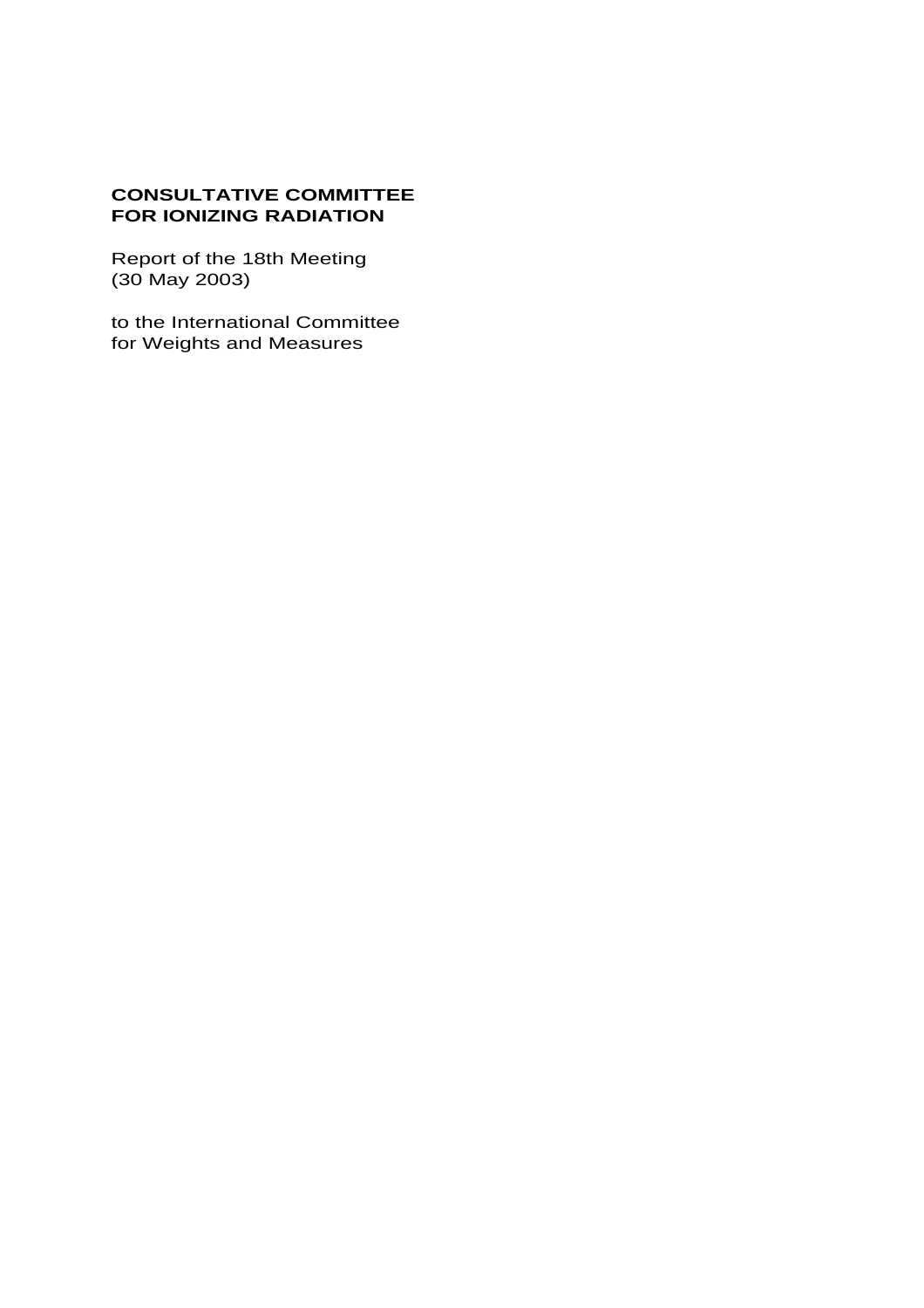# **1 OPENING OF THE MEETING**

The eighteenth meeting of the Consultative Committee for Ionizing Radiation (CCRI)\* was held at the Pavillon de Breteuil, in Sèvres, on 30 May 2003.

The following members were present: H. Klein (Chairman of CCRI Section III), G. Moscati (President of the CCRI), T.J. Quinn (Director of the BIPM), P. Sharpe (Chairman of CCRI Section I) and B.R.S. Simpson (Chairman of CCRI Section II).

Also present: P.J. Allisy-Roberts (Executive Secretary of the CCRI, BIPM).

The President opened the meeting by explaining that it was usual to have the CCRI after the three Section meetings to identify common issues and to co-ordinate the work of the Sections. In welcoming the members, he expressed his thanks for their attendance at the individual Section meetings noting that each Section has a different way of working. He was particularly pleased that the meetings were co-operative and constructive and felt that this was because the members had been meeting for many years.

Dr Quinn apologized for his absence from the Section meetings owing to prior commitments.

### **2 [REPORT OF SEVENTEENTH MEETING OF](https://www.bipm.org/en/committees/cc/ccri/publications_cc.html) THE CCRI, 2001\*\***

The President stated that there were no specific items in the report that had not already been discussed during the recent meetings of the Sections. He congratulated the BIPM, especially for its support of the CIPM Mutual Recognition Arrangement (MRA) activities noting the huge efforts that had been made regarding the *modus operandi* of the Consultative Committees to co-ordinate world metrology. He commented that it was a pleasure to work in metrology and particularly appreciated the feedback from the BIPM Director on the content of meetings in the regional metrology organizations (RMOs).

 $\overline{a}$ 

<sup>\*</sup> For the list of acronyms, [click here.](https://www.bipm.org/en/practical_info/acronyms.html) 

<sup>\*\*</sup> Documents for the meeting which are open access (underligned) are available on the BIPM website.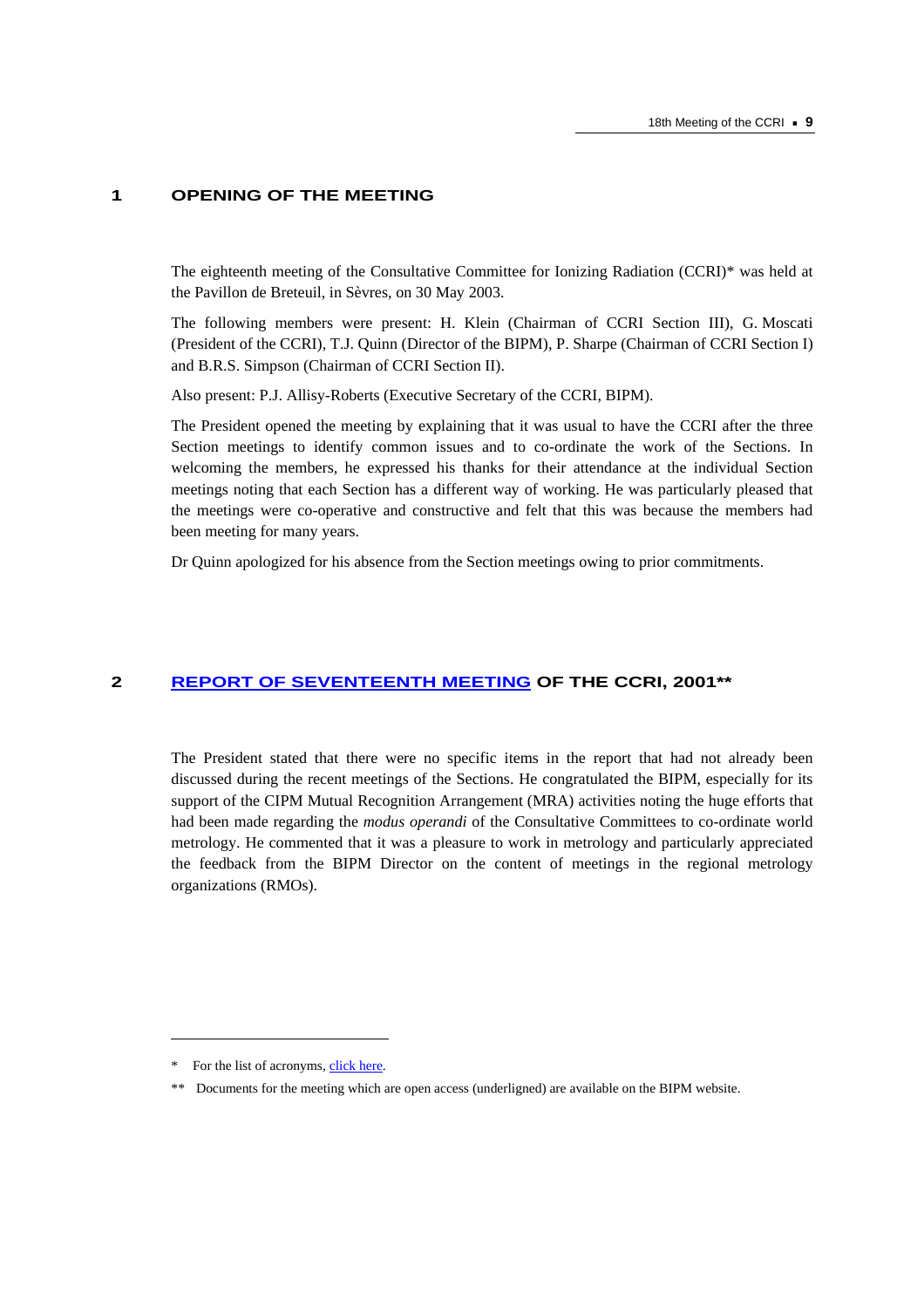# **3 CONCLUSIONS OF THE MEETINGS OF THE THREE SECTIONS OF THE CCRI**

The President invited each Section chairman to present a review of their meeting.

### **3.1 Section I: x- and** γ**-rays, electrons** (Chairman: P. Sharpe)

Dr Sharpe was pleased to report that a number of decisions and recommendations had been made by the Section I of the CCRI (CCRI(I)). He then presented a number of specific issues.

#### 3.1.1 Physical constants

The Chairman reported that the CCRI(I) had discussed stopping powers for graphite, noting that the data had last been reviewed in the 1980s and that more recent data showed differences of up to 1.5 %. However, as there are strong correlations with other factors, the primary standards concerned would not be expected to change by this amount. At its previous meeting, the CCRI(I) had invited the ICRU to review the situation and the ICRU has agreed in principle to set up a Report Committee with terms of reference that were discussed in the meeting. The CCRI(I) urged the ICRU to proceed as fast as possible in the hope of having a draft report within two years.

### 3.1.2 Wall corrections

Many papers on the calculation of wall correction factors for air kerma cavity standards had been presented. The CCRI(I) agreed a recommendation to acknowledge that electron-photon Monte Carlo calculations are now a robust method of determining  $k_{wall}$  correction factors for air kerma cavitychamber standards in photon fields. The agreed wording is given in the CCRI(I) report. The Chairman felt that this would now enable the CIPM MRA Appendix B equivalence tables to be completed for the air kerma comparisons in  ${}^{60}Co$ .

#### 3.1.3 The BIPM key comparison database, KCDB

The low-energy and medium-energy x-rays comparisons are close to final publication in the KCDB and it was hoped to have these published before the General Conference. CCRI(I) had supported a change in the BIPM standards and the national metrology institutes (NMIs) would be notified of the magnitude and timing for this change.

The draft B summary reports for absorbed dose and for air kerma in <sup>60</sup>Co radiation were also close to completion. It had been agreed that NMIs would send details of any changes in their standards to the BIPM by the end of July 2003.

The declaration of dosimetry calibration and measurement capabilities (CMCs) are behind schedule but this appears to be due to misunderstandings over the administrative procedure rather than any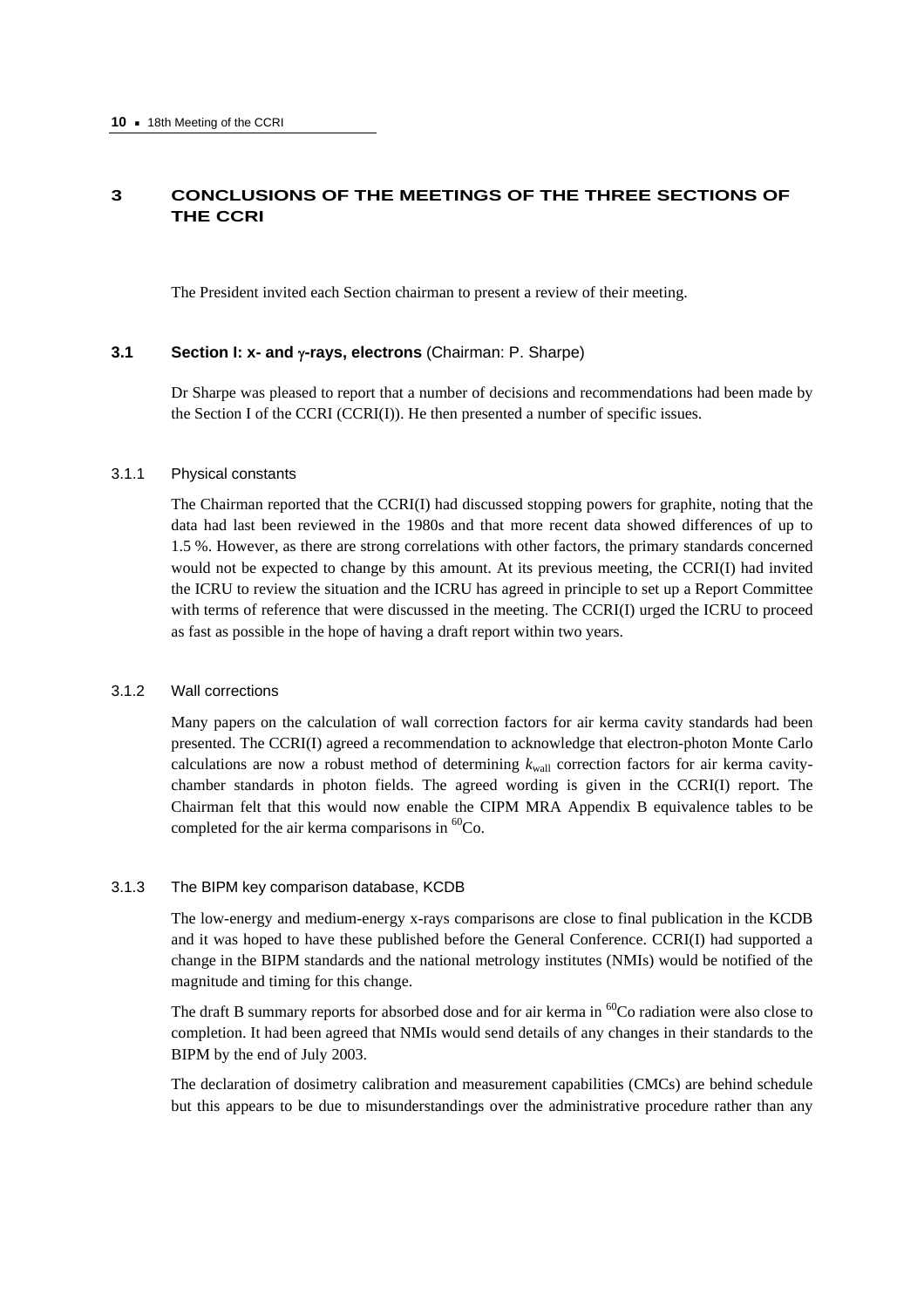scientific problem. It was expected that the various issues would be resolved by the meeting of RMO co-ordinators scheduled for September 2003. Dr Quinn had encouraged the submission of CMCs during the EUROMET General Assembly and had recommended that any CMCs that were ready should be submitted rather than waiting for everything to be confirmed.

The CCRI(I) had a long discussion regarding RMO comparisons. Some of these were thought to be incorrectly designated as RMO comparisons because they were worldwide and may therefore be more appropriate as CCRI key comparisons. Comparisons using a transportable primary standard for medium-energy x-rays had produced considerable interest but there were major concerns about a timetable as not more than two laboratories could participate in any given year. As there are 18 such standards worldwide, it would not be feasible for this comparison to replace the existing BIPM comparisons. Section I had asked for more information as no detailed protocol had been submitted.

A number of other comparisons were discussed but the decision was made to keep these as EUROMET supplementary comparisons with cross RMO participation.

#### 3.1.4 Synchrotron radiation

An invited seminar presented by the PTB on synchrotron radiation had been well received and prompted a lively discussion with reports of similar work at other laboratories. It was agreed to have synchrotron radiation standards as an agenda item for the next meeting.

It was also agreed that seminars at future meetings would be useful.

### 3.1.5 *Metrologia* special issue

This idea had been received with enthusiasm and the CCRI(I) participants had suggested many topics to be covered. Other members of the CCRI felt that finding authors and referees would be more of a problem than identifying the topics.

#### **3.2 Section II: measurement of radionuclides** (Chairman: B.R.S. Simpson)

Dr Simpson reported that the main thrust of the CCRI Section II (CCRI(II)) meeting had been to consider the feedback from their three working groups, mandated to co-ordinate the implementation of the MRA, each of which had met at least once, with the co-ordinators presenting the outcomes.

#### 3.2.1 The BIPM key comparison database

The CCRI(II) had made various decisions during the meeting, such as not to include outliers in the key comparison reference value (KCRV) evaluation and to use the unweighted mean for the KCRV in each comparison. The treatment of correlations in comparisons was explained and a colour coding system was described to indicate which Appendix B results were more than twenty years old and would eventually be removed from the KCDB.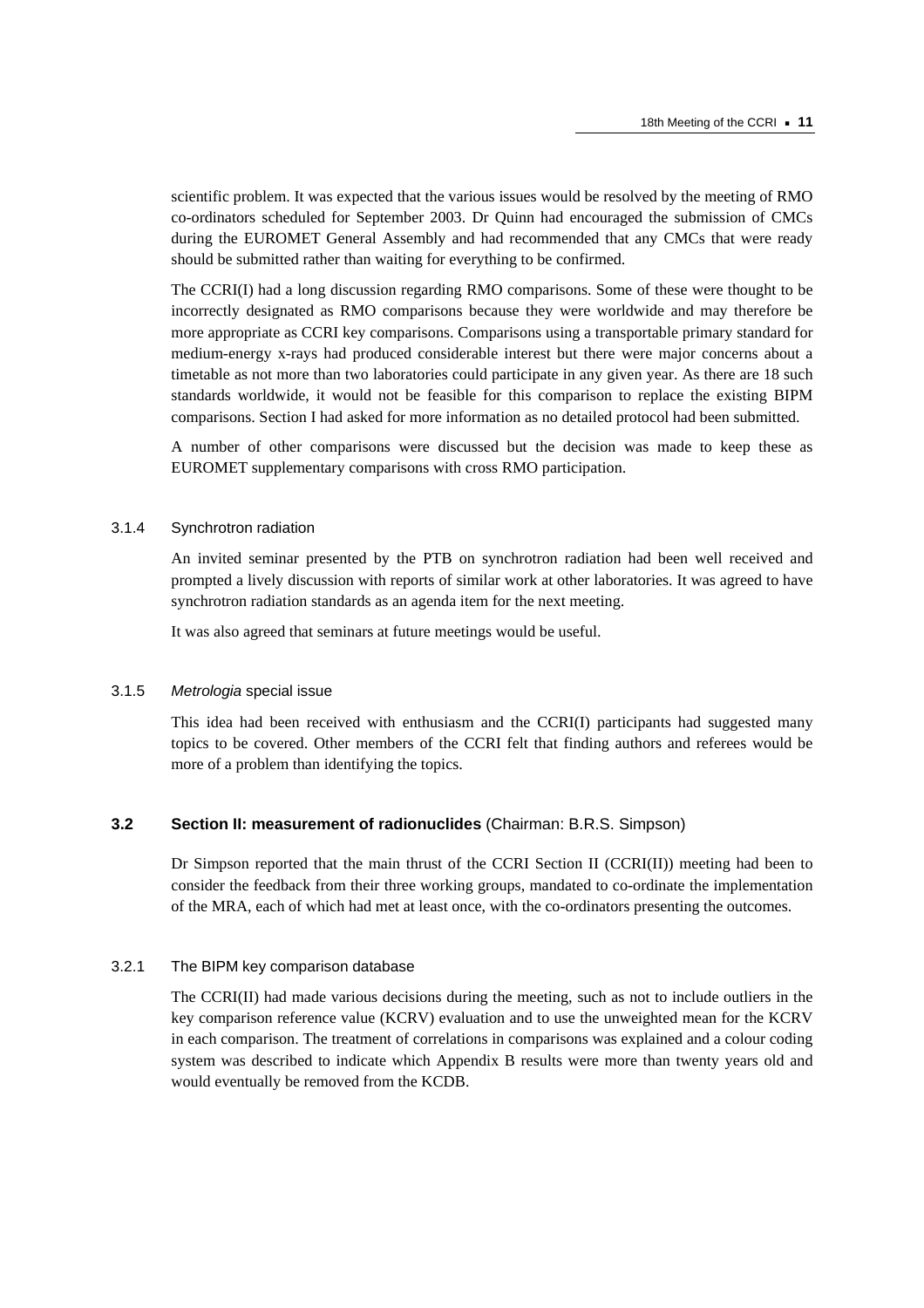In view of the twenty year limit for results in the KCDB, the CCRI(II) had also decided that as there were too many radionuclides for each one to be measured in a key comparison within the time frame, a method of grouping radionuclides by their measurement method and difficulty of their measurement within a method should be identified. When a NMI measured a difficult radionuclide within a measurement group, this should ensure their capability for measuring a less difficult radionuclide using the same method. It was noted that this would facilitate the acceptance of CMCs for Appendix C but would not provide degrees of equivalence between NMIs for Appendix B.

The discussions on uncertainties, particularly in CMC claims, had resulted in the agreement over an EXCEL table of uncertainty contributions following the *Guide to the Expression of Uncertainty in Measurement* (GUM). The Uncertainties Working Group had produced some estimates of the minimum uncertainties that would be acceptable for inclusion in the comparisons and thus CMC claims.

A work plan for the extension of the SIR for key comparison of pure beta-emitters was approved with at least 20 radionuclides being measured using two different methods, the CIEMAT/NIST and TDCR, before a final decision on the way forward is reached.

The CIPM MRA had provoked an unprecedented number of BIPM co-ordinated CCRI(II)-K2 comparisons. Those for <sup>238</sup>Pu, <sup>152</sup>Eu and <sup>204</sup>Tl had been completed and as some concerns had been raised over the 32P comparison results, a limited repeat comparison had been agreed. The comparisons of  ${}^{89}Sr$ ,  ${}^{192}Ir$  and  ${}^{65}Zn$  were nearing completion and it had been decided that when laboratories were unable to meet the reporting deadline this could be extended if they informed the BIPM.

The BIPM.RI(II)-K1 comparisons are now appearing in the KCDB with 29 already published and a further 18 in draft A or draft B format. The CCRI(II) approves each final report by electronic mail before publication.

A number of future CCRI(II)-K2 comparisons had been agreed, together with the time frames. The comparisons of  $54$ Mn and  $241$ Am are to be completed this year as well as an IAEA initiated comparison of  $^{90}Y$ . For the following year, 2004, there will be a repeat of the  $^{32}P$  comparison with a limited number of participants and also a comparison of  $^{125}$ I.

Reports had been presented giving the status of various regional comparisons, particularly with regard to the current situation regarding the CMC submissions. At present, only the CSIR-NML of SADCMET has radioactivity submissions in Appendix C of the KCDB. A demonstration was given on how to use the BIPM website to obtain information regarding the CMCs.

#### 3.2.2 *Metrologia* special issue

A working group had been assembled to co-ordinate topics for a special issue of *Metrologia* in the field of radioactivity. This review-type of publication is planned for 2006. The working group is comprised of Dr B.R.S. Simpson, the Chairman of CCRI(II), Dr Hino (NMIJ/AIST), Dr Judge (NPL) and Dr Los Arcos (CIEMAT).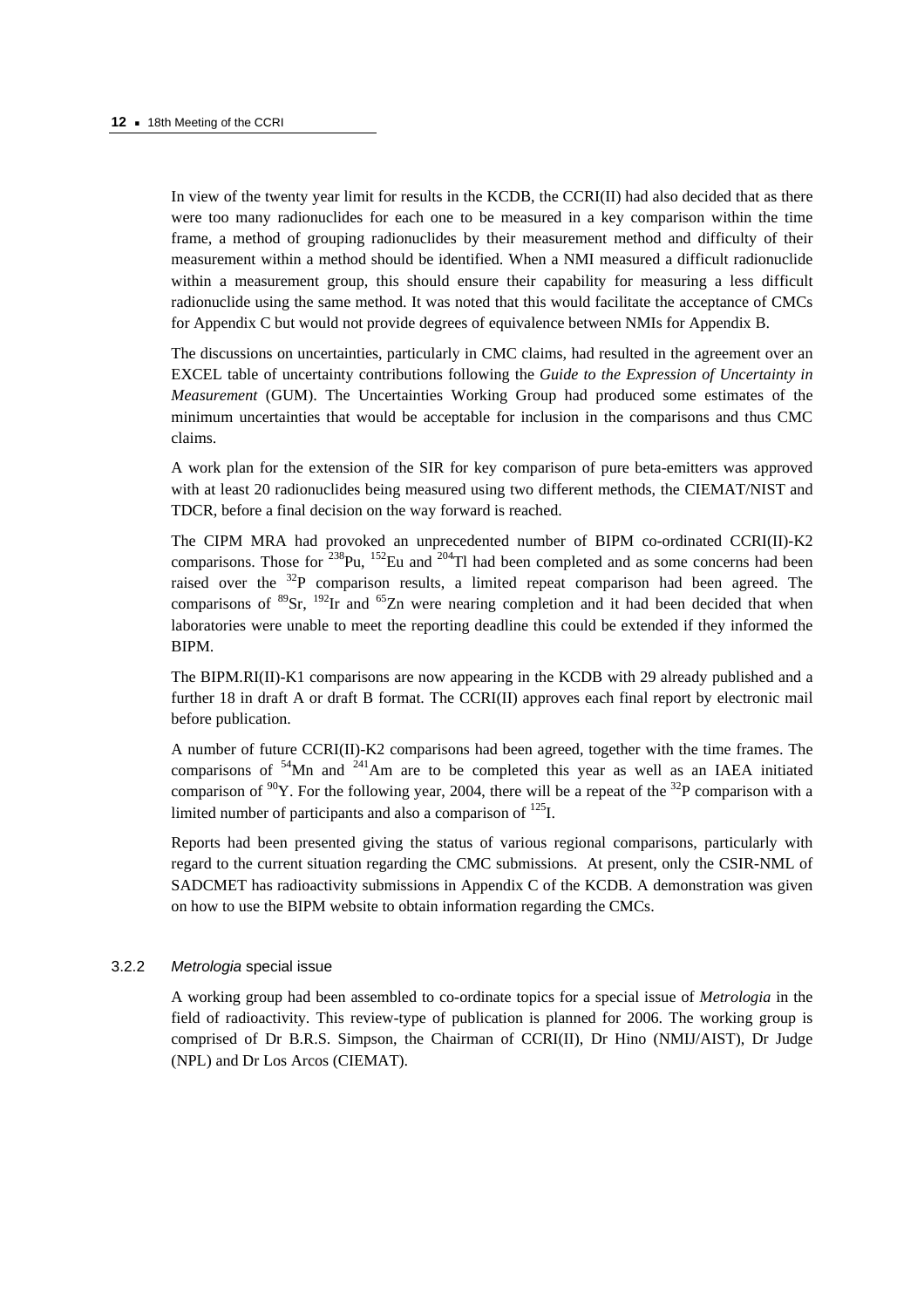#### **3.3 Section III: neutron measurements** (Chairman: H. Klein)

Dr Klein reported that the main content of the meeting had been discussions over the scientific aspects of the various key comparisons.

#### 3.3.1 Key comparisons

The four CCRI(III) key comparisons and one EUROMET supplementary comparison are on schedule. The progress and status of each comparison was discussed in detail.

Comparison CCRI(III)-K10 covers the recommended ISO energy range for specific mono-energetic neutron fluences and it was thought possible that after discussion some interpolation of the data may assist in the evaluation of CMCs. The measurements were made in March 2001 and the last of the laboratory reports was provided in April 2002. Two laboratories were asked to review their results and these reviews were received by November 2002. All the results were then sent to the participants and the draft B report was produced by the PTB in April 2003. The CCRI(III) discussed this in detail, agreed the analysis of the results and made some suggestions for changes after discussion of the degrees of equivalence. The EXCEL matrix will now be completed and all but one result will be included in the KCRV evaluation. The report should be complete by the autumn. Some supplementary work by the NPL on their long-counter effective centre and efficiency may be included in the publication or published separately. An explanation for one of the outlier results was deemed to be satisfactory and will also be included in the final report.

The report for comparison CCRI(III)-K1 at 24.5 keV is incomplete and does not include uncertainty budgets. This is partly because this comparison was run before the MRA was signed and so before the guidelines for key comparisons were published. Questions have been raised about some of the uncertainties quoted by the participants and Dr Klein will be following this up with Dr Lewis who wrote the original report to ensure that it complies with the current requirements of the MRA and includes the degrees of equivalence.

The key comparison CCRI(III)-K8.B-10 has now been changed into CCRI(III)-K8 as the B-10 loading of the ionization chambers did not prove to be stable enough for them to be used as transfer chambers under different environmental conditions. This comparison will now be held at the NIST with all participants taking their own equipment to measure the fluence rate in the same thermal neutron fields. A new protocol will be produced for a comparison in the spring of 2005.

Key comparison CCRI(III)-K9.AmBe for emission rates has suffered significant delays including one of one year's duration. Three laboratories are still to participate but it is hoped to finish this comparison by the end of 2003. The BNM/IRSN, the NIST and the NPL will send their reports to Dr Klein who will send all the reports at the end of the comparison to the NIST for evaluation.

It was noted that in CMC services where only one laboratory is capable of making a particular measurement, there could be no comparison or degrees of equivalence; this was the case for example for 20 MeV neutrons.

It had been agreed that the CCRI(III) should not conduct comparisons for radiation protection quantities but they encouraged the EUROMET to do so. Consequently, an EUROMET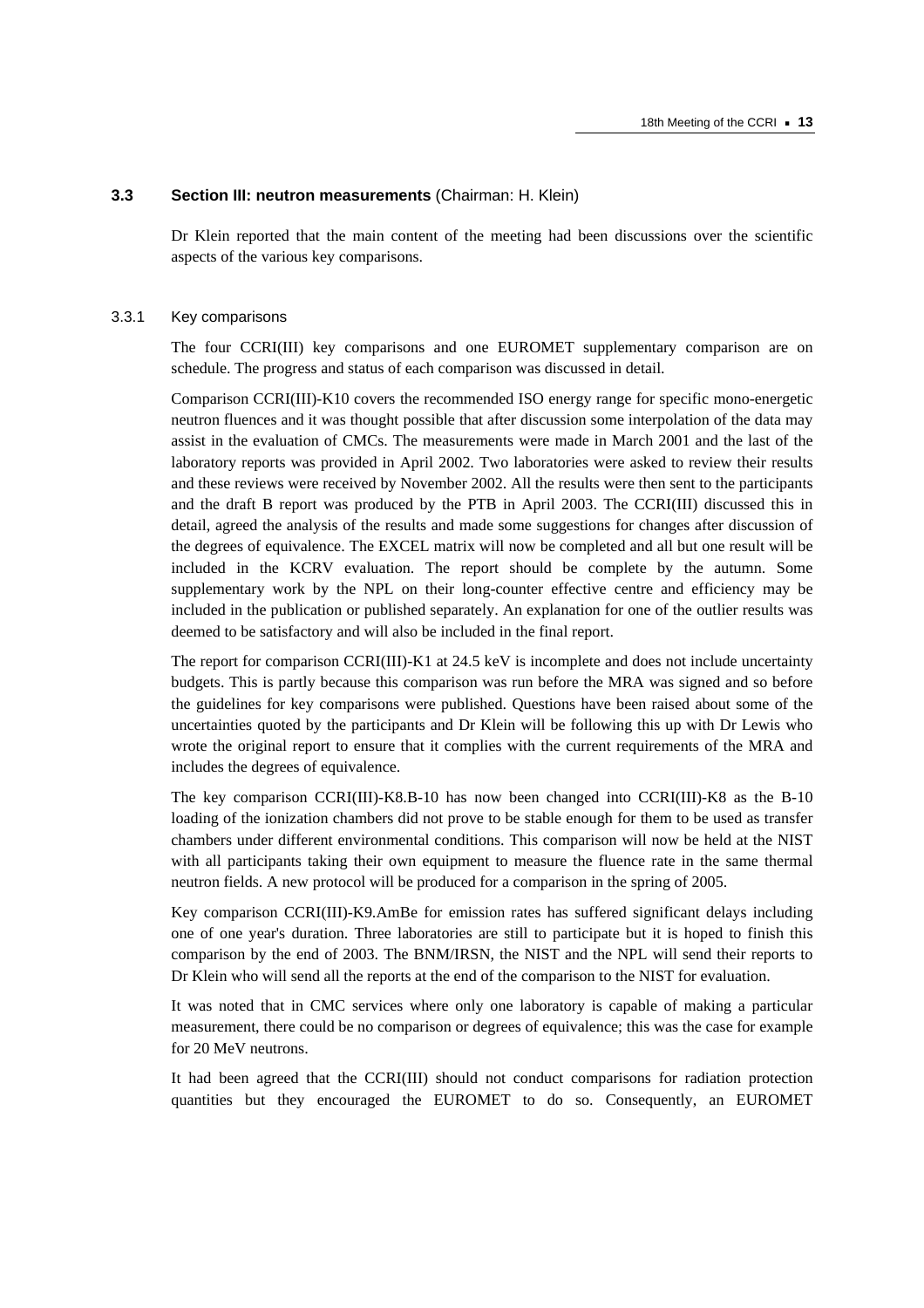supplementary comparison EUROMET.RI(III)-S1 was agreed for ambient dose equivalent meters and this should start in the summer of 2003, running for two years.

No other comparisons were suggested for the forthcoming period nor were any reported from the other RMOs.

#### 3.3.2 Laboratory reports

As usual, the participants of the CCRI(III) had reported on recent progress in their laboratories and these are detailed in the CCRI(III) report. Most laboratories also produced a written report and when available these are on open access in the CCRI(III) web pages. A decision was made to publish the PowerPoint presentations in the restricted access web pages.

### 3.3.3 Special issue of *Metrologia*

Prof. P. Martin, editor of *Metrologia*, had introduced the idea of a special issue concentrating on neutron metrology and this was welcomed by the CCRI(III). Dr Klein will propose a working group for this project with the remit to identify topics, prospective authors and referees. The issue could include a review of future trends in the field of neutron metrology.

### 3.3.4 Future needs

Dr Klein reported on the wide range of needs for high-quality neutron metrology. This stretched from in-core reactor spectrometry and the determination of precise cross sections for nuclear reactor development (high temperature and breeder reactors) to neutron diagnostics and benchmark experiments in fusion technologies. Radiation protection dosimetry and spectrometry in the workplace were also demanding areas with an extended energy range, up to GeV neutrons. Although Monte Carlo and other mathematical techniques are being used for predictions, these must be verified by appropriate experiments. The stringent propagation of uncertainties is still an unresolved problem and is the real current challenge for neutron metrologists.

# **4 DISCUSSION OF POINTS OF COMMON INTEREST**

The CCRI noted that the CCRI(II) seminar on liquid scintillation counting in 2001 and the CCRI(I) recent seminar on synchrotron radiation, each with invited speakers, had both worked well and proposed that the idea could be repeated in 2005.

The concept of the special issues of *Metrologia* was well received by all three Sections. It was noted that the Section chairmen are the focus for the organization and they would need to designate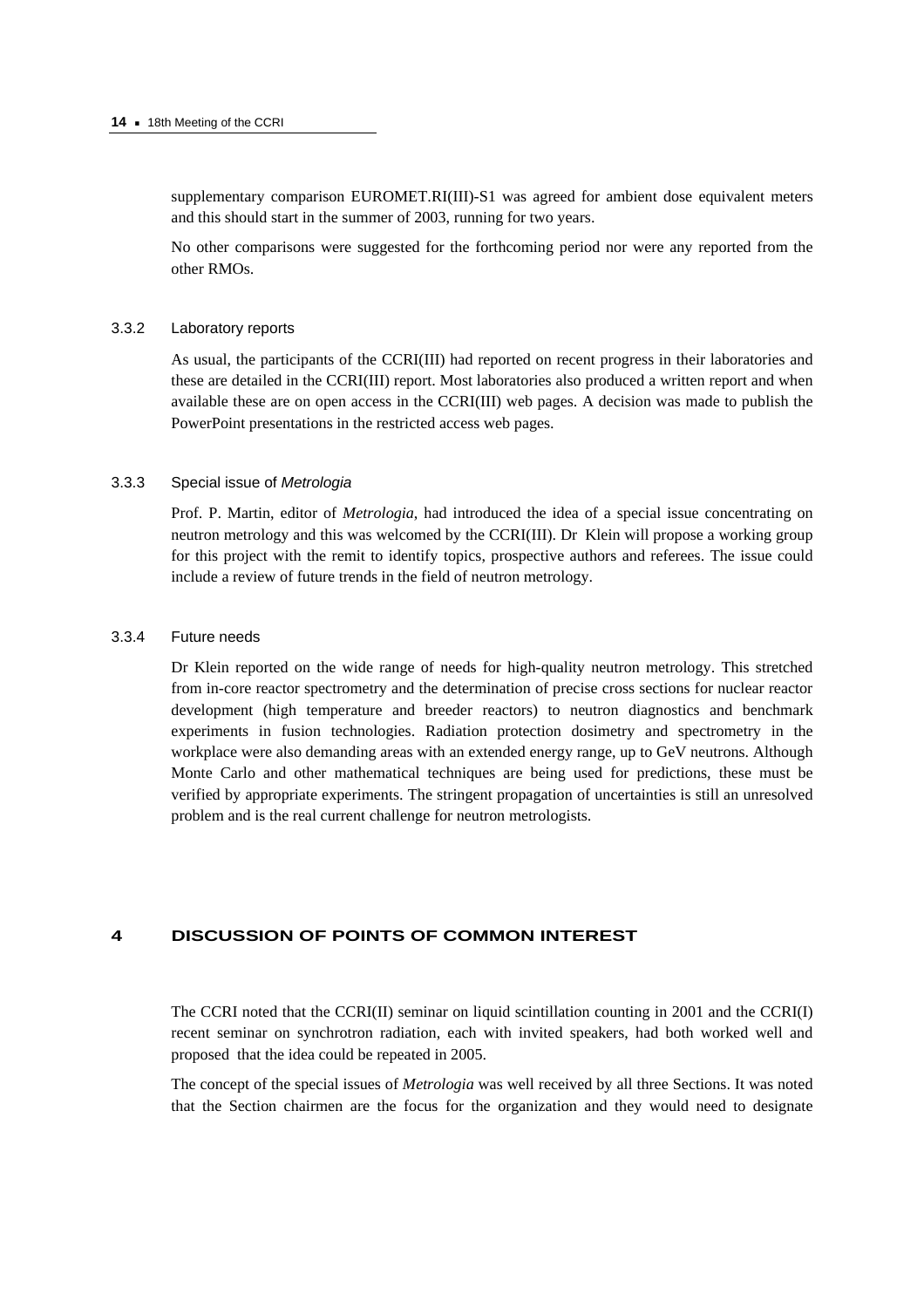themselves or others as "Guest" editors. State of the art scientific papers were needed and the editor of *Metrologia* would write to each Guest editor explaining what was required. Once the authors and referees had been chosen, the editor of *Metrologia* would organize the issue itself.

The President felt that each of the meetings had run well producing decisions, recommendations and real conclusions. He was particularly happy with the closing statement regarding Monte Carlo calculations.

### **4.1 CIPM MRA and matters of related interest**

The CCRI felt that the main issues were the key comparisons for Appendix B and the CMCs for Appendix C. As these had been reported by the Section chairmen in their report and details are available in the following Section reports, no further discussion was held.

### **4.2 Future programme of the BIPM**

The chairmen had mentioned the involvement of the BIPM in their reports and the details are given in the following Section reports. Each chairman reported satisfaction with the work and programme of the BIPM.

# **4.3 Membership of Sections**

The recommendations for change made in each Section report were endorsed and would be taken forward by the President to the CIPM. Specifically, these recommendations were that in CCRI(I), the METAS would become a member and the CMI would become an observer. In the CCRI(II), the CMI would become a member and the NRC an observer and in the CCRI(III) the CMI would become a member and the KRISS an observer.

It was noted that there were also actions on the individual NMIs to apply for membership where appropriate and for current NMI members to ensure that they continued to fulfil the criteria for membership.

### **4.4 Recommendations to the CIPM and the General Conference**

The President reported that the recommendation of the last CCRI on the difficulties of transporting samples for comparisons had resulted in a Resolution to the General Conference. He expressed the hope of a satisfactory outcome for this recommendation as the CCRI was not the only Consultative Committee to have experienced problems.

The CCRI then considered the recommendations for changes to the revised edition of the SI brochure. The proposal to change the definition of the dose equivalent was endorsed and a further recommendation was added: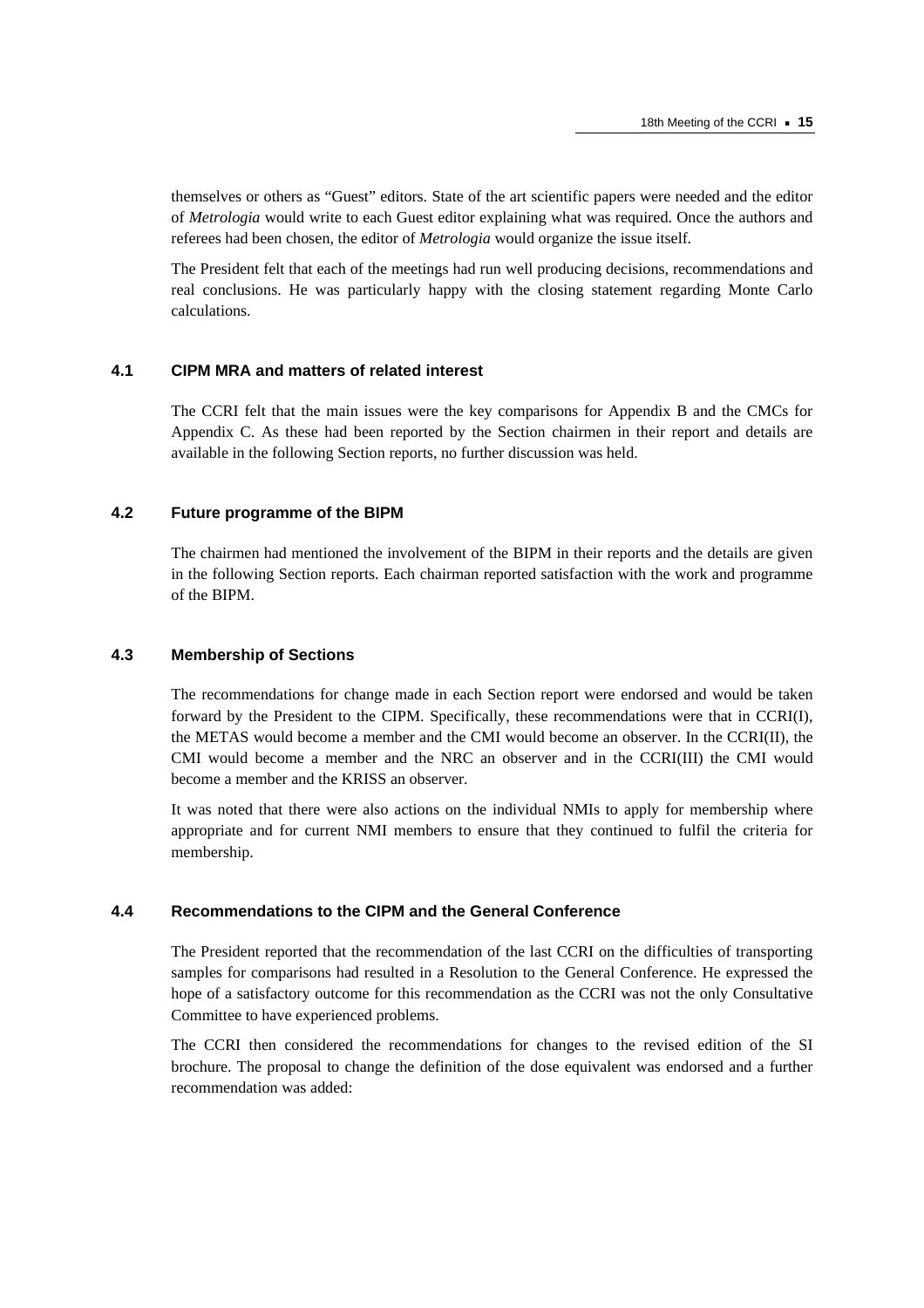"The CCRI, considering the discussions and recommendations of the CCRI(I) and the CCRI(III) on the dosimetric quantities and units specified in the SI brochure (1998), recommends to the CIPM that the derived quantity 'organ equivalent dose' be removed from the list of derived quantities for the sievert in Table 3 (SI derived units with special names and symbols)."

The President also agreed to take forward the recommendations for membership changes to the CIPM. He also stressed the need for input for his presentation to the CGPM and the members agreed to respond with ideas.

### **4.5 Future programme of the CCRI**

Apart from the agreement over having seminars during the CCRI meetings and to pursue the idea of the *Metrologia* special issue, the President felt that there were no other new issues that the CCRI needed to consider for the immediate future. He stressed however, the need to be aware of current developments and to make sure that metrological needs were appropriately addressed.

# **5 DATE OF NEXT MEETINGS**

The CIPM would be asked to reserve two consecutive weeks in May 2005 for the CCRI and its Sections, preferably from 16 May to 27 May.

### **6 CONCLUDING REMARKS**

The President expressed his satisfaction with the operation of the CCRI. He thanked all three chairmen for their effective leadership of the CCRI Sections and the BIPM for hosting the meetings.

Revised March 2004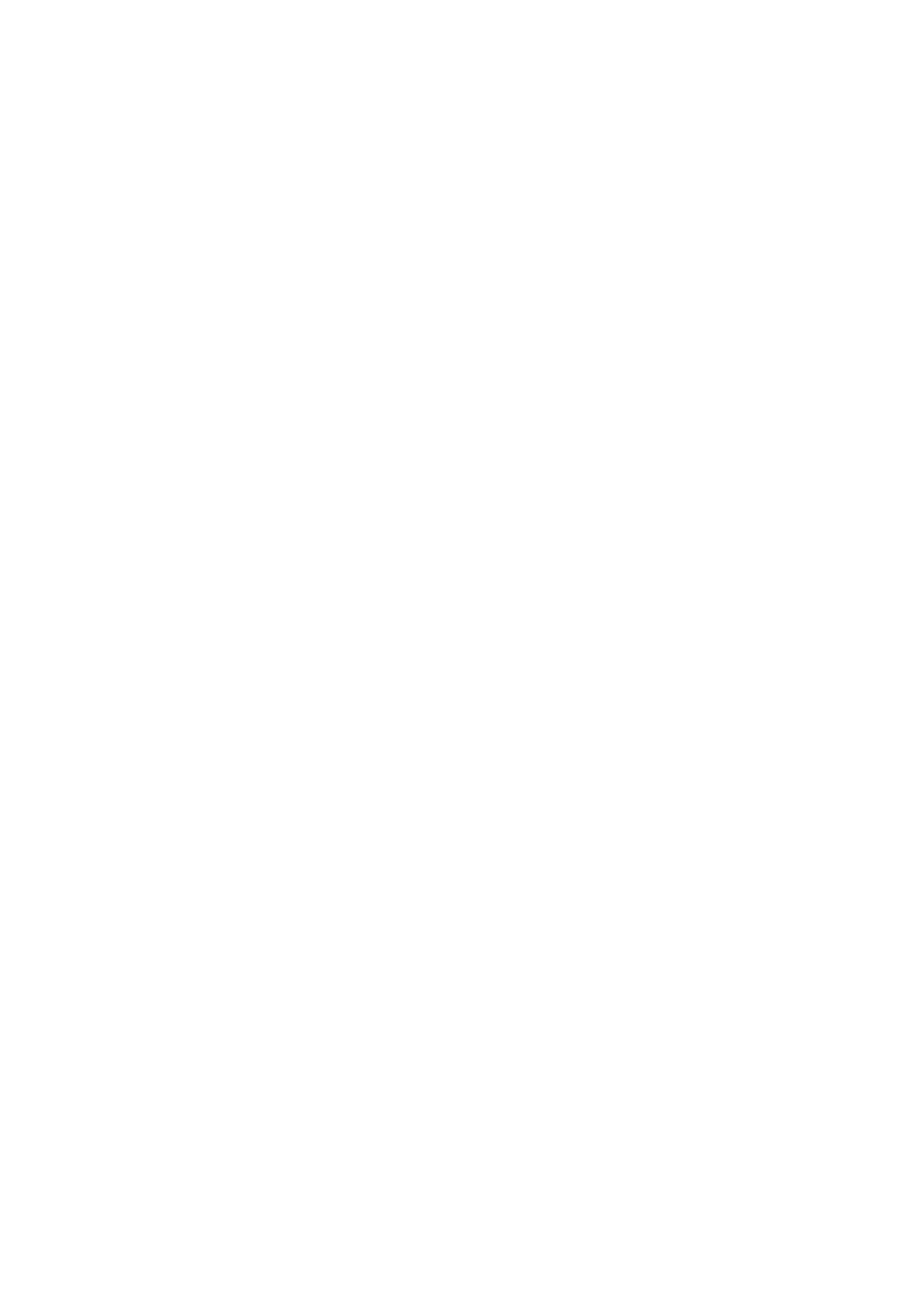# **CONSULTATIVE COMMITTEE FOR IONIZING RADIATION**

Section I: X- and  $\gamma$ -rays, electrons Report of the 16th Meeting (21-23 May 2003)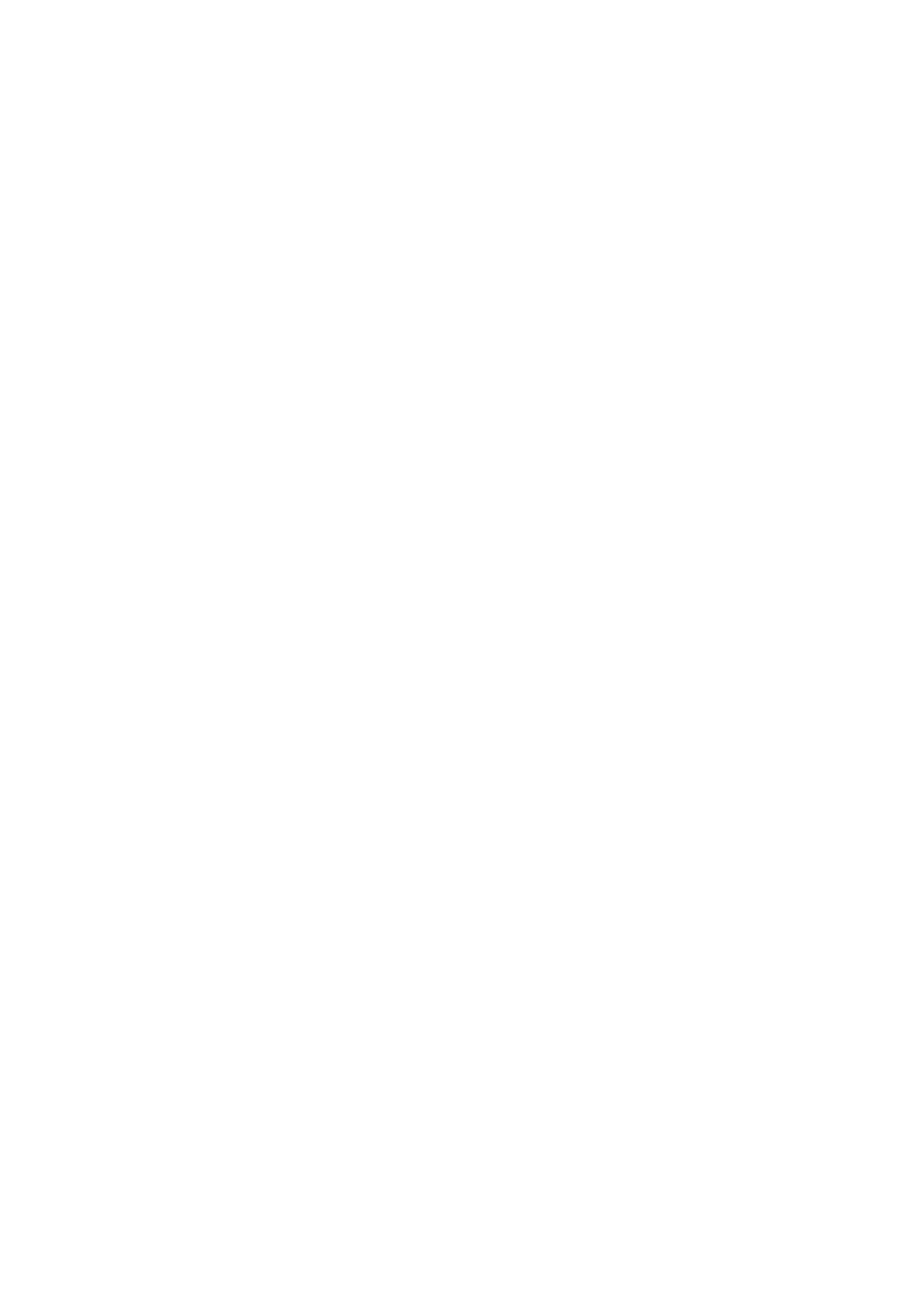# **1 OPENING OF THE MEETING; APPROVAL OF THE AGENDA; APPOINTMENT OF A RAPPORTEUR**

Section I (X- and γ-rays, electrons) of the Consultative Committee for Ionizing Radiation (CCRI) held its sixteenth meeting at the Pavillon de Breteuil, Sèvres, on 21, 22 and 23 May 2003.

The following were present: A.H.L. Aalbers (NMi VSL), A. Brosed (CIEMAT), I. Csete (OMH), F. Delaunay (BNM-LNHB), S. Duane (NPL), H.-M. Kramer (PTB), R.F. Laitano (ENEA-INMRI), G. Moscati (President of the CCRI), T.J. Quinn (Director of the BIPM), D. Rogers (NRC), S.M. Seltzer (NIST and ICRU), P. Sharpe (NPL, Chairman of CCRI Section I), N. Takata (NMIJ/AIST), G. Ulm (PTB), D. Webb (ARPANSA), J. Witzani (BEV).

Observers: J. Mostert (CSIR-NML), J.G.P. Peixoto (LNMRI/IRD), K.R. Shortt (IAEA).

Guests: M. Deniz (UME), A. Kosunen (STUK), V. Sochor (CMI), G. Stucki (METAS).

Also present for all or part of the meeting: P. Giacomo (Director Emeritus of the BIPM); P. Allisy-Roberts (Executive Secretary of the CCRI), D.T. Burns, C. Kessler, P.W. Martin (editor of *Metrologia*), C. Michotte, S. Picard, G. Ratel, C. Thomas (KCDB coordinator) (BIPM).

Apologies were received from: S.A. Fedina (VNIIM), J.-E. Grindborg (SRPI), C. Grover (NRC), G. Webb (IRPA) and Tian Zhongqing (NIM).

The meeting was called to order by the Chairman, Dr P. Sharpe. Dr T.J. Quinn welcomed the delegates to the BIPM and the 16th meeting of the CCRI(I) following which he outlined a number of issues that were to be addressed in the 22nd meeting of the General Conference in October 2003. These include a budget proposal with a much needed increase in support for the efforts at the BIPM and a proposal to implement special procedures to facilitate the cross-border movement of substances and instruments for comparison measurements, made more difficult with current heightened security. Dr Quinn also called attention to a Memorandum of Understanding with the World Health Organization, agreed to in October 2002, to help in new initiatives for standards in biology and laboratory medicine, and to the upcoming review of regional metrology organizations calibration and measurement capabilities in September 2003. Dr Sharpe thanked Dr Quinn for his remarks, noting that several important issues were raised, some of which would be discussed during the meeting.

Mr Seltzer was appointed as the *rapporteur*.

The work of Dr Rogers on the collection and analysis of  $N_{D,w}/N_K$  ratios from the national metrology institutes (NMIs) was added to the agenda. Apart from the current issues related to standards, it was agreed that presentations of laboratory work concerning national standards and other developments would be taken together. No other significant changes to the agenda were suggested.

The participants were thanked for adhering to the 7 May 2003 deadline in submitting their documents, as this greatly facilitated their electronic distribution to the participants and their web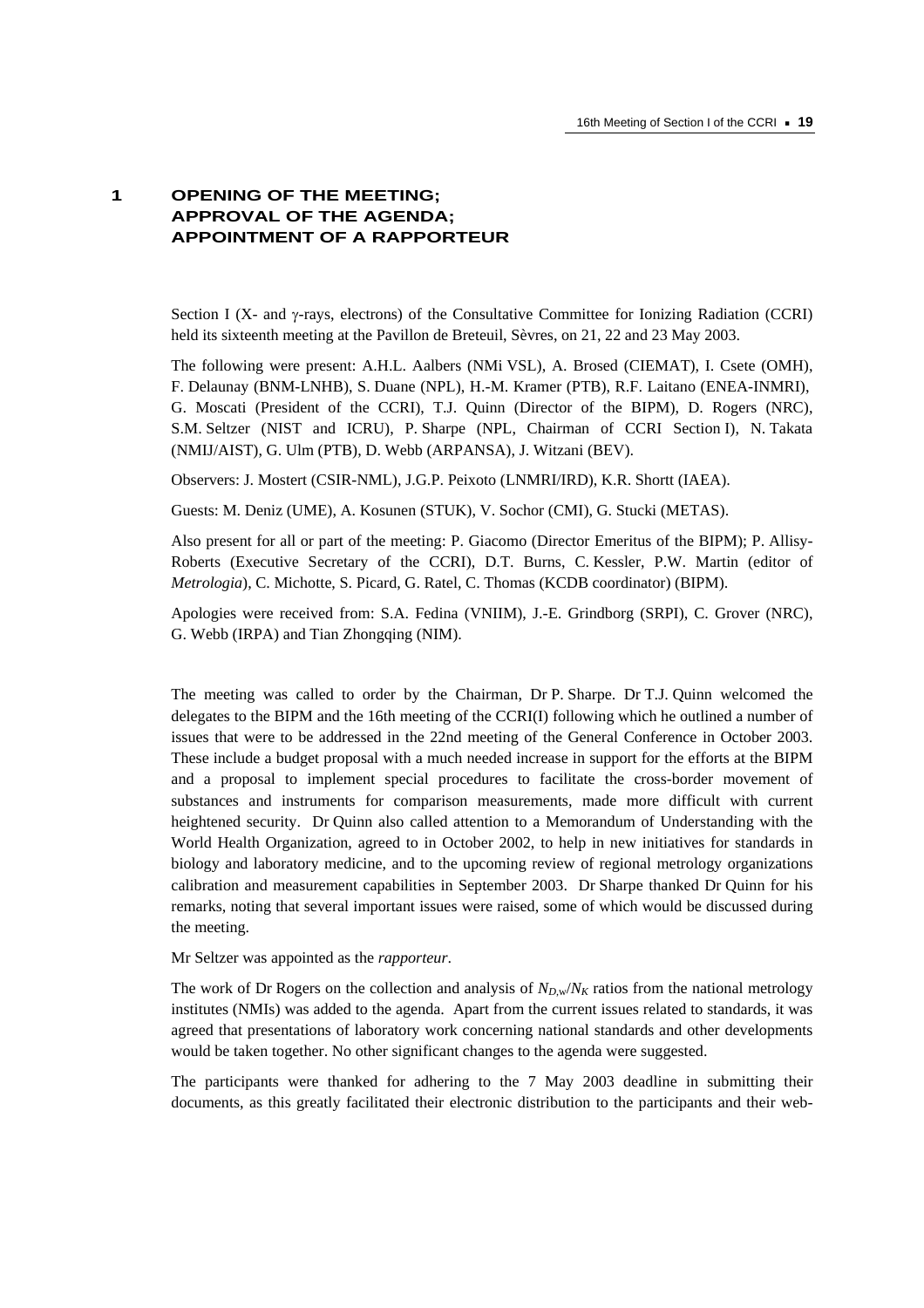accessibility with password-restricted access for delegates. All of the documents submitted to the 16th meeting were formally adopted.

### **2 [REPORT OF THE FIFTEENTH MEETING](https://www.bipm.org/en/committees/cc/ccri/publications_cc.html) OF THE CCRI(I), 2001**

The Chairman called attention to the published report of the 15th meeting previously mailed to all participants. Prof. Moscati reminded the participants that the three Sections of the CCRI meet contiguously, followed by a short meeting of the CCRI, comprised of the President, the Section chairmen and the Director of the BIPM, to agree on common conclusions. The President and the chairmen are thus invited to all Section meetings to improve communication.

# **3 CURRENT ISSUES IN DOSIMETRY**

### **3.1 Physical constants**

Mr Seltzer outlined the terms of reference prepared for a report committee that had been approved by the ICRU, as requested by the Section, to address the issues concerning *W*/*e* (for air) and stopping-power ratios. The latter are particularly important for graphite for which there is an issue regarding the appropriate mean excitation energy and density-effect correction. Discussion ensued on particular aspects of this effort. Dr Laitano suggested that possible shell corrections to the electron stopping power be considered, at least in so far as it might affect the uncertainty. Dr Burns emphasized consideration of the product of *W*/*e* and the graphite/air stopping-power ratio. Dr Shortt, after some discussion by Dr Rogers and Mr Seltzer, suggested that the ICRU consider also the role and selection of the cut-off energy used in Spencer-Attix cavity theory; and it was recalled that the Section had previously agreed that a larger uncertainty in the stopping-power ratio be assigned in anticipation of a possible change in this factor. Dr Sharpe summarized the importance of these issues, advocating that the ICRU expedite its efforts to address them. Mr Seltzer distributed copies of the terms of reference given to the report committee with the understanding that participants would send any further suggestions directly to him.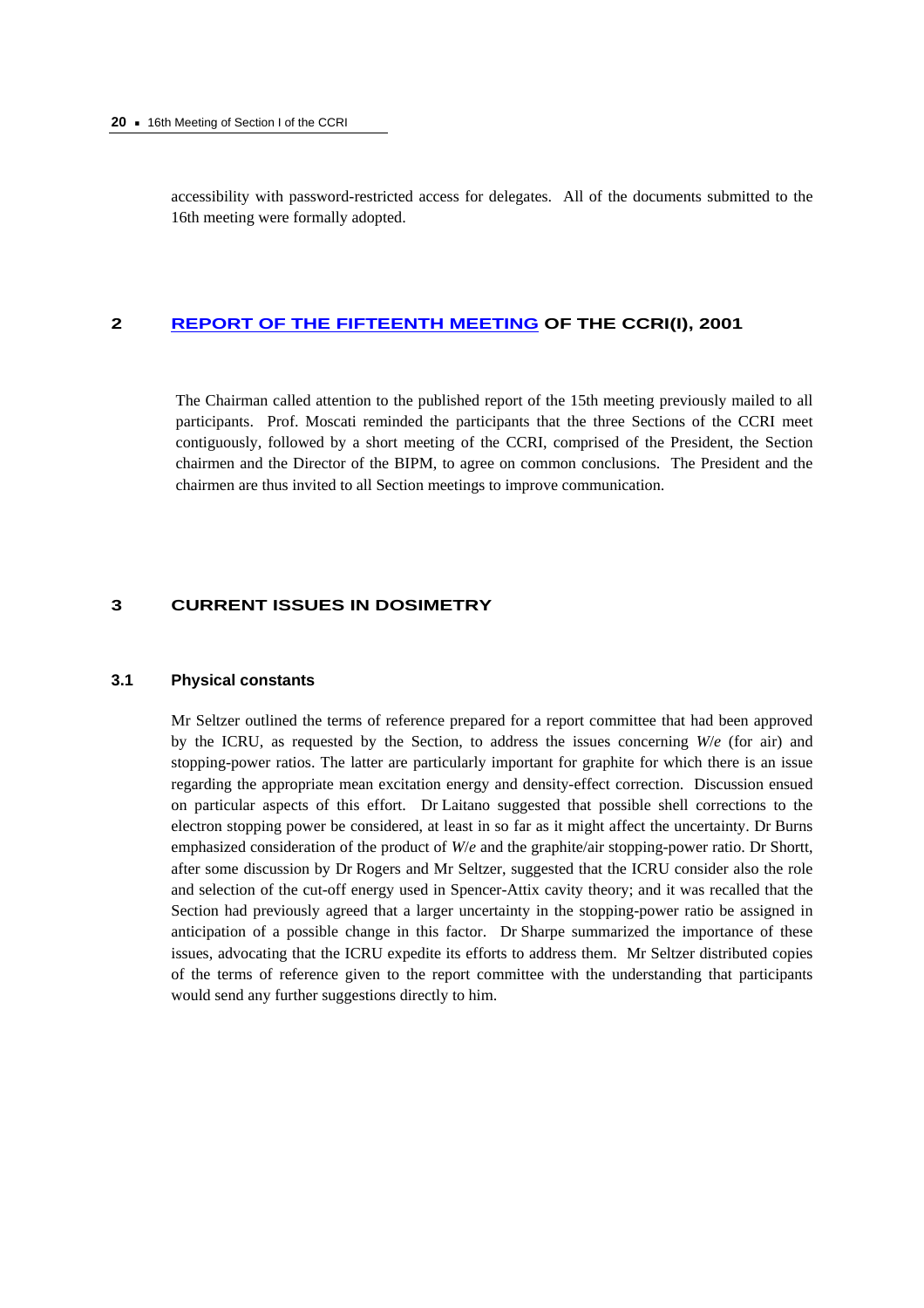#### **3.2 Corrections to air-kerma standards**

Dr Duane, referring to  $CCRI(I)/03-06$  and  $CCRI(I)/03-45$ , explained that in the interest of minimizing the number of changes to their standards, the NPL has decided to implement in 2004 new corrections, mainly wall corrections, when a new primary-standard for <sup>60</sup>Co γ-rays will be introduced. Their approach and progress in Monte Carlo calculations are outlined in CCRI(I)/03-45, along with preliminary results indicating that a 1 % increase in the NPL  $^{60}$ Co air-kerma standard can be expected.

Dr Takata discussed the NMIJ/AIST results, as outlined in  $\frac{CCRI(I)/03-17}{2}$  and  $\frac{CCRI(I)/03-18}{2}$ , both of measurements and Monte Carlo calculations of the angular response of cylindrical chambers in  $^{60}$ Co and  $^{137}$ Cs γ-ray beams, which supported the validity of the calculated wall corrections. Dr Kramer supported the conclusion that care must be taken in modelling accurately the geometry of the chamber.

Dr Delaunay highlighted the Monte Carlo calculations of the wall correction done for the BNM-LNHB cylindro-spherical graphite cavity chamber in a  ${}^{60}Co$  beam using EGS4, EGSnrc and various versions of PENELOPE, as indicated in  $CCRI(I)/03-30$ . Their test calculations with EGS4 and PENELOPE for two NIST spherical chambers were essentially in agreement with the 1992 results of Bielajew and Rogers. Dr Rogers questioned the validity of the EGS results, as the mixed spherical/ cylindrical geometry of the BNM-LNHB chamber is not handled in EGS.

Dr Laitano referred [to CCRI\(I\)/03-25,](https://www.bipm.org/cc/CCRI(I)/Allowed/16/CCRI(I)03-25.pdf) [CCRI\(I\)/03-26 a](https://www.bipm.org/cc/CCRI(I)/Allowed/16/CCRI(I)03-26.pdf)n[d CCRI\(I\)/03-27](https://www.bipm.org/cc/CCRI(I)/Allowed/16/CCRI(I)03-27.pdf) in his description of the redetermination of the air-cavity volume of the ENEA-INMRI  $^{60}$ Co standard cylindrical chambers using geometrical specifications and mechanical tools. New cylindrical chambers were constructed with varying volumes, and it was found that the small volume near the base of the central electrode surrounded by an insulator needed to be included for consistent measurement results. When used with wall corrections calculated with the EGSnrc code, consistent results were obtained among the chambers with different volumes, in contrast to the older linear-extrapolation method. Dr Burns supported the inclusion of the near-insulator volume as consistent with BIPM measurements made at different polarities.

Dr Aalbers indicated in reference to  $CCRI(J)/03-31$  that the NMi has begun a re-evaluation of the wall and other corrections for their <sup>60</sup>Co air-kerma standard chambers using the PENELOPE Monte Carlo code.

Mr Seltzer, referring to CCRI(I)/03-21, indicated that the results of their Monte Carlo calculations with the ITS/ACCEPT and MCNP4C Monte Carlo codes of the wall corrections and other factors for the six spherical graphite-walled air-cavity ionization chambers will be implemented in new NIST air-kerma standards for <sup>60</sup>Co and <sup>137</sup>Cs γ-ray beams, resulting in an increase of about 1 %. For  $192$ Ir γ-rays, no significant change results owing to cancellation of small changes in a number of factors. These results for the wall corrections are in agreement with those from EGS4 and EGSnrc calculations for the NIST chambers published by Rogers and colleagues, supporting the accumulated findings that the choice of Monte Carlo code among the well-known available codes has little effect on the resulting numerical value of the wall correction.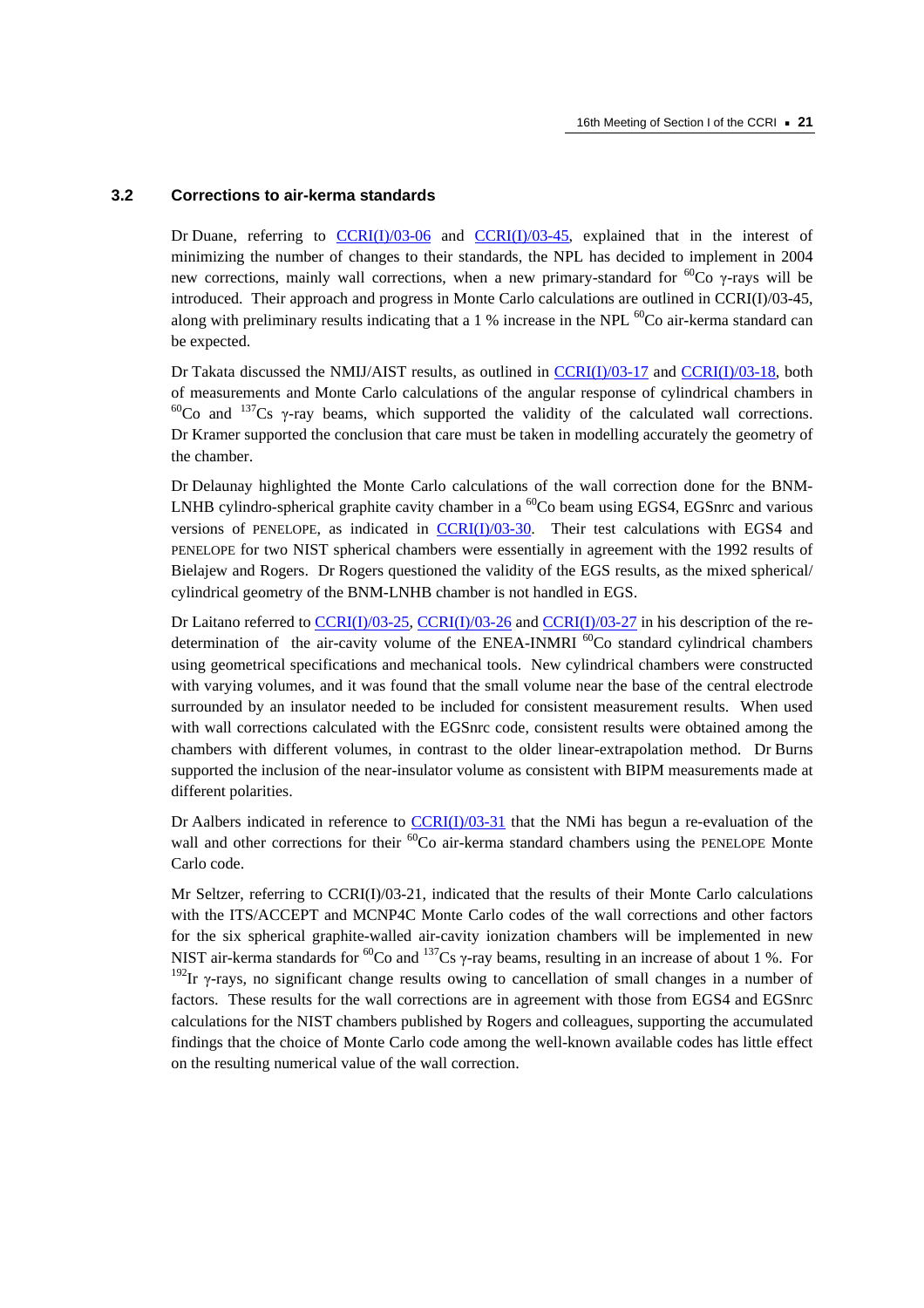Dr Witzani discusse[d CCRI\(I\)/03-11, w](https://www.bipm.org/cc/CCRI(I)/Allowed/16/CCRI(I)03-11.pdf)hich outlines Monte Carlo calculations for the cylindrical graphite cavity chambers that serve as the BEV air-kerma standards for <sup>60</sup>Co and <sup>137</sup>Cs γ-rays. Their wall corrections, obtained with PENELOPE (v.2001) are in agreement with those from other authors using EGS4 and EGSnrc.

Dr Csete pointed out that the OMH pioneered calculations of the wall correction and other factors, and that the OMH air-kerma standards changed by +0.84 % for  ${}^{60}Co$  and by +1.15 % for  ${}^{137}Cs$  as presented at the previous meeting of the CCRI(I) in open docum[ent CCRI\(I\)/01-03.](https://www.bipm.org/cc/CCRI(I)/Allowed/15/CCRI(I)01-03.pdf) 

Dr Kramer indicated, with reference to  $\frac{CCRI(J)/03-15}{A}$ , that the PTB presented their new results for the wall correction and axial beam non-uniformity correction at the last meeting of the CCRI(I), and that their new air-kerma standards were implemented on 1 January 2002, with increases of 0.95 % for  ${}^{60}$ Co and 0.85 % for  ${}^{137}$ Cs.

Dr Rogers discussed the results of NRC calculations of the corrections and other factors for their graphite cavity chamber using the EGSnrc code, as indicated in  $CCRI(I)/03-47$ . He referred to a new publication in *Medical Physics* that describes their Monte Carlo calculations for the correction for the polystyrene insulator, summarizing results of their extensive Monte Carlo investigations that indicate the wall correction and the graphite/air stopping-power ratio are remarkably insensitive to the Monte Carlo model. That the wall correction and the graphite/air stopping-power ratio are rather insensitive to the assumed spectrum as long as it is reasonably realistic, and that the change in the wall correction is small when going from a parallel beam to a point source at 100 cm. However, the uncertainty associated with radiation-interaction data can be significant, particularly with the value for the graphite mean excitation energy that has become a matter of concern.

Dr Burns referred the meeting to  $CCRI(J)/03-40$ , which describes the calculation of the wall correction for the parallel-plate chamber that serves as the BIPM air-kerma standard for  ${}^{60}Co$ , as well as for a cylindrical chamber. The calculations, using PENELOPE (v.2001), included simulation of the spectrum produced by the BIPM  ${}^{60}$ Co source, with a calculated scatter contribution of 21 % of the total energy fluence. The calculated wall corrections are nearly identical to those reported by others from EGS calculations. Document  $\frac{CCR(I)/03-41}{O(1)}$  outlines similar work for the BIPM  $^{137}Cs$ air-kerma standards, using PENELOPE to simulate the source spectrum (scatter contribution of 16 % of the total energy fluence) and the calculation of the wall correction for their standard chamber.

Dr Laitano formally proposed that the conclusion regarding the insensitivity of the wall correction to the Monte Carlo code used and to the spectrum assumed (if realistic) be stated in the record of the CCRI(I). The CCRI(I) prepared the following recommendation that was approved by the members:

#### The CCRI(I),

considering that present-day Monte Carlo calculations of  $k_{\text{wall}}$  using, for example, MCNP, EGS4, EGSnrc, PENELOPE or ITS, demonstrate no significant dependence on the particular code used and no significant dependence on the photon spectrum, providing that the spectrum is realistic,

**acknowledges** that electron-photon Monte Carlo calculations are a robust method of determining  $k_{\text{wall}}$  correction factors for air-kerma cavity-chamber standards in <sup>60</sup>Co, <sup>137</sup>Cs and <sup>192</sup>Ir photon fields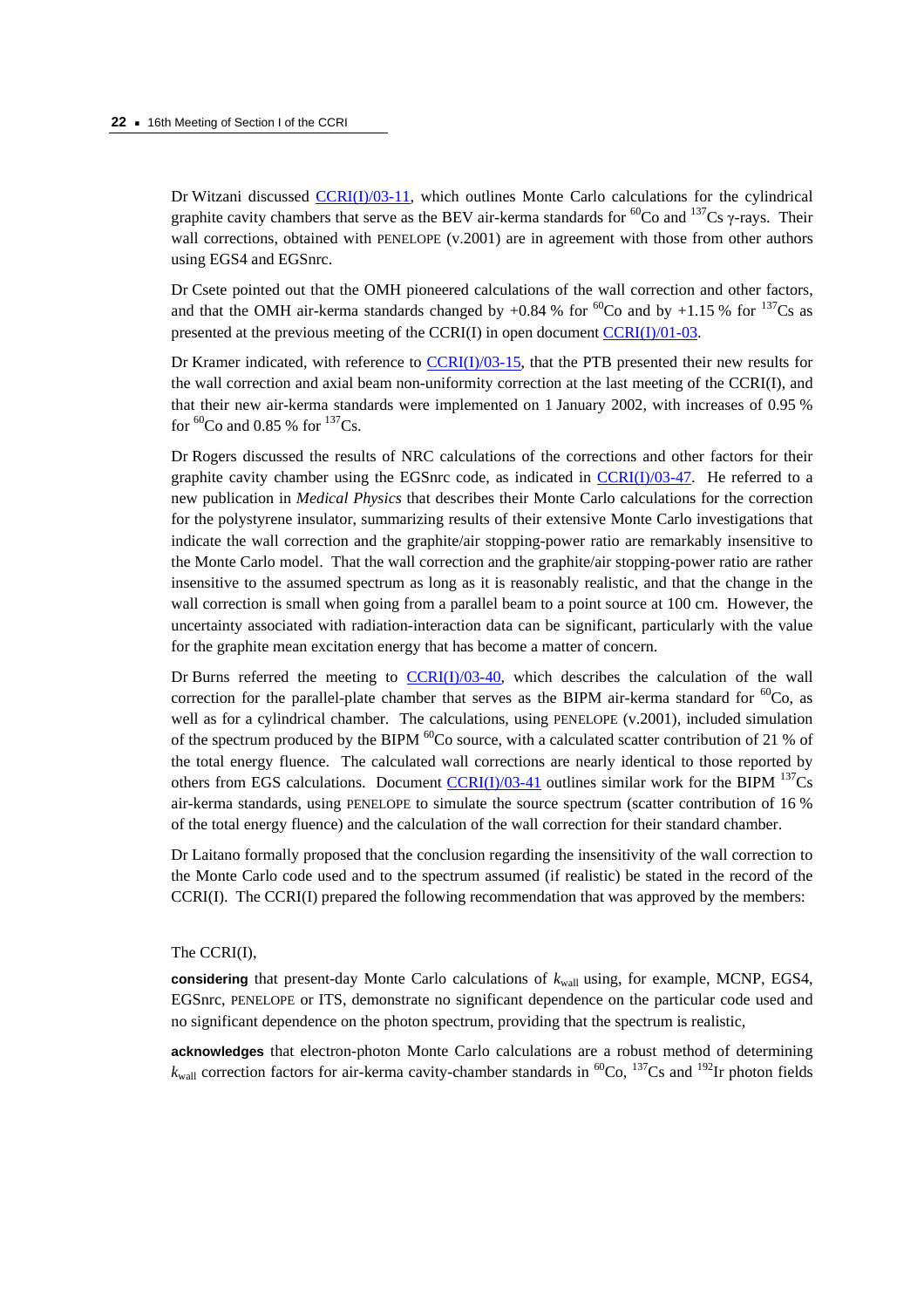provided that the chamber is modelled accurately and the source is modelled with reasonable accuracy, and that the codes are used competently.

Turning to issues regarding free-air-chamber corrections, Dr Burns detailed results from PENELOPE calculations for the free-air chambers used as the BIPM air-kerma standards for low- and mediumenergy x-ray beams, in comparison with earlier calculations made with EGS4 and EGSnrc. Based on an average of the Monte Carlo results for electron loss, photon scatter and fluorescence x-ray reabsorption for the nine BIPM beam qualities, Dr Burns reported  $(CCRI(I)/03-28)$  changes in the BIPM standards of between 0.01 % and 0.3 %. The question of implementation of the new BIPM standards was discussed. Dr Burns pointed out that the new standards were already included in his current analyses of the degrees of equivalence among national primary standards for low-energy  $(CCRI(I)/03-10)$  and medium-energy  $(CCRI(I)/03-36)$  x-ray beams. Mr Seltzer remarked that NIST has adopted earlier calculations by Dr Burns for their free-air chambers, with a change in x-ray airkerma standards  $(CCRI(1)/03-19)$  effective from 1 January 2003. In response to a question by Dr Rogers as to how these modifications are to be implemented, Drs Allisy-Roberts and Sharpe pointed out that such changes must be published for them to be used in key comparisons, and that a CCRI(I) open document would satisfy that requirement. Remarks by Prof. Moscati and Dr Allisy-Roberts returned to the question of implementation for the BIPM standards. It was agreed that the new corrections be implemented in the BIPM standards for x-ray air kerma with effect from 1 October 2003, to allow time for the users of BIPM calibrations to be informed.

#### **3.3 Uncertainties**

Vigorous discussion on the reporting of uncertainties was stimulated by considering issues raised in [CCRI\(I\)/03-09. D](https://www.bipm.org/cc/CCRI(I)/Allowed/16/CCRI(I)03-09.pdf)r Shortt noted the recommendation presented by the IAEA Dosimetry Symposium, Vienna, November 2002, that uncertainties assigned to absorbed-dose-to-water primary standards should be examined in detail, preferably in a working group of the CCRI, in order to rationalize any apparent discrepancies (CCRI(I)/03-09). Dr Shortt pointed out that the correction for the heat defect in water calorimeters and its uncertainty varies among the NMIs. For example, the PTB assigns unity to the correction with no uncertainty, whereas the NRC assigns an uncertainty of 0.3 % to the correction for the heat defect. Dr Kramer responded that their assignments are based on careful and detailed calculations for the PTB system, and some confounding process, such as  $O_2$  leaking into the system, must be invoked to establish some uncertainty. Dr Rogers suggested that similar considerations pertain to graphite calorimetry. Further discussion included the possible establishment of a working group on uncertainties, but this was rejected. Another suggestion was for the existing working group on uncertainties in stopping-power ratios to take on this broader task.

Acting on the suggestion by Dr Aalbers, Dr Sharpe proposed that the key comparison working group keep an eye on uncertainties, and this action was approved by the CCRI(I). In view of the involvement of the ICRU, Dr Sharpe further proposed that the Working Group on Uncertainties in Stopping-Power Ratios be disbanded, an action that was also approved.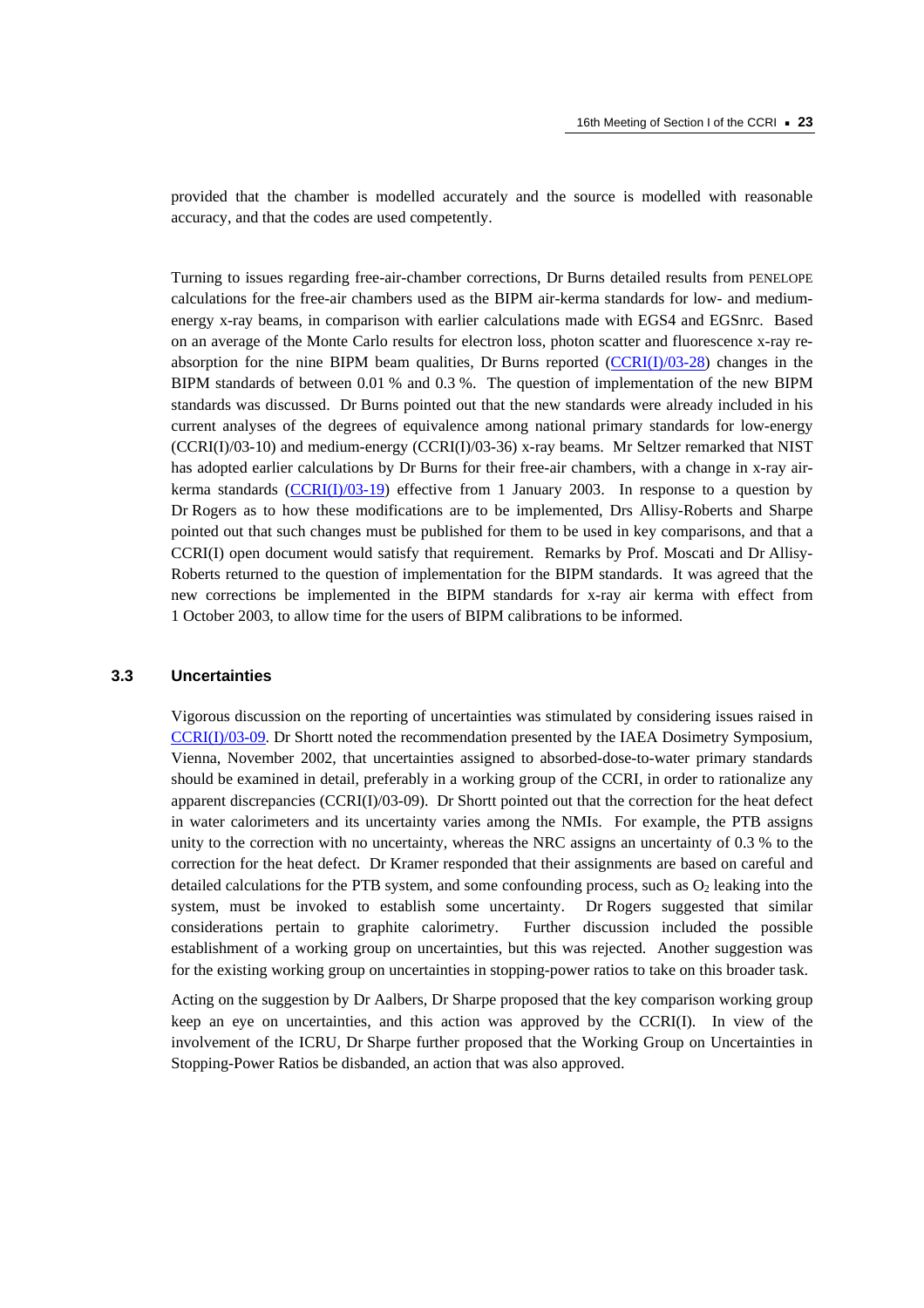#### **3.4 Definitions of quantities and terminology**

In response to a request for updates to a new SI Brochure planned by the CCU, Dr Allisy-Roberts (BIPM) and Mr Seltzer (ICRU) had independently recommended [\(CCRI\(I\)/03-12 an](https://www.bipm.org/cc/CCRI(I)/Allowed/16/CCRI(I)03-12.pdf)d -34) that in the definition of dose equivalent  $H$ , the factor  $N$  be dropped and the defining equation given as  $H = O \cdot D$ , where *Q* is the quality factor and *D* is the absorbed dose. Mr Seltzer's recommendations had included also the additional listing in Table 3 of the SI Brochure of the derived quantities *cema* with the unit gray and *effective dose* with the unit sievert. As the effective dose is not a measurable quantity, the CCU, at its meeting in April 2003, referred the question back to the ICRU and CCRI for further consideration. The CCRI(I) approved a recommendation to the CIPM that *effective dose* and *cema* not be included in the SI Brochure and that *organ equivalent dose* be removed from the list of quantities, as it also is not measurable. This recommendation is to be considered also by the CCRI(III) before presentation to the CIPM (see the CCRI report for the wording of the final recommendation).

# **4 COMPARISONS OF DOSIMETRY STANDARDS (X- AND** γ**-RAYS, ELECTRONS)**

After a brief review of the current listing of key and supplementary comparisons, the following actions were approved by the CCRI(I):

- (a) BIPM.RI(I)-S10, air kerma  $^{137}Cs$  beams, will become a key comparison identified as [BIPM.RI\(I\)-K5;](http://kcdb.bipm.org//AppendixB/KCDB_ApB_info.asp?cmp_idy=384&cmp_cod=BIPM%2ERI%28I%29%2DK5&page=1&search=1&cmp_cod_search=&met_idy=4&bra_idy=17&epo_idy=0&cmt_idy=1&ett_idy_org=0&lab_idy=0)
- (b) CCRI(I)-S3, absorbed dose to water in high-energy photon beams, will become a key comparison identified as CCRI(I)-K6;
- (c) BIPM.RI(I)-S11, absorbed dose to graphite in  ${}^{60}Co$  beams will remain a supplementary comparison;
- (d) CCRI(I)-S1, absorbed dose to water in  ${}^{60}Co$  beams at high doses, will remain a supplementary comparison;
- (e) EUROMET.RI(I)-S1, personal dose equivalent, will remain a supplementary comparison.

#### **4.1 BIPM and CCRI key comparisons**

Dr Allisy-Roberts presented a summary of the current status of dosimetry comparisons and calibrations ( $CCRI(I)/03-37$ ). In conclusion, the BIPM appears to be on track with the required support to the NMIs in bringing their comparisons up-to-date and keeping up with the recommendations on comparison frequency under the CIPM Mutual Recognition Arrangement.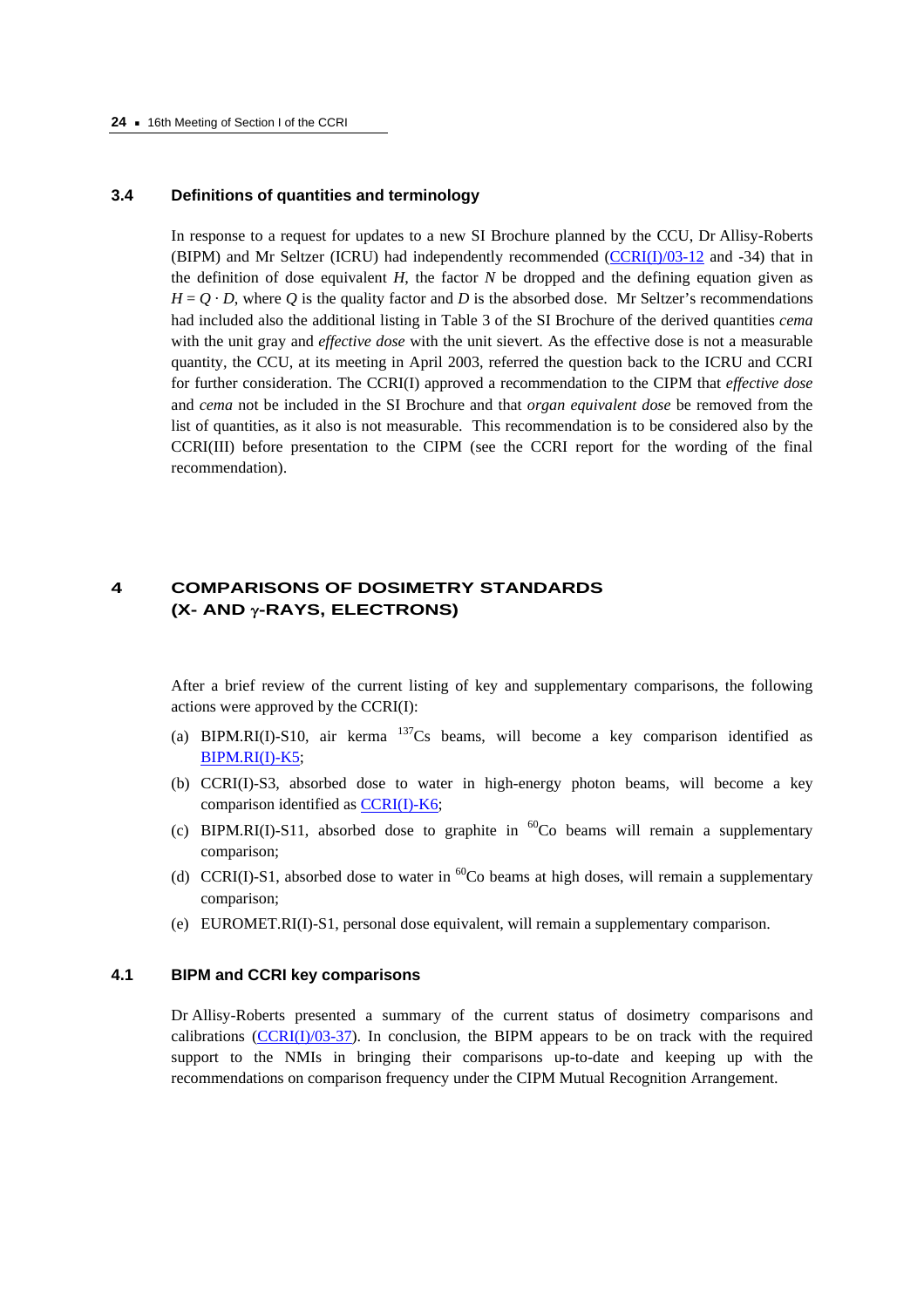After considerable discussion on the proposal that a EUROMET direct comparison of primary airkerma standards for medium-energy x-ray beams should become a CCRI key comparison (CCRI(I)/03-01), it was agreed that owing to the many issues involved the CCRI(I) will look for a more detailed protocol to be submitted for the next meeting.

Dr Webb presented document  $CCRI(I)/03-42$  on the role of bilateral comparisons that form threeway arrangements with the BIPM, providing a check on consistencies in key comparisons, and suggested that they be encouraged. Dr Allisy-Roberts noted that the BIPM key comparisons provide the results that determine the official degrees of equivalence. Dr Rogers and Mr Seltzer remarked that some NMIs might benefit from efforts to close any gaps revealed in bilateral comparisons.

# **4.2 Appendix B (MRA)**

Referring to  $CCRI(J)/03-10$  and 36, Dr Burns reviewed the status of the degrees of equivalence among national primary standards for air kerma from low- and medium-energy x-ray beams, key comparisons [BIPM.RI\(I\)-K2 a](http://kcdb.bipm.org//AppendixB/KCDB_ApB_info.asp?cmp_idy=381&cmp_cod=BIPM%2ERI%28I%29%2DK2&page=1&search=1&cmp_cod_search=&met_idy=4&bra_idy=17&epo_idy=0&cmt_idy=1&ett_idy_org=0&lab_idy=0)n[d BIPM.RI\(I\)-K3.](http://kcdb.bipm.org//AppendixB/KCDB_ApB_info.asp?cmp_idy=382&cmp_cod=BIPM%2ERI%28I%29%2DK3&page=1&search=1&cmp_cod_search=&met_idy=4&bra_idy=17&epo_idy=0&cmt_idy=1&ett_idy_org=0&lab_idy=0) These analyses bring up-to-date the data that were considered at CCRI(I) in 2001, and sets them in accordance with recommendations made at that meeting. This involved dropping three comparisons for which no reports exist, implementing correction factors for the BIPM free-air chambers derived from Monte Carlo calculations, and adding six new comparisons that have now been published. Dr Burns addressed a number of comparisons that have just been completed, indicating deadlines for the NMIs involved to verify the data by 27 June 2003 and publish any change in standards (in the open literature, *Metrologia*, or as an appendix to the report being prepared) by 1 August 2003, so that the draft could be sent electronically to the CCRI(I) for approval by 15 September 2003. If all goes according to schedule, the results will be entered into the KCDB by 30 September 2003.

Dr Allisy-Roberts reviewed the status of BIPM comparisons of national primary standards for absorbed dose-to-water for  ${}^{60}Co$  γ-rays, key comparison[s BIPM.RI\(I\)-K4 a](http://kcdb.bipm.org//AppendixB/KCDB_ApB_info.asp?cmp_idy=383&cmp_cod=BIPM%2ERI%28I%29%2DK4&page=1&search=1&cmp_cod_search=&met_idy=4&bra_idy=17&epo_idy=0&cmt_idy=1&ett_idy_org=0&lab_idy=0)n[d CCRI\(I\)-K4, n](http://kcdb.bipm.org//AppendixB/KCDB_ApB_info.asp?cmp_idy=386&cmp_cod=CCRI%28I%29%2DK4&page=2&search=1&cmp_cod_search=&met_idy=4&bra_idy=17&epo_idy=0&cmt_idy=1&ett_idy_org=0&lab_idy=0)oting that a few NMIs need to approve draft publications required for entry into Appendix B. In her review of the status of BIPM comparisons of national primary standards for air kerma for <sup>60</sup>Co γrays, she noted that there will be some inconsistencies due to varying dates of NMI implementations of *k*wall from Monte Carlo calculations. It was decided that the NMIs will verify the data in light of the status of their primary-standard changes, with a deadline of 31 July 2003, for entry into the KCDB by the end of September. It was suggested that footnotes in Appendix B could serve to explain the differences associated with  $k_{\text{wall}}$ .

# **4.3 Regional key and supplementary comparisons**

Dr Quinn's explanation of the status and formality of supplementary comparisons, outlined in [CCRI\(I\)/03-05, w](https://www.bipm.org/cc/CCRI(I)/Allowed/16/CCRI(I)03-05.pdf)ere largely covered in his introductory remarks so were not elaborated under this agenda item.

Dr Kramer discussed the EUROMET Project 545 outlined in CCRI(I)/03-02 and proposed that it be a CCRI supplementary comparison, noting as a key feature that it involves the ISO narrow-spectrum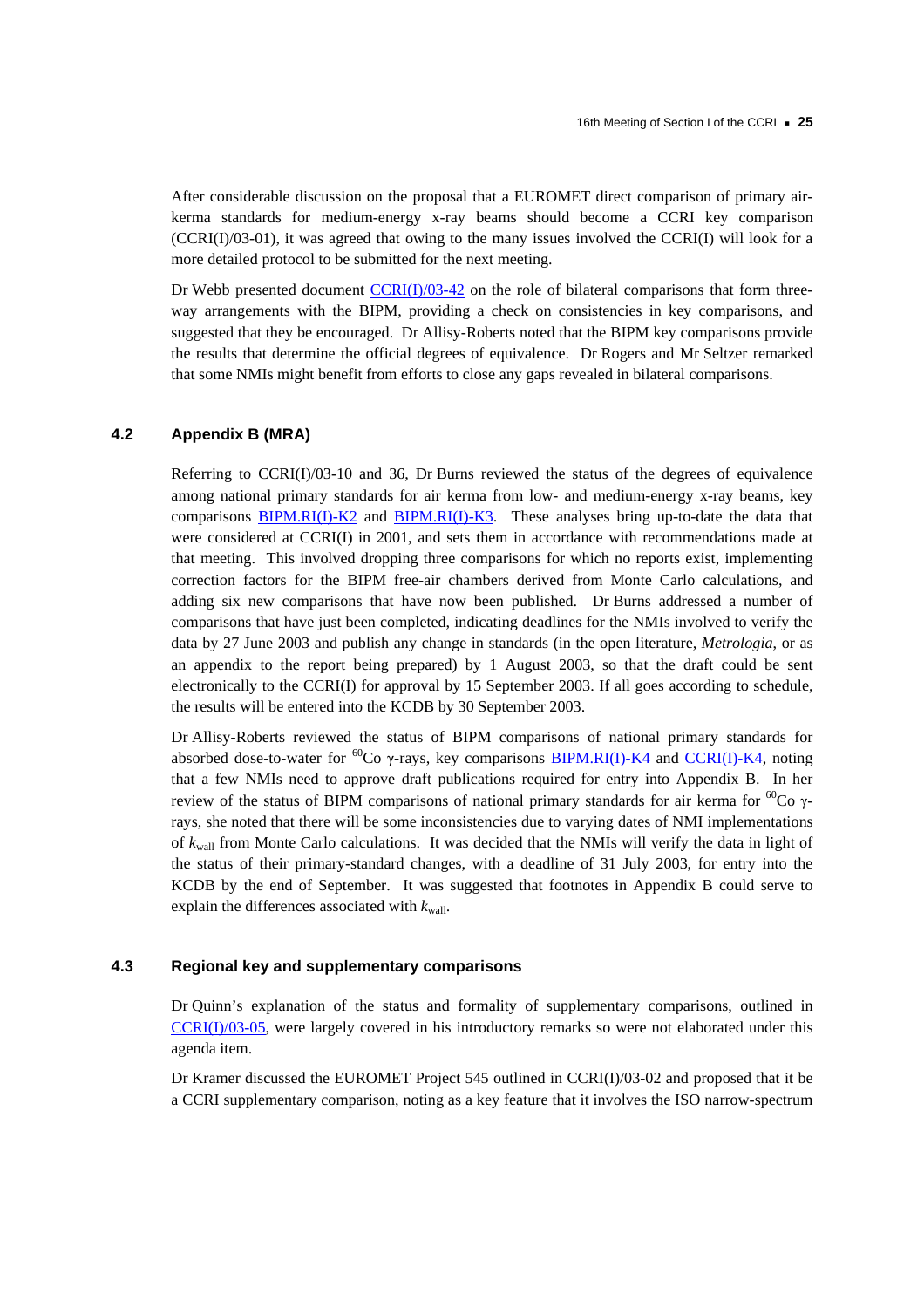x-ray beams and thus probes higher mean energies than other comparisons. It was acknowledged that these beam qualities were important to radiation protection. Drs Allisy-Roberts and Sharpe pointed out that becoming a CCRI comparison was not necessary and may actually hamper the exercise. They stressed that the CCRI endorsed this EUROMET supplementary comparison with the identifi[er EUROMET.RI\(I\)-S3, a](http://kcdb.bipm.org//AppendixB/KCDB_ApB_info.asp?cmp_idy=565&cmp_cod=EUROMET%2ERI%28I%29%2DS3&page=1&search=1&cmp_cod_search=&met_idy=4&bra_idy=17&epo_idy=0&cmt_idy=2&ett_idy_org=0&lab_idy=0)nd encouraged the participation of laboratories from outside the EUROMET area.

Referring to CCRI(I)/03-03, Dr Kramer discussed the EUROMET project on the comparison of  $H<sub>p</sub>(10)$  using ISO narrow-spectrum x-ray beams, probing the strong dependence on energy and angle for low-energy photons. This project will remain a EUROMET supplementary comparison [\(EUROMET.RI\(I\)-S5\),](http://kcdb.bipm.org//AppendixB/KCDB_ApB_info.asp?cmp_idy=584&cmp_cod=EUROMET%2ERI%28I%29%2DS5&page=2&search=1&cmp_cod_search=&met_idy=4&bra_idy=17&epo_idy=0&cmt_idy=2&ett_idy_org=0&lab_idy=0) with a wide participation encouraged. Moving to CCRI(I)/03-04, Dr Kramer briefly outlined the EUROMET project on the comparison of  $H'(0.07)$  and  $H<sub>p</sub>(0.07)$  for beta reference fields, inviting a wider participation.

Dr Witzani presented EUROMET Project 526 (CCRI(I)/03-07), a comprehensive comparison of airkerma calibrations in mammography x-ray beams generated with Mo, Rh and W anodes at voltages from 20 kV to 50 kV. Dr Allisy-Roberts encouraged the submission of the official registration form to ensure inclusion in the KCDB with the identifi[er EUROMET.RI\(I\)-S4.](http://kcdb.bipm.org//AppendixB/KCDB_ApB_info.asp?cmp_idy=566&cmp_cod=EUROMET%2ERI%28I%29%2DS4&page=2&search=1&cmp_cod_search=&met_idy=4&bra_idy=17&epo_idy=0&cmt_idy=2&ett_idy_org=0&lab_idy=0) 

Dr Webb, referring to CCRI(I)/03-52 and 53, described an RMO key comparison, APMP.RI(I)-K1, organized by the KRISS for the comparison of national air-kerma standards for <sup>60</sup>Co γ-rays. Upon the recommendation of Dr Allisy-Roberts, the Section approved the comparison pending the submission of an updated protocol that would be reviewed via e-mail.

Dr Allisy-Roberts mentioned that two SIM key comparisons were in progress, [SIM.RI\(I\)-K1 a](http://kcdb.bipm.org//AppendixB/KCDB_ApB_info.asp?cmp_idy=567&cmp_cod=SIM%2ERI%28I%29%2DK1&page=1&search=1&cmp_cod_search=&met_idy=4&bra_idy=17&epo_idy=0&cmt_idy=1&ett_idy_org=5&lab_idy=0)nd [SIM.RI\(I\)-K4, b](http://kcdb.bipm.org//AppendixB/KCDB_ApB_info.asp?cmp_idy=568&cmp_cod=SIM%2ERI%28I%29%2DK4&page=1&search=1&cmp_cod_search=&met_idy=4&bra_idy=17&epo_idy=0&cmt_idy=1&ett_idy_org=5&lab_idy=0)ut that there had been no approval of the protocols. Dr Shortt indicated that the protocols had just been submitted. The Section agreed to provisional approval pending review. Dr Allisy-Roberts reminded the Section that key comparison protocols must be approved by the CCRI(I) before a key comparison is started. Similarly, bilateral comparison protocols must have approval beforehand if the results are to be noted in the KCDB.

### **4.4 Calibration of transfer standards**

Dr Rogers briefly discussed findings on the pre-irradiation of ionization chambers used in x- and  $\gamma$ ray calibrations, given in CCRI(I)/03-48. Dr Rogers, addressin[g CCRI\(I\)/03-50 a](https://www.bipm.org/cc/CCRI(I)/Allowed/16/CCRI(I)03-50.pdf)nd -54, reviewed a draft prepared of results compiled on values of  $N_{D,w}/N_{K}$  measured at the various NMIs. It was remarked that the results are useful to demonstrate consistency and even to provide data in the absence of measurement, and that publication in *Metrologia* and/or *Physics in Medicine and Biology* would be valuable. Dr Sharpe indicated that, although not a CCRI(I) decision, he would encourage the authors to publish, perhaps in *Physics in Medicine and Biology*.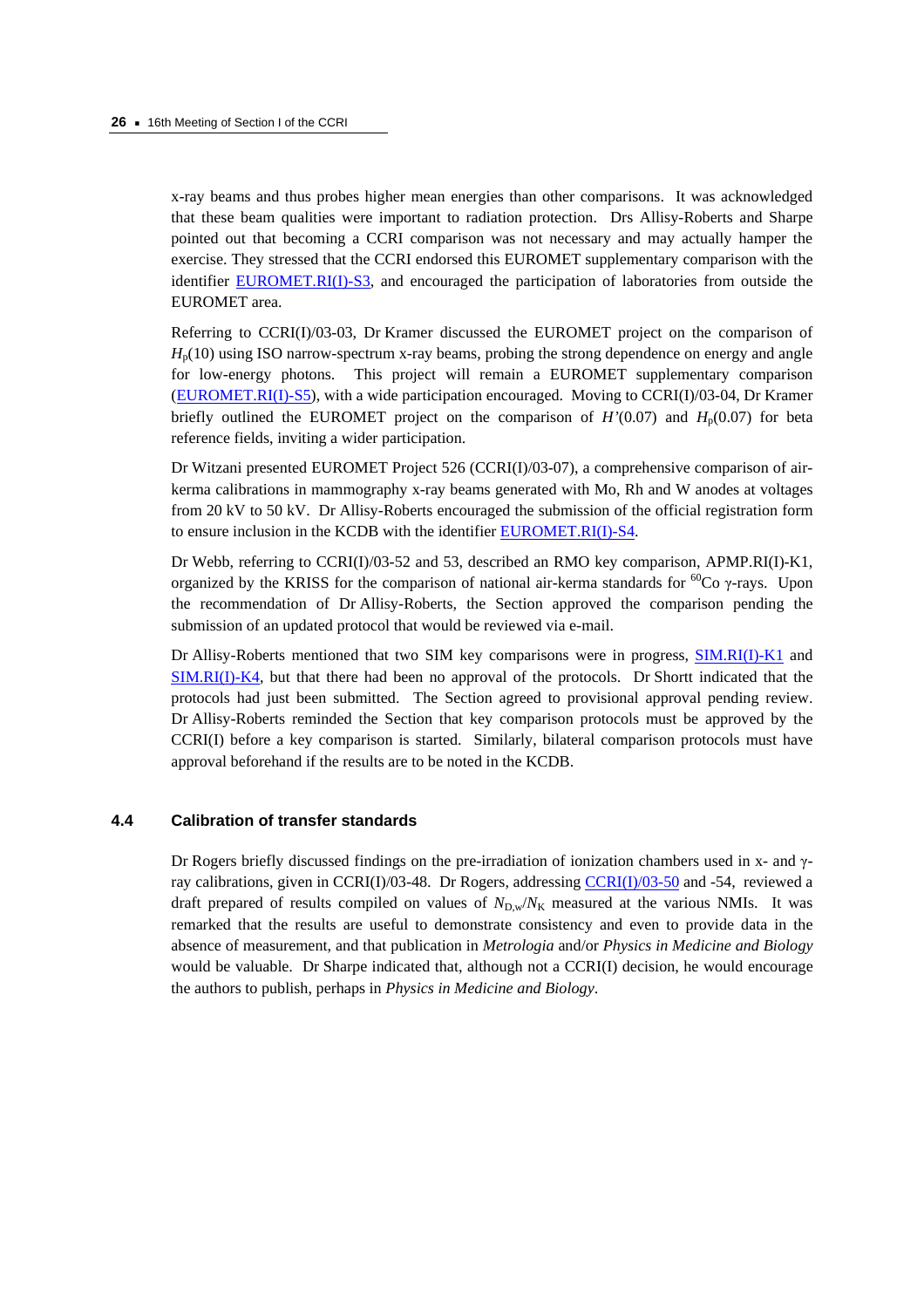# **5 CURRENT AND FUTURE PROGRAMME AT THE BIPM**

Dr Quinn presented a brief history of the BIPM under the Metre Convention, indicating that it was decided in 1875 that the BIPM should be a scientific institution rather than merely a repository for the metre and the kilogram. That tradition has continued, with changes in level of effort and new directions dictated by the balance of needs and resources.

Dr Allisy-Roberts reviewed the work of the Ionizing Radiation section in dosimetry. Their staff numbers three scientists, one research fellow and one technician who work to realize primary standards and methods, to reduce uncertainties, and to disseminate the SI quantities through comparisons and calibrations. Some notable progress made since 2001 includes the reinstatement of the medium-energy x-ray facility for comparisons, the acquisition of additional computing capacity, the re-establishment of the  ${}^{60}Co$  ambient-dose-equivalent facility, and the simulation of mammography x-ray beams. New and future projects include the development of new cavity chamber standards, graphite calorimetry, the verification of low-energy x-ray spectra (including mammography beams), as well as the usual BIPM ongoing comparisons. Dr Sharpe expressed the CCRI(I)'s appreciation to Dr Quinn and the BIPM for their work in establishing the MRA and for improving the resources for the Ionizing Radiation section.

# **6 NATIONAL STANDARDS FOR PHOTON DOSIMETRY, FOR CHARGED PARTICLE DOSIMETRY, AND OTHER REPORTS FROM MEMBER LABORATORIES**

### **6.1 Radiometry and dosimetry in the energy range from 1 keV to 60 keV**

This agenda item included a very interesting seminar presented by Drs Kramer and Ulm from the PTB, and documented [in CCRI\(I\)/03-33.](https://www.bipm.org/cc/CCRI(I)/Allowed/16/CCRI(I)03-33.pdf) This was the first occasion that a seminar had been held during the CCRI(I). Dr Ulm described the experimental facilities at BESSY II, an electron storage ring capable of producing tunable monochromatized synchrotron radiation with energies up to 60 keV. He pointed out that this source can serve as a standardized source extending from radiometric applications into the dosimetry of low- to medium-energy photons. Dr Kramer highlighted some preliminary studies, including the determination of  $\mu_{\rm ep}/\rho$ , the calibration of a freeair chamber, and scanning of small detectors to determine uniformity of response. He also indicated some future applications of interest to the CCRI(I). The seminar prompted lively discussion indicating that this work might introduce some metrological overlap between the CCRI and the CCPR, and should be watched, perhaps as an ongoing agenda item.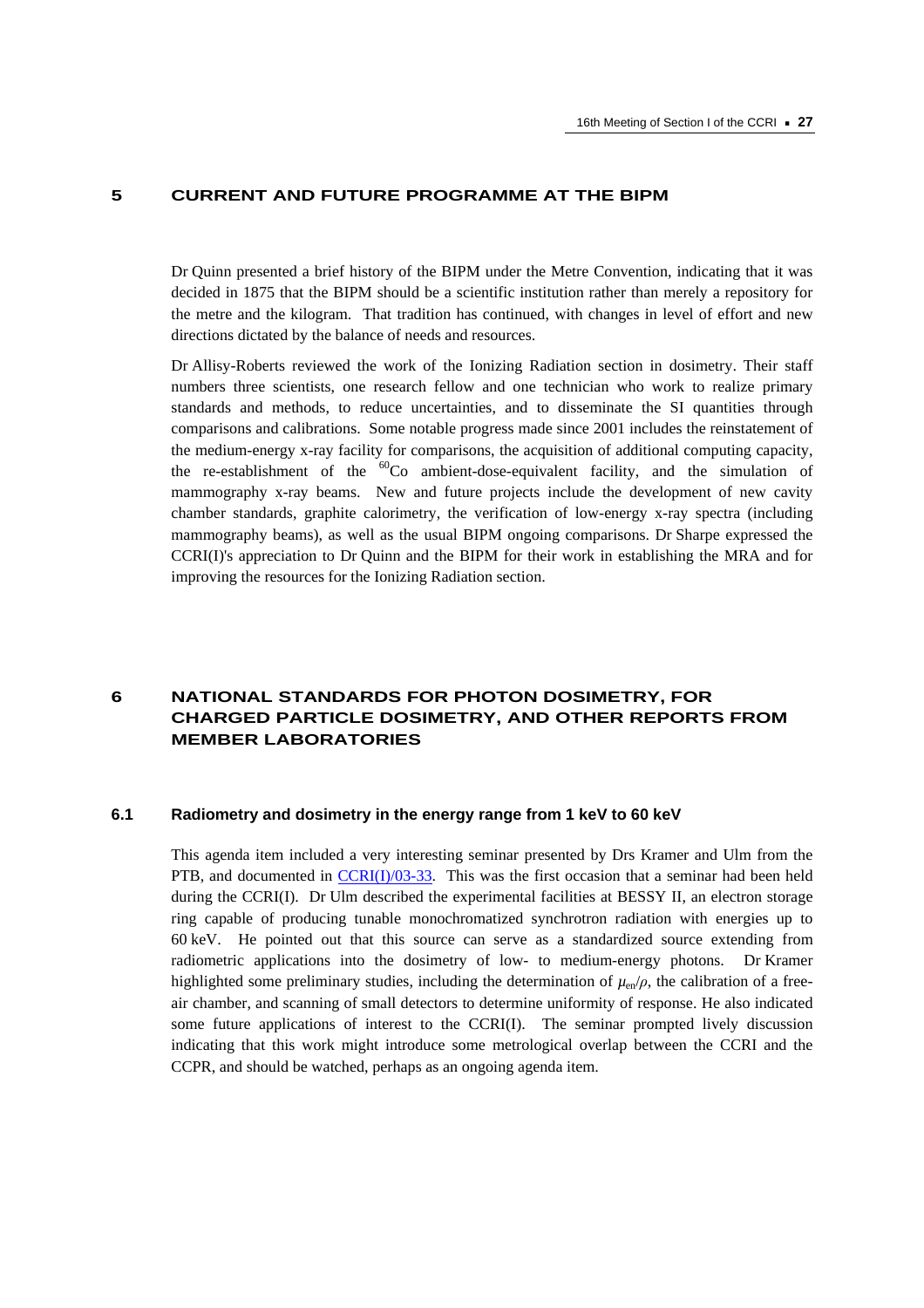# **6.2 National standards for absorbed dose-to-water, brachytherapy sources and radiation processing**

Dr Duane referred to  $CCRI(I)/03-14$ , remarking in particular on their work to establish primarystandard traceability for NPL calibrations of HDR <sup>192</sup>Ir sources, their work on their portable graphite calorimeter, and investigations into the 0.6 % difference measured in the response of alanine dosimeters to  ${}^{60}Co$  γ-rays and megavoltage x-rays.

Dr Webb, in reference to [CCRI\(I\)/03-13,](https://www.bipm.org/cc/CCRI(I)/Allowed/16/CCRI(I)03-13.pdf) mentioned that the ARPANSA graphite calorimeter was non-functioning, and that they had borrowed the IAEA's calorimeter pending the repair of their own.

Dr Takata recalled that the work at the NMIJ/AIST was covered in previous discussions of [CCRI\(I\)/03-17 a](https://www.bipm.org/cc/CCRI(I)/Allowed/16/CCRI(I)03-17.pdf)n[d CCRI\(I\)/03-18.](https://www.bipm.org/cc/CCRI(I)/Allowed/16/CCRI(I)03-18.pdf) 

Work at the NIM was highlighted in an e-mail from Mr Tian Zhongqing, mentioning the comparisons undertaken with the BIPM for  ${}^{60}Co$  and medium-energy x-ray air-kerma.

Dr Delaunay referred to [CCRI\(I\)/03-29, m](https://www.bipm.org/cc/CCRI(I)/Allowed/16/CCRI(I)03-29.pdf)entioning work at the BNM-LNHB on a new constanttemperature graphite calorimeter, efforts to set up new facilities for low- and medium-energy and mammography x-rays in conjunction with a recently tested free-air chamber, and the development of standards for HDR  $^{192}$ Ir γ-rays based on calibrated ionization chambers and their comparisons with the University of Wisconsin. Dr Rogers remarked that the necessary interpolation to  $^{192}$ Ir energies should be on the reciprocal of the calibration factors as done by the NPL. Drs Duane and Kramer indicated, respectively, that the NPL and the PTB were developing primary standards for  $^{192}$ Ir based on calculated wall corrections.

Dr Laitano mentioned that, in addition to the work outlined in  $CCRI(J)/03-25$ , the ENEA-INMRI has had major laboratory renovations during the last two years, including new alignment systems for their low- and medium-energy x-ray ranges, and will be re-sourcing their  ${}^{60}Co$  unit.

Dr Aalbers referred t[o CCRI\(I\)/03-31,](https://www.bipm.org/cc/CCRI(I)/Allowed/16/CCRI(I)03-31.pdf) [CCRI\(I\)/03-32 a](https://www.bipm.org/cc/CCRI(I)/Allowed/16/CCRI(I)03-32.pdf)n[d CCRI\(I\)/03-35,](https://www.bipm.org/cc/CCRI(I)/Allowed/16/CCRI(I)03-35.pdf) mentioning in particular a major effort at the NMi in brachytherapy dosimetry including the development of an extrapolation chamber similar to that of the NIST, as well as progress on the testing of their portable water calorimeter.

Mr Seltzer, referring to  $CCRI(I)/03-20$ ,  $CCRI(I)/03-22$ ,  $CCRI(I)/03-23$  and  $CCRI(I)/03-24$ , briefly indicated new divergence corrections being developed through Monte Carlo calculations for the NIST extrapolation chamber, the ongoing work on prostate-seed air-kerma standards and calibrations to support 25 seed designs from 17 manufacturers, and the re-calibration of the NIST high-dose-rate  ${}^{60}$ Co sources, including a new high dose-rate irradiation cell for radiation-processing level dosimetry.

Dr Witzani indicated that the pertinent work at the BEV had been covered in the discussions of previous agenda items.

Dr Csete took the opportunity to highlight two efforts at the OMH outlined in  $CCRI(I)/03-51$ , their new facility for radiation-protection dosimetry, including two  $^{137}Cs$  sources and one  $^{60}Co$  source, and their planned development of a graphite extrapolation chamber for the determination of absorbed dose-to-water from medium-energy x-rays.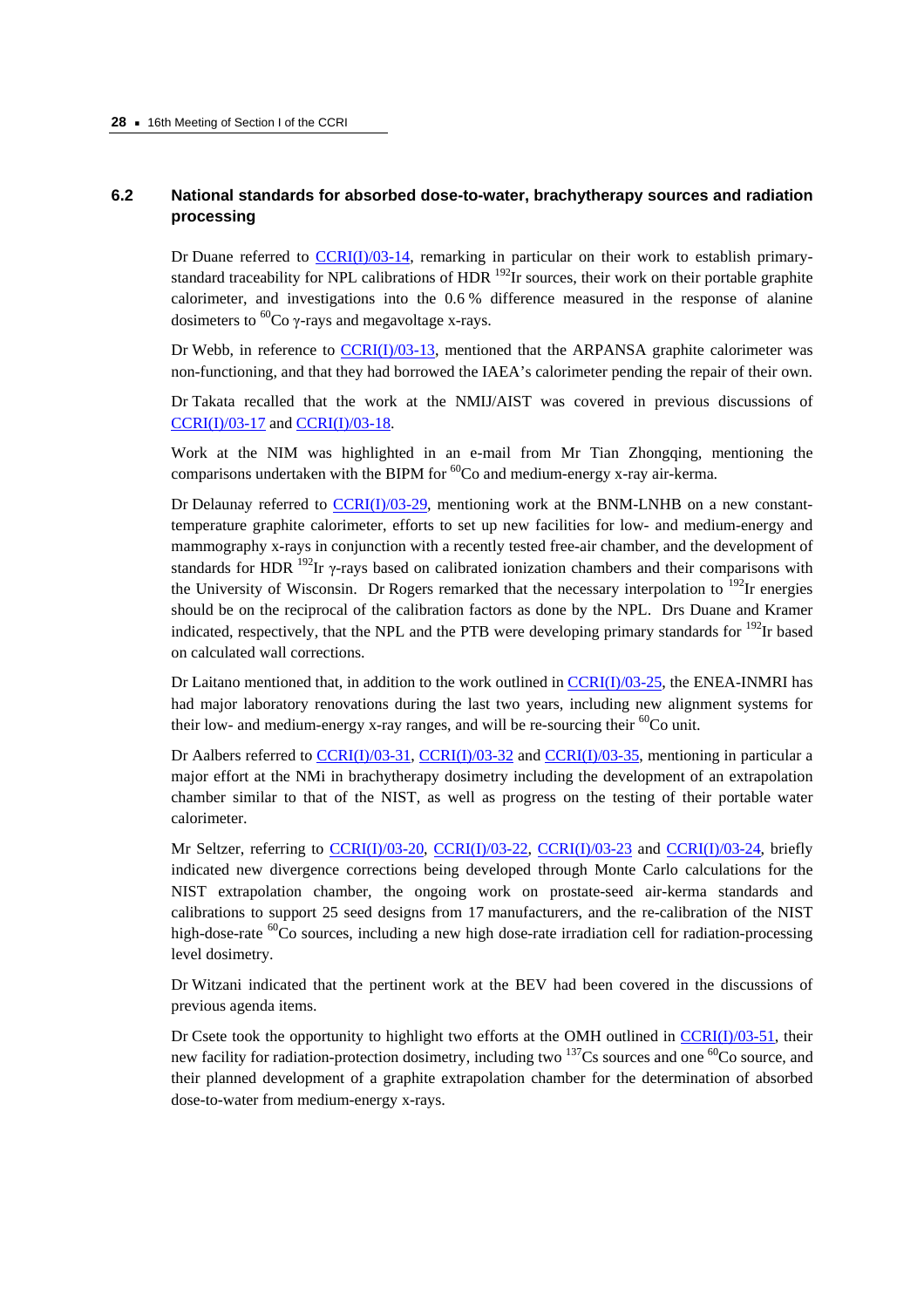Dr Kramer highlighted a few items contained i[n CCRI\(I\)/03-15, in](https://www.bipm.org/cc/CCRI(I)/Allowed/16/CCRI(I)03-15.pdf)cluding the delayed acquisition of a new <sup>60</sup>Co source that will facilitate progress on the PTB water calorimeter, the initiation of alanine dosimetry that will be used down to therapy levels, the planned implementation of their multielectrode extrapolation chamber as the PTB primary standard for clinical beta sources, and the development of a large-volume extrapolation free-air chamber (FAC) which is similar to that of the NIST) for  $^{125}$ I and  $^{103}$ Pd seed sources.

Dr Rogers noted, in reference t[o CCRI\(I\)/03-47, t](https://www.bipm.org/cc/CCRI(I)/Allowed/16/CCRI(I)03-47.pdf)hat the NRC has experienced a significant turnover in staff. He discussed some recent results on the issue of beam-quality specifiers,  $TPR^{20/10}$  and %dd(10)<sub>x</sub>, indicating that TPR<sup>20/10</sup> is good for clinical beams, while %dd(10)<sub>x</sub> is good for both clinical beams and the few lightly filtered calibrating beams at standards laboratories. Also mentioned were preliminary results for electron-beam dosimetry using water calorimetry, a study of TLD response to photons with energies down to 20 keV, the extension of alanine dosimetry down to 10 Gy at a precision of about 0.5 %, and the revival of the NRC beta standards based on an extrapolation chamber (see also CCRI(I)/03-49).

The summary of activities at the VNIIM [\(CCRI\(I\)/03-38\) w](https://www.bipm.org/cc/CCRI(I)/Allowed/16/CCRI(I)03-38.pdf)as noted.

### **7 REPORTS FROM RMOS**

Dr Webb spoke as the new chairman of the APMP/TCRI, as indicated i[n CCRI\(I\)/03-46, sta](https://www.bipm.org/cc/CCRI(I)/Allowed/16/CCRI(I)03-46.pdf)ting that CMCs from eight participants had been submitted to the JCRB and two had been withheld pending appropriate formal designation of the laboratories concerned. He also reviewed key comparisons that had been published, were in progress or scheduled.

Dr Shortt reported some SIM activity, pointing out that no document had been submitted to the CCRI(I) and further noting some weakness at the RMO level in driving activities in the framework of the MRA.

Participants were referred t[o CCRI\(I\)/03-39 su](https://www.bipm.org/cc/CCRI(I)/Allowed/16/CCRI(I)03-39.pdf)bmitted by Dr Kharitonov, which summarized the activities relating to the COOMET.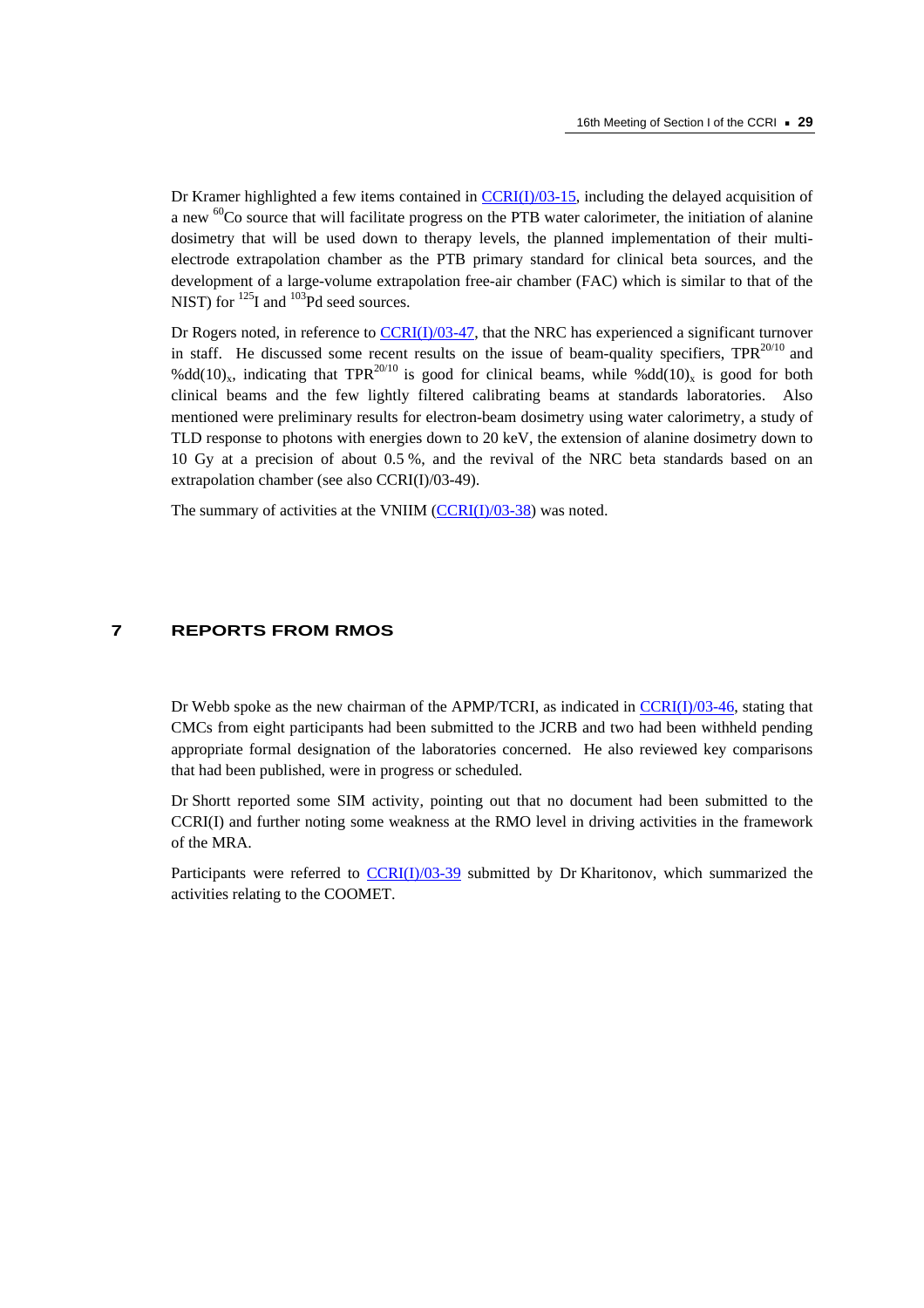# **8 APPENDIX C (MRA) CALIBRATION AND MEASUREMENT CAPABILITIES**

The JCRB review process was described and it was pointed out that many details were available on the BIPM website. Documen[t CCRI\(I\)/03-43 wa](https://www.bipm.org/cc/CCRI(I)/Allowed/16/CCRI(I)03-43.pdf)s introduced, giving the draft agenda for the upcoming RMO meeting for Ionizing Radiation CMCs at the BIPM on 25-26 September 2003 that includes the Technical Committee or working group chairmen from the APMP, COOMET, EUROMET, SADCMET and the SIM. It was emphasized that the RMO members should be fully briefed on CMC issues within their RMO prior to the meeting and should bring colleagues who are expert in the pertinent fields as appropriate. It was stressed that is not necessary for a laboratory to have a complete set of CMCs; it can submit those CMCs that are prepared in areas where the issues are clear and submit others later.

# **9 REPORTS FROM INTERNATIONAL MEMBERS AND OBSERVERS**

Dr Shortt commented on  $CCRI(I)/03-8$  and  $CCRI(I)/03-9$ , indicating that the IAEA CMCs have been approved and published and are being used as a model for the SIM laboratories. He reported on a strong dosimetry programme at the IAEA, indicating that they were well advanced with preparations for the new dissemination of radioactivity measurements, were involved in a study of diagnostic radiology, and had developed a training manual for medical physicists. He pointed to the recommendations in CCRI(I)/03-09 from the recent IAEA International Symposium on Standards and Codes of Practice in Medical Radiation Dosimetry, many of which involve concerns of the CCRI.

Mr Seltzer indicated new ICRU activities, including, in addition to approval of the establishment of a report committee on critical data for radiation dosimetry mentioned in 6.1, the formation of a joint ICRU/IAEA report committee on prescribing, recording and reporting proton-beam therapy. Expected for Commission review this fall are reports on stopping power for heavy ions, statistical aspects of radioecological sampling and, possibly, measurement quality assurance for ionizing radiation dosimetry.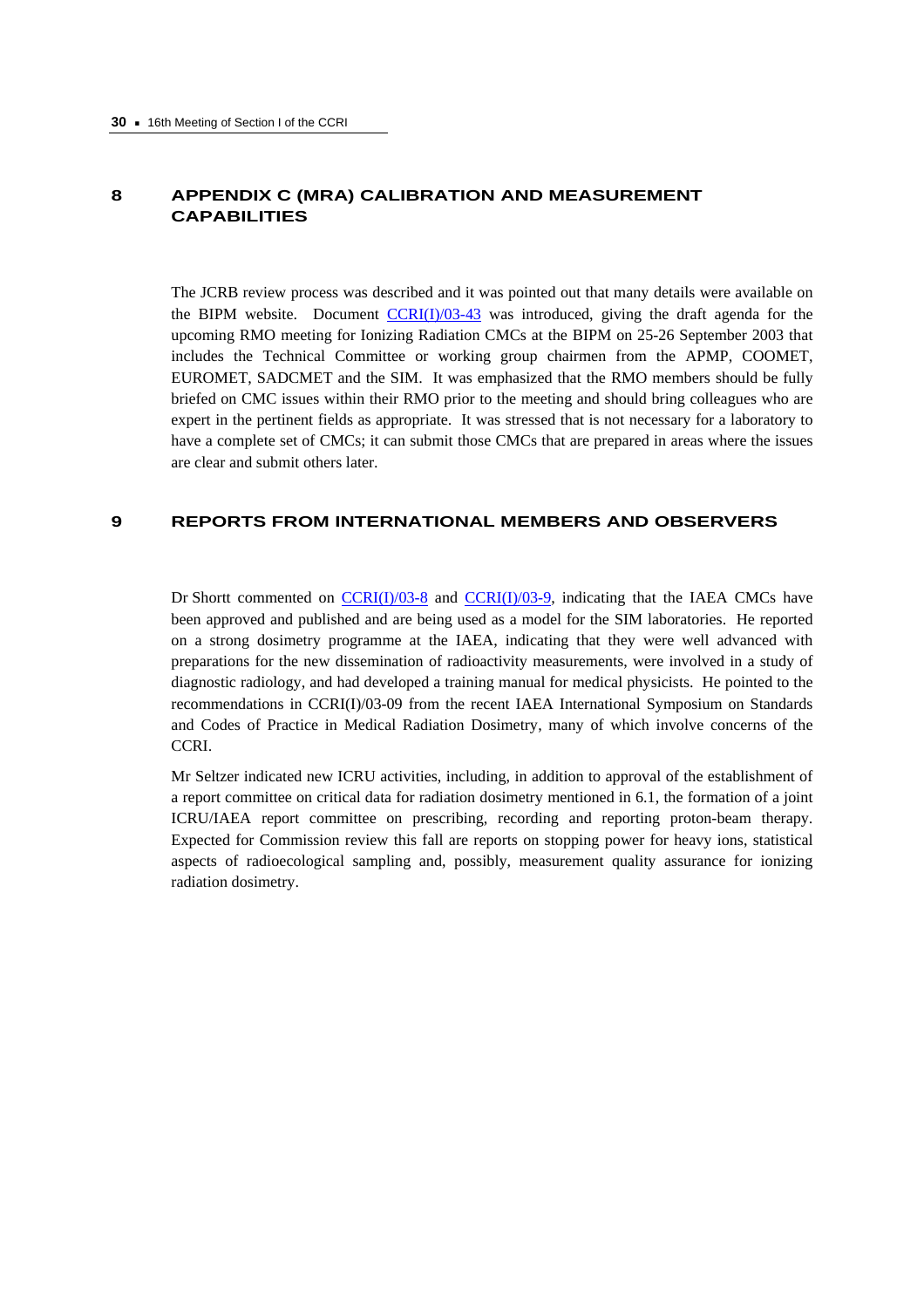# **10 PUBLICATIONS:** *METROLOGIA* **SPECIAL ISSUE ON IONIZING RADIATION**

Prof. Martin, the editor of *Metrologia*, outlined plans for a special issue on ionizing radiation for each of the three sections of the CCRI to be published in 2005-2006. He indicated that each issue (published by the IOPP), with the Section Chairman as organizer, should be about 150 pages, with all contributions peer reviewed. Prof. Moscati identified this as a great opportunity and highlighted *Metrologi*a as an important channel for work in ionizing radiation. He suggested the articles could include reviews, historical and future trends, applications and methods. Dr Allisy-Roberts suggested seven to ten review articles would be appropriate, and she and Dr Sharpe asked for ideas on topics. Dr Rogers suggested that the issues covered by the meeting would be appropriate. He listed absorbed dose standards (including high-energy photons), air-kerma cavity standards, review of freeair chambers, review of Monte Carlo methods, clinical dosimetry protocols, brachytherapy standards and dosimetry protocols, β-ray standards and dosimetry, the international framework of comparisons, radiation protection standards, high-dose standards, electron dosimetry and environmental standards. The Section accepted Dr Aalbers' suggestion of a one-month deadline for other suggestions.

On other matters, Dr Allisy-Roberts asked for and noted the decisions on whether the working documents presented at the 16th meeting of the CCRI(I) are to be open or kept restricted.

# **11 FUTURE MEMBERSHIP**

Dr Allisy-Roberts referred to CCRI(I)/03-16, which lists the current membership of the CCRI(I) with some proposed changes. It was agreed that CMI-IIR and the STUK would be recommended to the CIPM as observers and that METAS would become a member.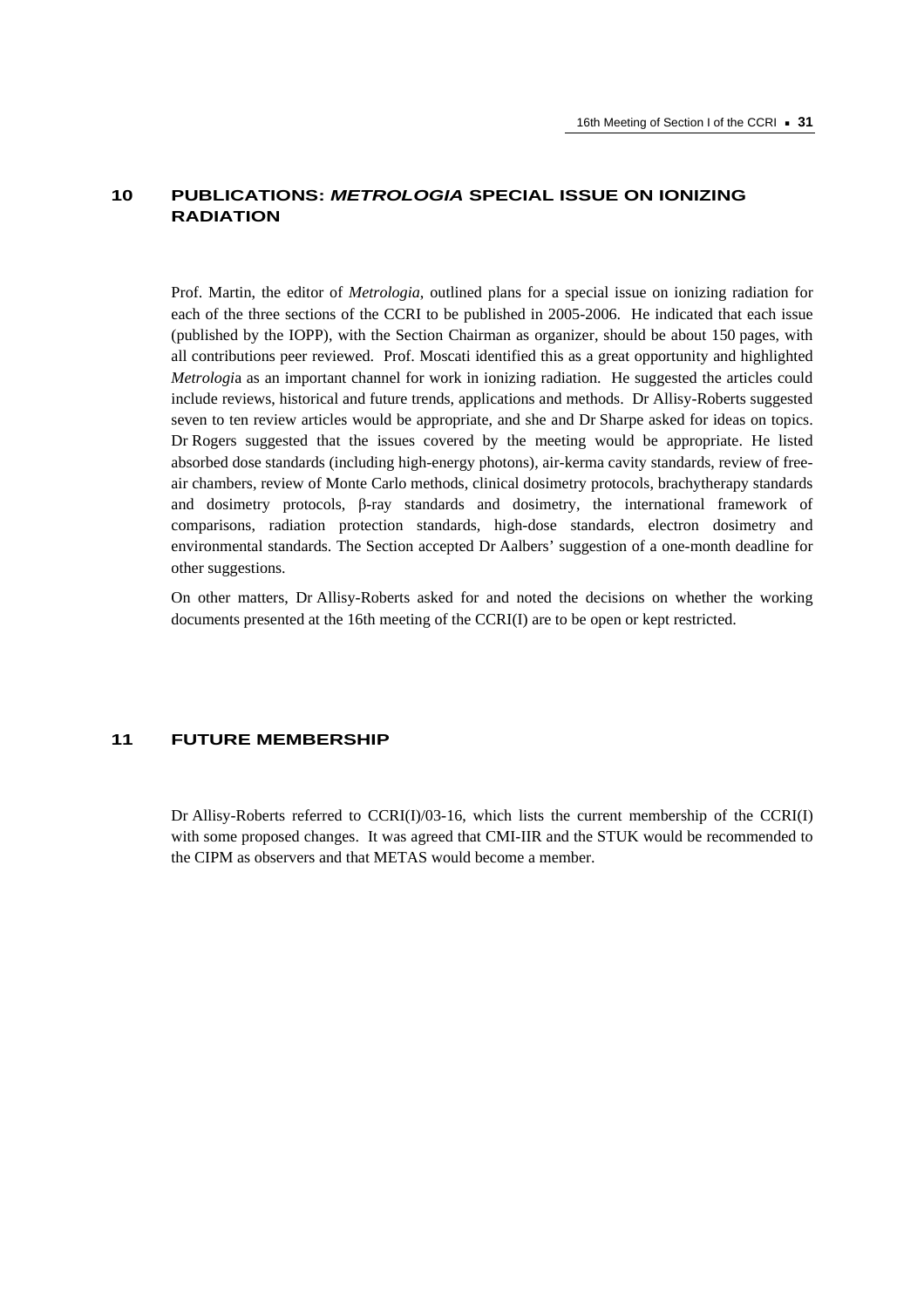# **12 TRENDS AND FUTURE NEEDS IN IONIZING RADIATION METROLOGY – CCRI/CGPM REPORT**

Prof. Moscati explained that the CCRI needs to advise the CGPM on such matters. Dr Aalbers suggested the possible consideration of non-ionizing radiation. Prof. Moscati commented that microwave, radiofrequency and ultraviolet radiations are covered by other Consultative Committees.

# **13 DATE OF NEXT MEETING; CONCLUDING REMARKS**

Dr Allisy-Roberts asked whether the CCRI wished to change its schedule to avoid conflicts with other important meetings, perhaps to meet biennially on even years. The Section agreed that it wished to remain on the odd-year schedule, with the meetings held in May if possible.

Dr Sharpe concluded the meeting as he thanked the participants, congratulated them on addressing the rather full agenda in the time allotted, and indicated that a number of important decisions had been made.

> S. Seltzer, *Rapporteur* June 2003 Revised February 2004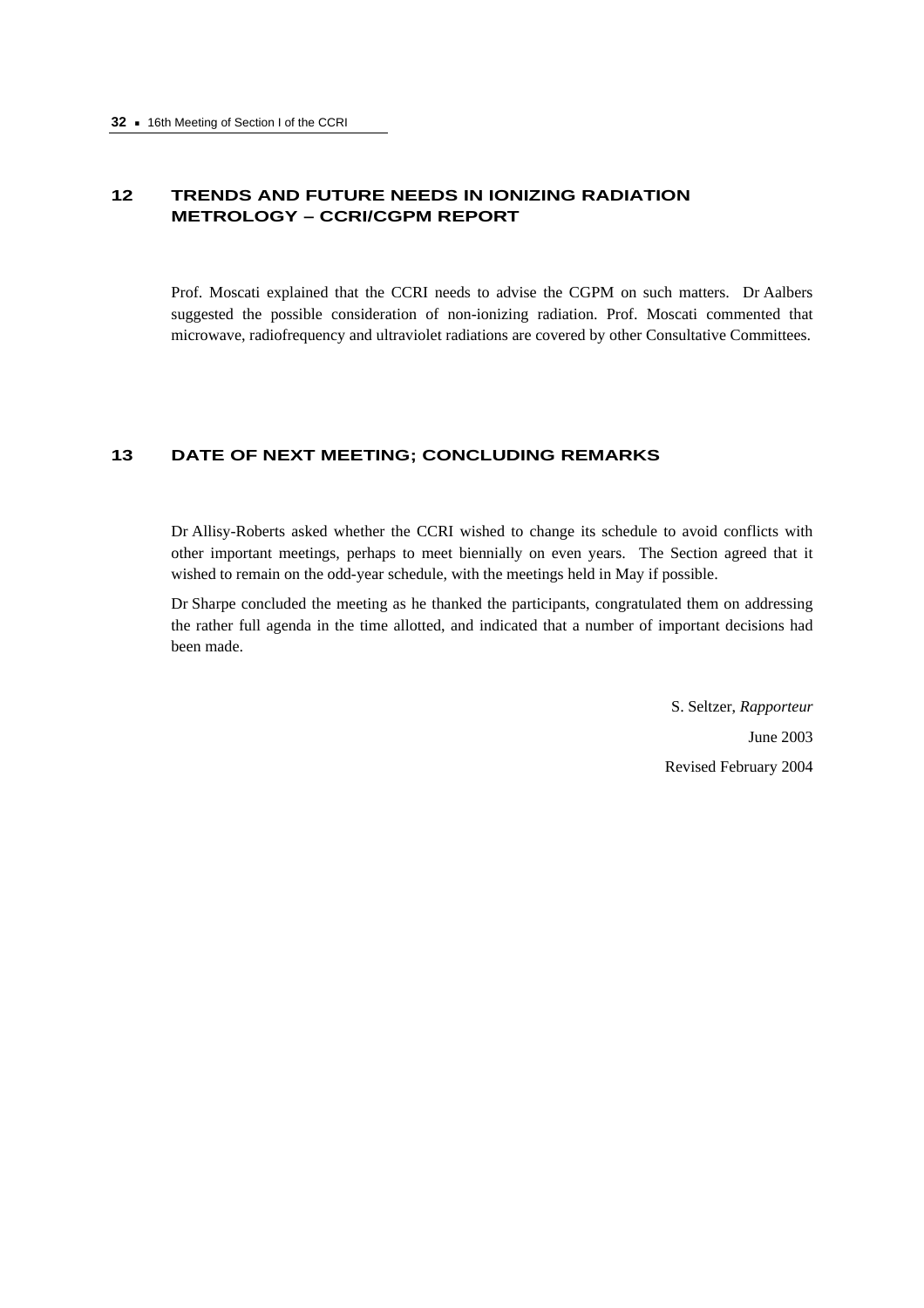# **CONSULTATIVE COMMITTEE FOR IONIZING RADIATION**

Section II: Measurement of radionuclides Report of the 17th Meeting (28-30 May 2003)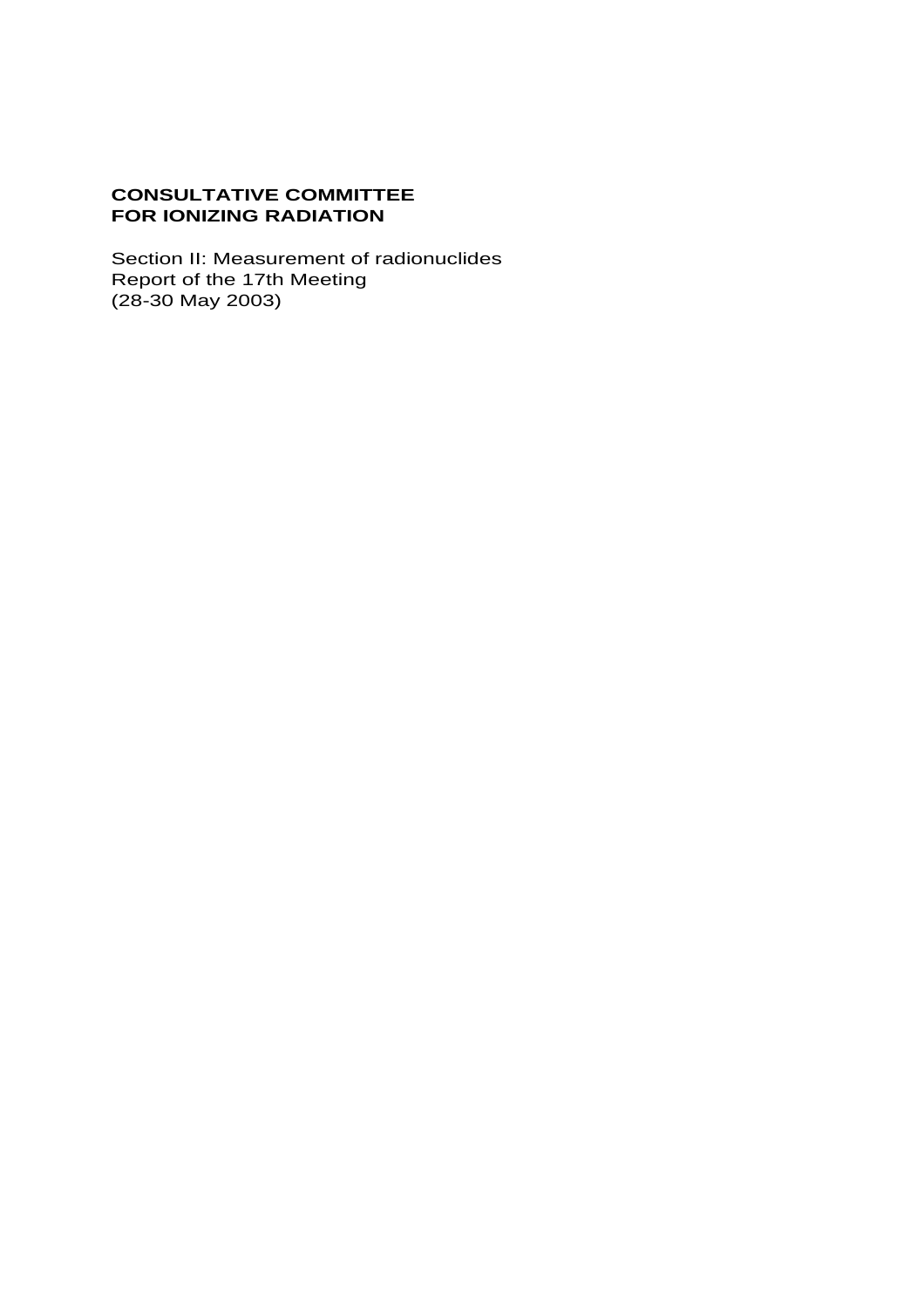#### **Abstract**

Section II (Measurement of radionuclides) of the Consultative Committee for Ionizing Radiation (CCRI) held its seventeenth meeting at the Pavillon de Breteuil, Sèvres, on 28, 29 and 30 May 2003. The principal discussions related to issues which impinged on the completion of Appendices B and C in the BIPM databases. Significant progress had been made in populating these databases despite the very large volume of data that had to be reviewed, validated and entered. The Key Comparison Working Group (KCWG) had played a significant role in defining and clarifying procedures to enable these processes. This included the rules for selecting and analyzing comparison data, and identifying potential outliers, in the production of the key comparison reference values (KCRVs). Guidelines were developed and agreed, for the conduct of key comparisons that address the specific issues relating to radioactivity standardizations. The ten-year cut-off rule for other disciplines would have produced unacceptable comparison workloads for many national metrology institutes. A generic grouping system is being developed which addresses this issue and, together with a twentyyear cut-off period, this should reduce the workload to a more acceptable level. A rolling programme to bring forward the cut-off date progressively has been agreed which will ensure that, after 2011, only data that is no older than twenty years will remain in the equivalence database. At the previous meeting of the CCRI(II) in 2001, it was agreed to increase significantly the number of key comparisons to be conducted each year. Despite some teething problems, this has succeeded and a new set of comparisons for the next two years was agreed, using the same increased frequency. The Measurement Uncertainties Working Group has identified a number of issues that need to be addressed to enable progress on the reduction of the current level of uncertainties and initiatives are being developed to take these forward. The extension of the SIR to beta and alpha emitting radionuclides has taken a significant step forward and validation comparisons are planned during 2004. Monte Carlo simulations and empirical fitting routines based on experimental data have been initiated for the determination of new efficiency curves for the ionization chamber that is the foundation of the SIR. A special issue of *Metrologia* is planned for 2005/6 that will address the area of radioactivity standardizations.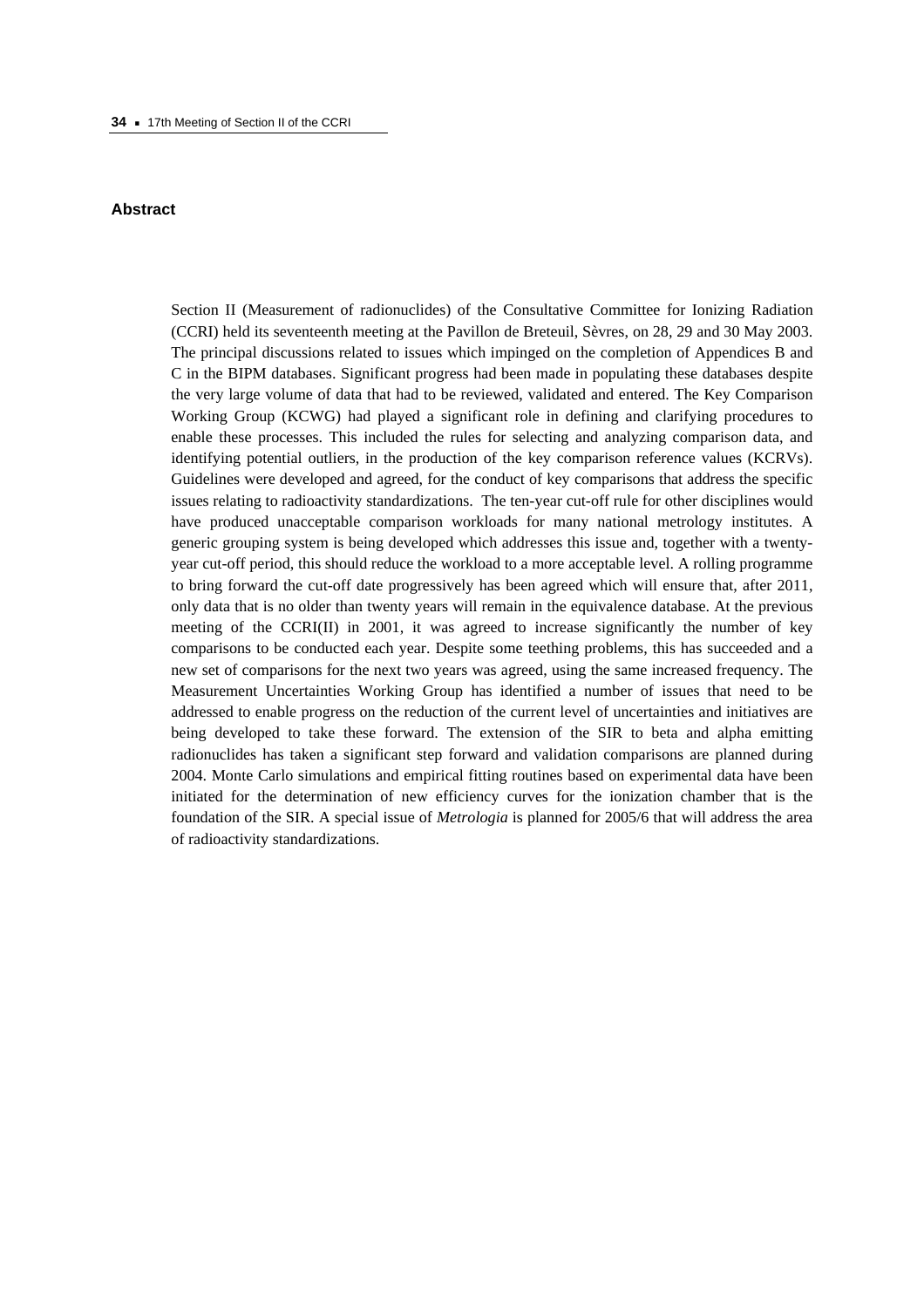# **1 OPENING OF THE MEETING; APPROVAL OF THE AGENDA; APPOINTMENT OF RAPPORTEURS**

Section II (Measurement of radionuclides) of the Consultative Committee for Ionizing Radiation (CCRI) held its seventeenth meeting at the Pavillon de Breteuil, Sèvres, on 28, 29 and 30 May 2003.

The following members were present: D. Alexiev (ANSTO), R. Broda (RC), N. Coursol (BNM-LNHB), Y. Hino (NMIJ/AIST), H. Janβen (PTB), S. Judge (NPL), J.M. Los Arcos (CIEMAT), F. Morris (CSIR-NML), G. Moscati (President of the CCRI), T.S. Park (KRISS), D.F.G. Reher (IRMM), C. Ross (NRC), S. Sepman (VNIIM), B.R.S. Simpson (Chairman of CCRI Section II, CSIR-NML), L. Szücs (OMH), M.P. Unterweger (NIST), U. Wätjen (IRMM), G. Winkler (IIK), M.J. Woods (NPL).

Observers: P. Dryák (CMI), B. Michael (ICRU), W. Pereira (LNMRI/IRD), P. Sharpe (Chairman of CCRI Section I), W. de Vries (NMi).

Guest: B. Zimmerman (IAEA).

Also attending the meeting, for all or part of the time: A.J. Wallard (Director designate of the BIPM), P.J. Allisy-Roberts (Executive Secretary of the CCRI), D.T. Burns, C. Michotte, S. Picard, G. Ratel and C. Thomas (KCDB coordinator) (BIPM).

Apologies were received from: P. De Felice (ENEA-INMRI), C. Grover (NRC), H. Klein (Chairman of CCRI Section III), G. Webb (IRPA), Yang Yuandi (NIM).

Dr Allisy-Roberts presented apologies for the absence of the Director of the BIPM, Dr T.J. Quinn, and opened the meeting on his behalf.

Dr Simpson, the Chairman, welcomed the participants and noted that, since the last meeting, Mr J.-J. Gostely (IRA, Switzerland) had retired. He expressed the appreciation of CCRI(II) for the input that Mr Gostely had made in Section II activities and his many contributions in the field of radionuclide metrology. He continued by reiterating that the traditional role of the Consultative Committees has been to offer advice and guidance to the BIPM in fulfilling the requirements of the international metrology community regarding the need for traceability. Since the signing of the CIPM Mutual Recognition Arrangement (the MRA), the mandate of the Consultative Committees has been rather more formalized in that its role now includes the definition and coordination of the CIPM key comparisons and then, together with the BIPM, the analysis of the results. The key comparisons play a vital function in determining equivalence between national metrology institutes (NMIs) and providing support for claims made in calibration and measurement capability (CMC) submissions.

During the transitional period, much of this work related to implementing the MRA in Section II (Measurement of radionuclides) has been undertaken by essentially three working groups, namely the Key Comparisons Working Group (KCWG), the Measurement Uncertainties Working Group and the Extended SIR Working Group (ESWG) and their predecessors, e.g. Analysis of SIR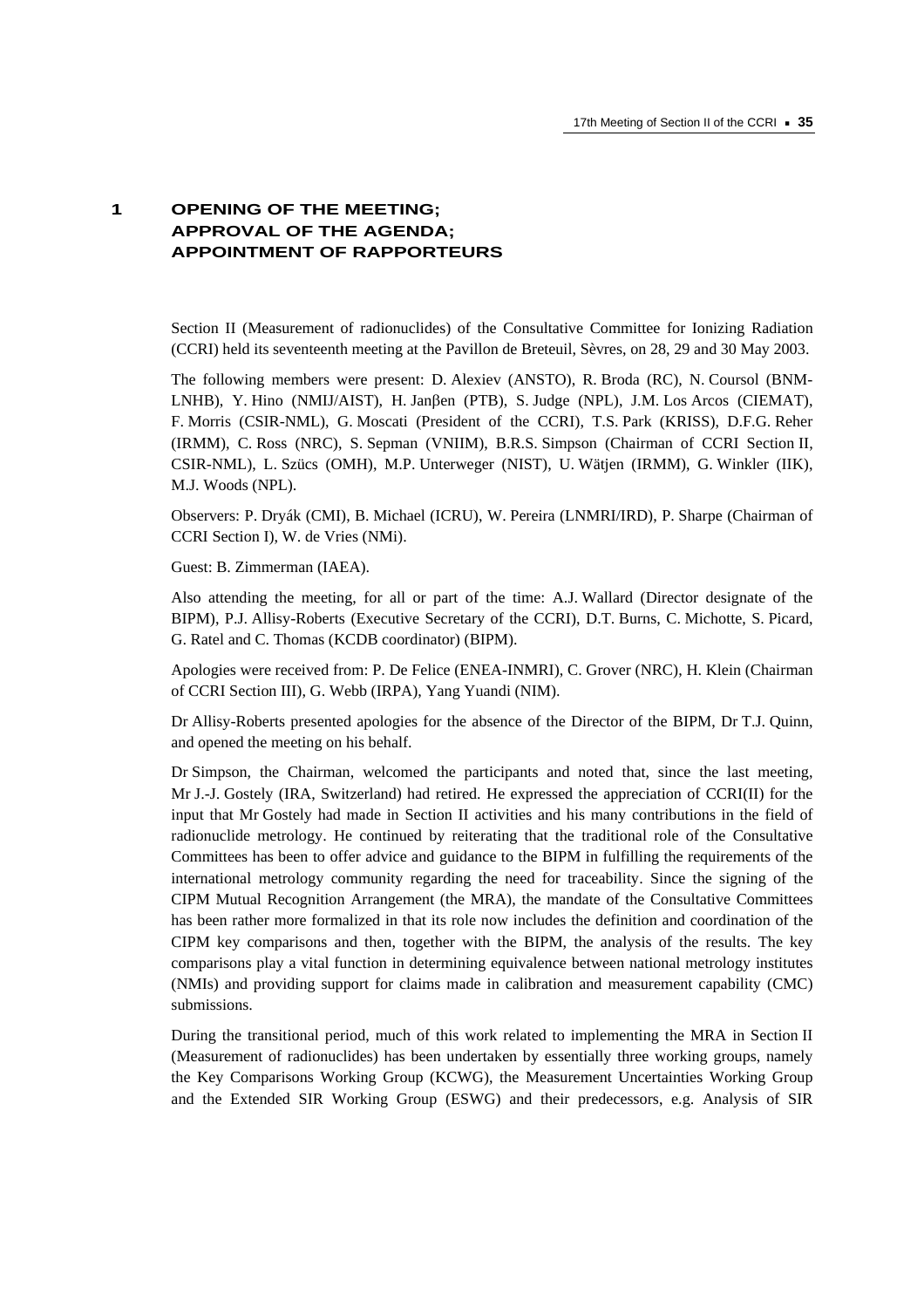Working Group. These Working Groups have met on a number of occasions since the last Section II meeting in 2001, to ensure progress on various issues and to be able to put forward proposals at this meeting, particularly because the transitional period of the MRA ends on 31 December 2003. Decisions need to be taken to resolve remaining difficulties.

Much has happened in the past two years in fulfilling the 2001 actions. This has, amongst other things, entailed the organization of key comparisons and documenting past comparisons into reports for publication, and the placing of the results into the BIPM key comparison database (the KCDB). This effort will be reviewed and discussed at this meeting.

The meeting confirmed the appointment of Mr Woods and Dr Judge as the joint *rapporteurs*.

The agenda was approved.

# **2 REPORT OF THE SEVENTEENTH MEETING OF THE CCRI**

Prof. Moscati pointed out that the full details of the meeting are contained in the relevant BIPM publication. As well as stating that he would meet with the three CCRI chairmen after their respective meetings and report back to CIPM, he informed the meeting that the General Conference would be meeting later during the year.

Dr Allisy-Roberts reminded the meeting that the problems relating to the transport of radioactive materials had been raised at the previous CCRI(II) meeting. Subsequently, Prof. Moscati had raised this at the CIPM which had in turn produced a resolution on this topic that will be discussed at the next General Conference.

## **3 PUBLICATION OF APPENDIX B COMPARISON REPORTS**

### **3.1 Acronyms for standardization methods** (CCRI(II)/03-03)

Mr Reher outlined the table of acronyms that had been proposed to describe the various standardization methods used by the NMIs and that is currently being used in the draft A and draft B comparison reports. The purpose of these acronyms was to introduce a degree of harmonization that would minimize the potential for confusion when comparing the results of standardizations by different methods. Additions and amendments would arise from time to time and it was suggested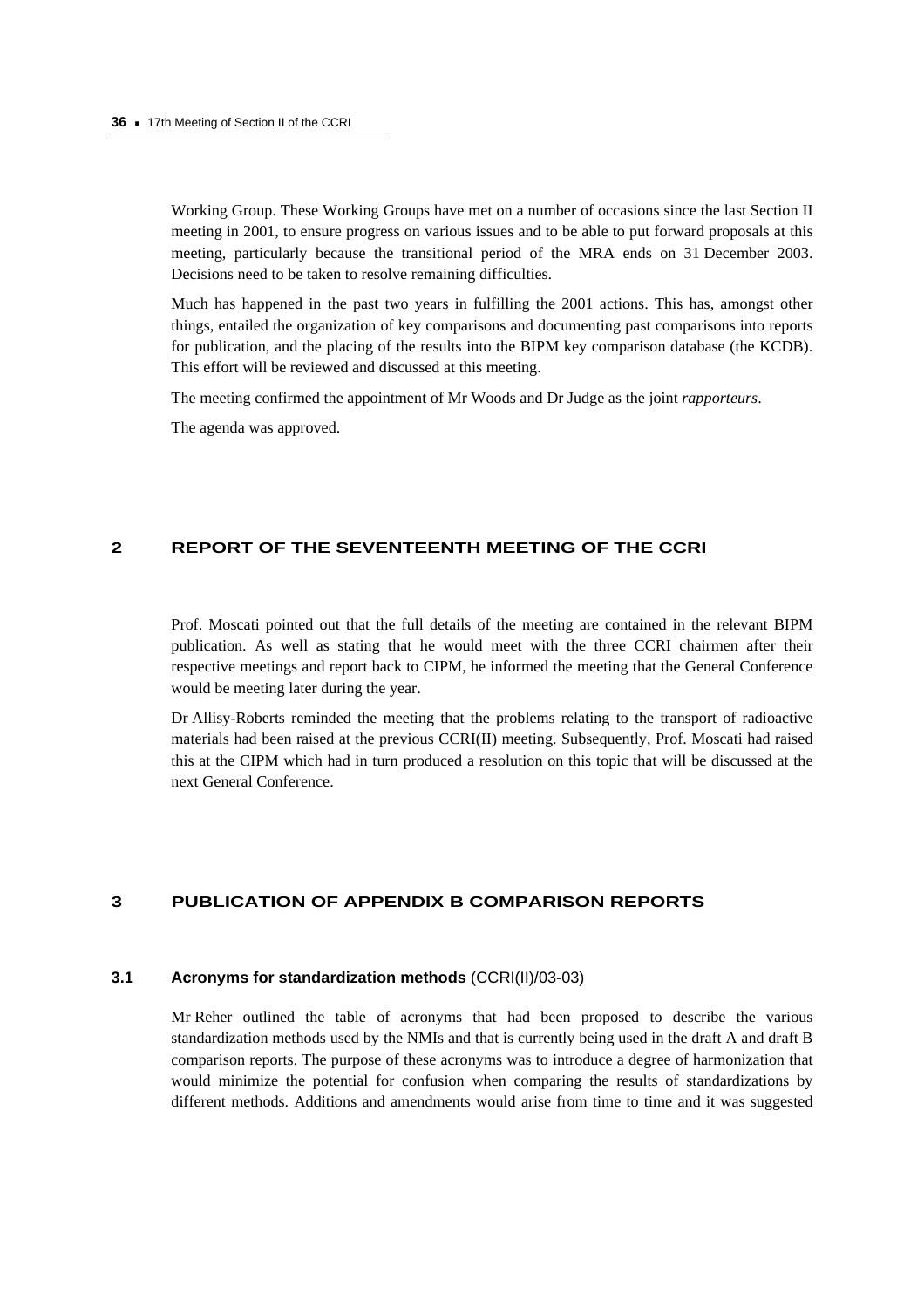that the table should be a live document with changes being left to the discretion of the Key Comparisons Working Group and that the acronym system should be formally adopted. It was noted that the tables in Appendix C still use the original format and that consideration might need to be given to a possible change in the future. It was agreed by the CCRI(II) to adopt these proposals.

# **3.2 Progress of activity comparison reports** (CCRI(II)/03-21)

Dr Allisy-Roberts summarized progress on publication of the key comparison reports in the KCDB. By 28 May 2003, there were a total of 29 entries, comprising 24 BIPM comparisons, three CCRI comparisons and two RMO comparisons. The aim was to complete the analysis of half the available data by the time of the CGPM. It was emphasized that individual NMIs need to respond to requests for information and approval as quickly as possible to enable Appendix B entries to be completed in a reasonable period of time.

CCRI(II) members expressed their thanks to the staff at BIPM for the excellent progress that had already been made in analyzing the results and producing the subsequent reports.

# **3.3 Proposals regarding provisional equivalence and old data** (CCRI(II)/03-25)

Dr Allisy-Roberts explained that the original intention had been to include in the KCDB only those results that are less than ten years old. However, the long term stability of measurements had been demonstrated in the NMIs as well as at the BIPM and it was proposed to extend this time-frame to 20 years. Proposals for a gradual phasing to achieve the 20 year target were presented to the CCRI(II) as:

- at the end of 2003, when the transitional period of the MRA will end, the notation "approved for provisional equivalence" no longer applies. All the SIR results in the KCDB that are more than 20 years old (pre-1983) and currently indicated in red, will be re-coloured black but will remain in the KCDB. Similarly for CCRI(II), RMO and bilateral comparisons that are currently coloured in blue;
- at the end of 2005, pre-1985 results will be re-coloured in black;
- at the end of 2007, pre-1987 results will be re-coloured in black and pre-1977 results (i.e. more than 30 years old) will no longer be visible in the degrees of equivalence;
- at the end of 2009, pre-1989 results will be re-coloured in black and pre-1984 results (i.e. more than 25 years old) will no longer be visible in the degrees of equivalence;
- at the end of 2011, pre-1991 results will no longer be visible in the degrees of equivalence;
- all the earlier results will remain in the original published reports and may still be used in the KCRV if relevant.

Mr Woods and Dr Coursol spoke in support of the proposal. In response to a question as to why a cut-off date was required, Dr Allisy-Roberts said that it must be possible to demonstrate that data used in the KCDB were current. A cut-off date was essential to maintain credibility of the KCDB as a requirement of the MRA is that the data are current; for example, results would also be excluded if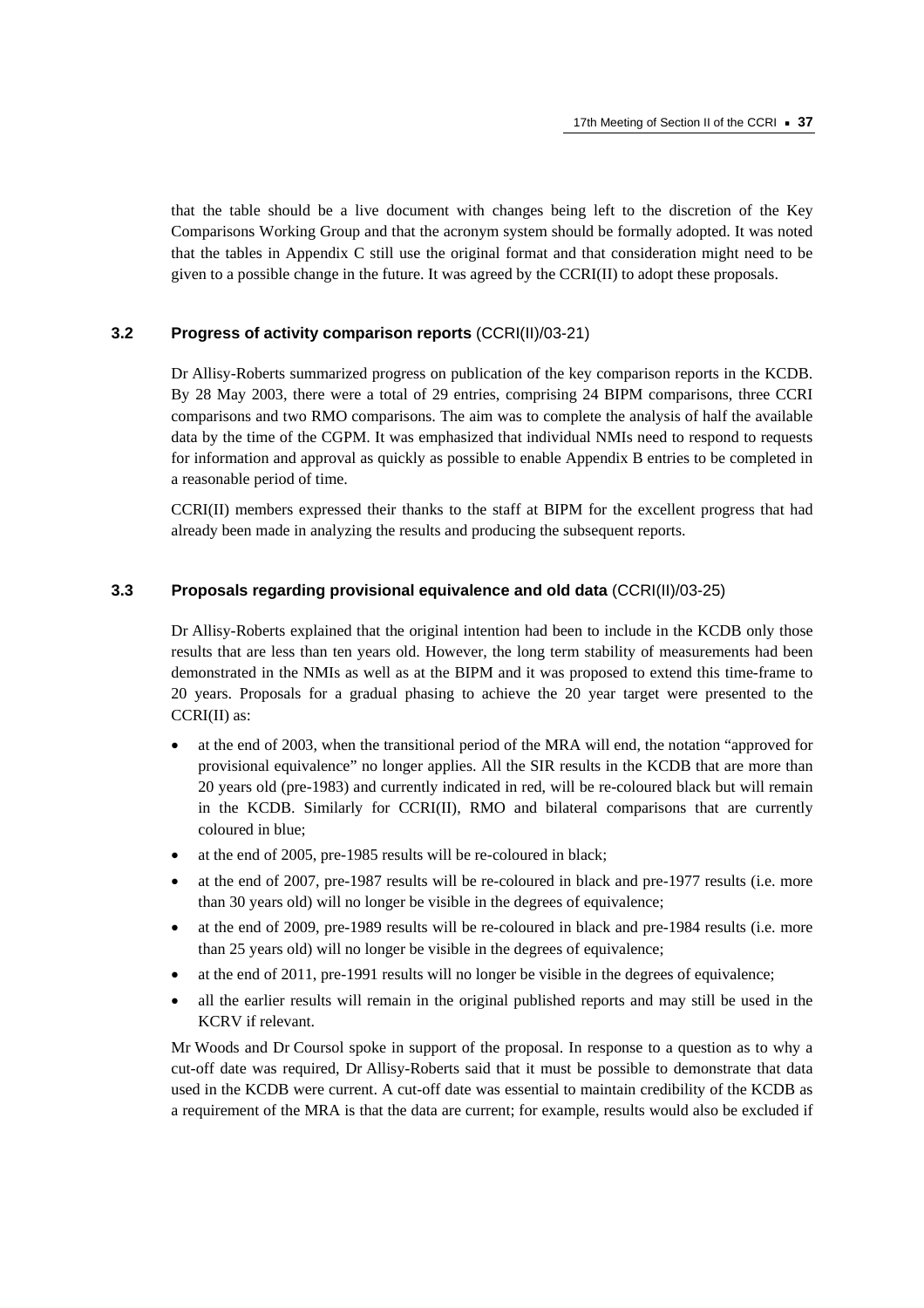a laboratory ceased work in ionizing radiation and re-started sometime later. Mr Woods and Mr Reher commented that this topic was linked to the issue of generic grouping of radionuclides. Dr Allisy-Roberts said that the generic grouping proposal was designed to support CMC tables in Appendix C and, as such, was independent of Appendix B. Dr Simpson expressed concern that some laboratories might not have had sufficient time to consider the proposal. Mr Reher said that, because of the imminent end of the transitional period, the decision should be taken at the meeting. Dr Simpson concurred and CCRI(II) agreed to adopt the schedule as proposed.

#### **3.4 Key comparison results and the determination of the KCRV [\(CCRI\(II\)/03-28\)](https://www.bipm.org/cc/CCRI(II)/Allowed/17/CCRI(II)03-28.pdf)**

It was noted that the current policy of the CCRI(II) is that the most recent key comparison result is the value that is always used in the KCDB to demonstrate degrees of equivalence. Whilst implementing this policy, a number of issues had arisen and some interim policies had been applied. It was necessary for CCRI(II) to confirm these. In particular, some earlier results had been submitted in the frame of what would now be called a pilot study. It was noted that some NMIs might wish even now to withdraw their earlier results from the KCDB. In addition, when an NMI had used several methods in the earlier CCRI(II) comparisons, a weighted mean may have been used to represent the NMI's result but it might not represent the NMI's standard as currently disseminated. Some discussion would be needed with the NMI to determine the appropriate result to be used.

Regarding the value to be used in the determination of the KCRV, where an NMI had submitted primary standardized solutions originally to the SIR and subsequently solutions measured in an ionization chamber (IC), the following is applied:

- when the IC measurement is traceable to a primary measurement previously submitted to the SIR, then the primary measurement is the candidate for the KCRV;
- when the IC measurement is traceable to a primary measurement but not one previously submitted to the SIR, then the IC measurement is the candidate for the KCRV;
- when several IC measurements are submitted to the SIR consecutively and these are all traceable to the same primary standardization that has not itself been submitted, then the earliest IC measurement submitted is normally the candidate for the KCRV.

CCRI(II) agreed to these proposals and indicated that the flow chart in the working document was helpful.

#### **3.5 Correlations in the KCDB** [\(CCRI\(II\)/03-29\)](https://www.bipm.org/cc/CCRI(II)/Allowed/17/CCRI(II)03-29.pdf)

It was noted that correlations are not presently taken into account except when one laboratory's result is traceable to another laboratory. However, in the case of linked comparisons, the correlations associated with the measurement in the SIR of a single ampoule used as this link, is taken into account.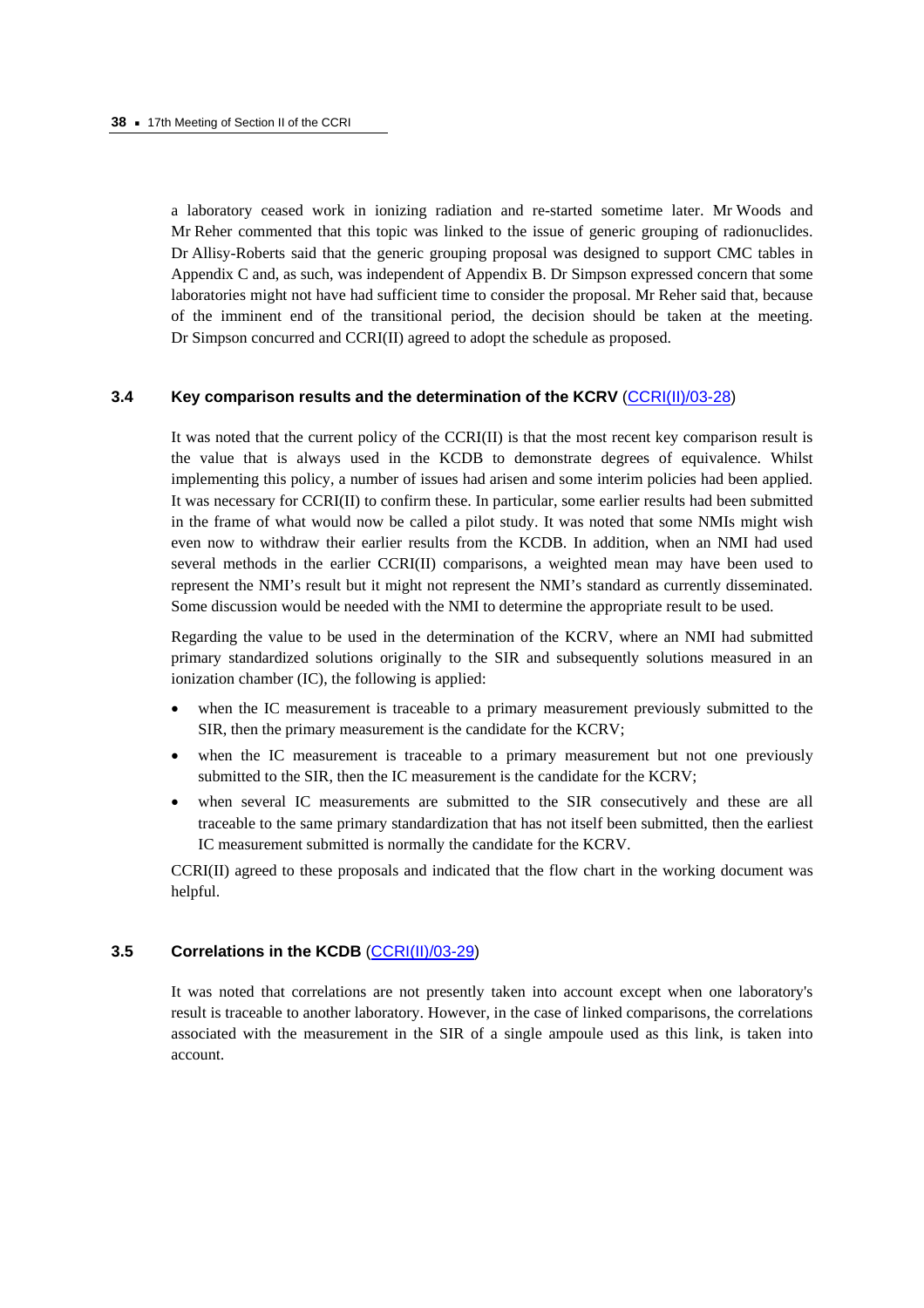# **3.6 Update on the International Reference System (SIR) for gamma-ray emitting radionuclides** [\(CCRI\(II\)/03-38\)](https://www.bipm.org/cc/CCRI(II)/Allowed/17/CCRI(II)03-38.pdf)

Dr Ratel reported that, in 2001, 17 new ampoules had been submitted to the SIR covering eight nuclides. In 2002, the corresponding numbers had been 15 ampoules covering 12 nuclides and, to date in 2003, five ampoules of five different nuclides had been submitted. In addition, a solid source of  $166$ Ho<sup>m</sup> had been received.

# **4 CURRENT CCRI(II) KEY COMPARISONS OF ACTIVITY MEASUREMENTS**

# **4.1 Guidelines for CCRI(II) key comparisons** [\(CCRI\(II\)/03-06\)](https://www.bipm.org/cc/CCRI(II)/Allowed/17/CCRI(II)03-06.pdf)

Dr Michotte explained that the proposed CCRI(II) guidelines were based on the CIPM guidelines and that the status of each comparison was available on the KCDB website. She added that participants who submit more than one result for a comparison exercise should select a single value to use for the KCDB otherwise a weighted mean of the results will be used. The value selected by the NMI may be one of the results or some combination. Dr Ratel commented that every result is shown in the report but only one numerical value can be used for the degree of equivalence.

Dr Coursol then asked, if the value used was a combination of results, how the method could be identified. In response, Dr Allisy-Roberts said that the BIPM contacts the laboratory to ask which result or combined value represents the value disseminated by the laboratory and is to be used in the KCDB. This decision is taken in advance of announcing the results from the other laboratories.

As the results from the SIR system can be used to identify the most appropriate method to standardize radionuclides, Mr Reher questioned the usefulness of using a combined value. Dr Allisy-Roberts replied that all the results were shown in the full report to allow comparison of methods. Mr Reher pointed out that, as results were correlated, the NMI rather than the BIPM should calculate their weighted mean value. Dr Ratel confirmed that the BIPM uses the value put forward by the NMI.

Mr Woods sought clarification of the timing of scientific publications using the measurements from a comparison exercise. Dr Allisy-Roberts said that information on the current status of comparisons is on the KCDB website and that, if the database has a comparison where the draft A report is marked as "in progress", the measurements must not be published. Measurements may be published only when the draft B report is marked "in progress". Dr Allisy-Roberts also emphasized the need for the CCRI(II) Chairman and Executive Secretary to be kept regularly informed of the current status of comparisons so that the KCDB is kept up to date.

CCRI(II) approved the guidelines as proposed.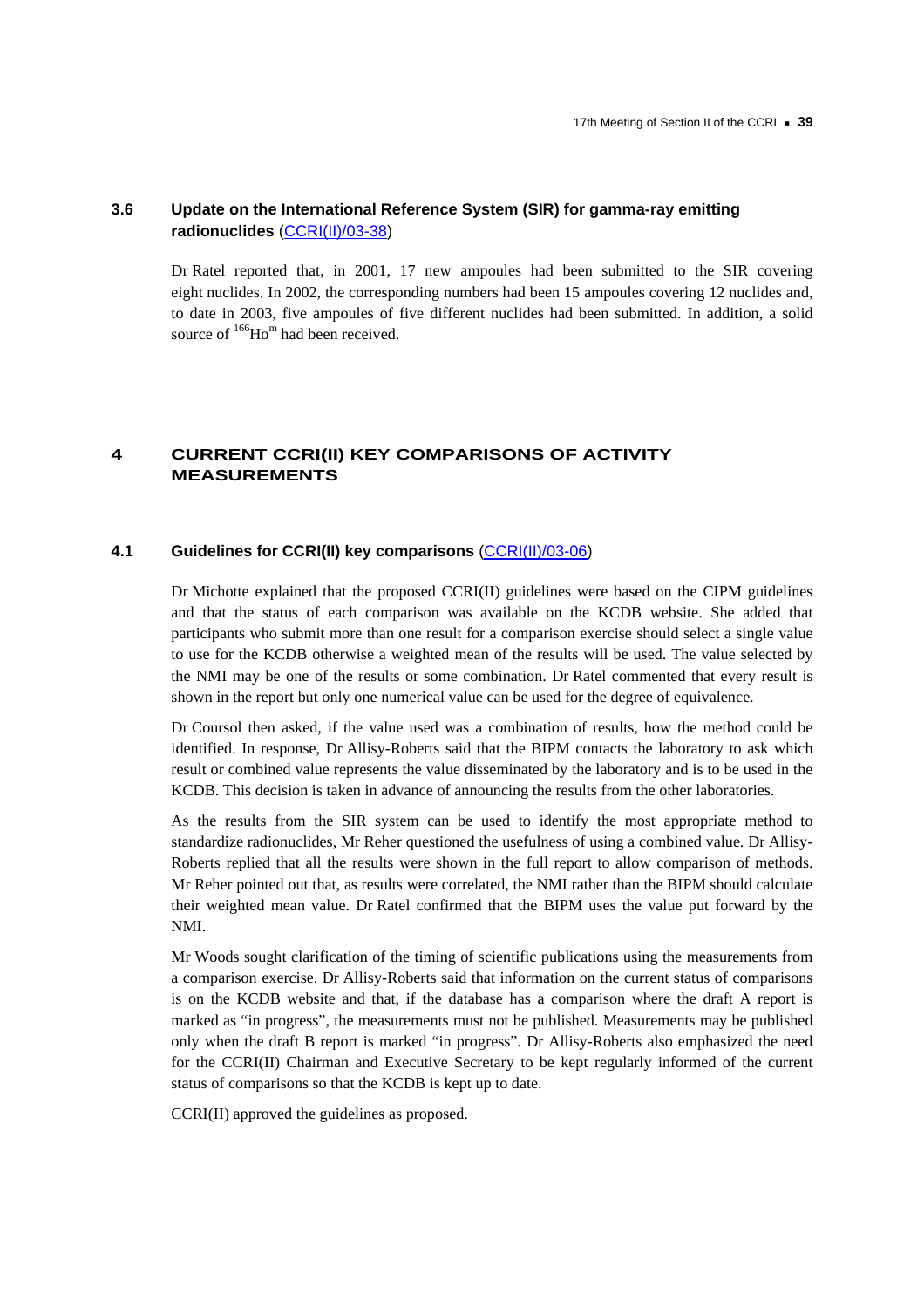# **4.2 Proposal to convert an ICRM comparison into a CCRI(II) key comparison of 18F**  (CCRI(II)/03-08)

This paper was presented by Mr Woods who explained that the measurements were completed in April 2003 and linked to the SIR through BNM-LNHB and NPL. The aim of the work was to establish a method to compare short lived radionuclides. The scheme used a  $^{68}$ Ge source for normalization purposes.

Dr Alexiev supported the scheme as it gave a working comparison value for short-lived radionuclides. Dr Michotte agreed that it was important to link measurements of  $^{18}$ F to the SIR but was concerned that the guidelines should be followed. Dr Allisy-Roberts re-iterated that if the comparison was to be accepted as a key comparison, any publication of results before the draft B report must be anonymous and a scaling factor used, for example. Mr Woods stated that the results to be published the following week at the ICRM conference were calibration factors for the NPL secondary standard chamber and were unrelated to the SIR system. However, he would change the presentation, using a scaling factor, and hence ensure that linkages could not be established at this stage. In response to a question from Mr Reher, Mr Woods replied that it was for the BIPM to decide the best approach for establishing the linkage to the SIR.

The proposal to include this comparison exercise as a key comparison was adopted on condition that the rules for such a comparison were followed.Dr Michotte said that this was a new type of comparison and it would be identified a[s CCRI\(II\)-K3.F-18.](http://kcdb.bipm.org/AppendixB/KCDB_ApB_info.asp?cmp_idy=570&cmp_cod=CCRI%28II%29%2DK3%2EF%2D18&page=1&search=2&cmp_cod_search=CCRI%28II%29%2DK3%2EF%2D18&met_idy=&bra_idy=&epo_idy=&cmt_idy=&ett_idy_org=&lab_idy=) 

# **4.3 Progress report on the current CCRI(II) key comparisons** (CCRI(II)/03-37)

Dr Ratel reported on the various key comparisons that are in progress.

The comparison of  $^{152}$ Eu measurements [\(CCRI\(II\)-K2.Eu-152\)](http://kcdb.bipm.org//AppendixB/KCDB_ApB_info.asp?cmp_idy=316&cmp_cod=CCRI%28II%29%2DK2%2EEu%2D152&page=1&search=2&cmp_cod_search=CCRI%28II%29%2DK2%2EEu&met_idy=&bra_idy=&epo_idy=&cmt_idy=&ett_idy_org=&lab_idy=) raised two issues. First, a discrepancy was noted between measurements of the <sup>152</sup>Eu activity at two NMIs. This had been traced to the calculation of the correction factor in 4π gamma counting. The results had been revised and the discrepancy resolved. Second, it was noted that corrections had to be applied to measurements on the SIR system in order to take into account the effects of gamma-ray emitting impurities in the samples. For this radionuclide, there was a distinct difference in the fitting to the SIR efficiency curve between those measurements with and without impurity corrections. Dr Allisy-Roberts summarized the proposal: (a) the KCRV will use only those results with impurity corrections applied; (b) for the KCDB results, the BIPM will apply a correction for impurities using a common impurity value. This was accepted.

No issues were raised concerning the <sup>238</sup>Pu comparison (CCRI(II)-K2.Pu-238).

The <sup>32</sup>P comparison [\(CCRI\(II\)-K2.P-32\)](http://kcdb.bipm.org//AppendixB/KCDB_ApB_info.asp?cmp_idy=320&cmp_cod=CCRI%28II%29%2DK2%2EP%2D32&page=1&search=2&cmp_cod_search=CCRI%28II%29%2DK2%2Ep&met_idy=&bra_idy=&epo_idy=&cmt_idy=&ett_idy_org=&lab_idy=) had shown two groups of results and a wide variation in estimates of the impurity content  $(^{33}P, ^{35}S)$ . In reply to questions from Dr Janßen, Dr Ratel said that no correlation with ampoule number could be observed and participants had used the same reference date. Dr Hino pointed out that there could be a problem with the detection efficiency of different radionuclides in different liquid scintillation counting systems. Mr Woods said that, as estimating the impurities was difficult, the uncertainty estimates looked unrealistic and suggested that it would be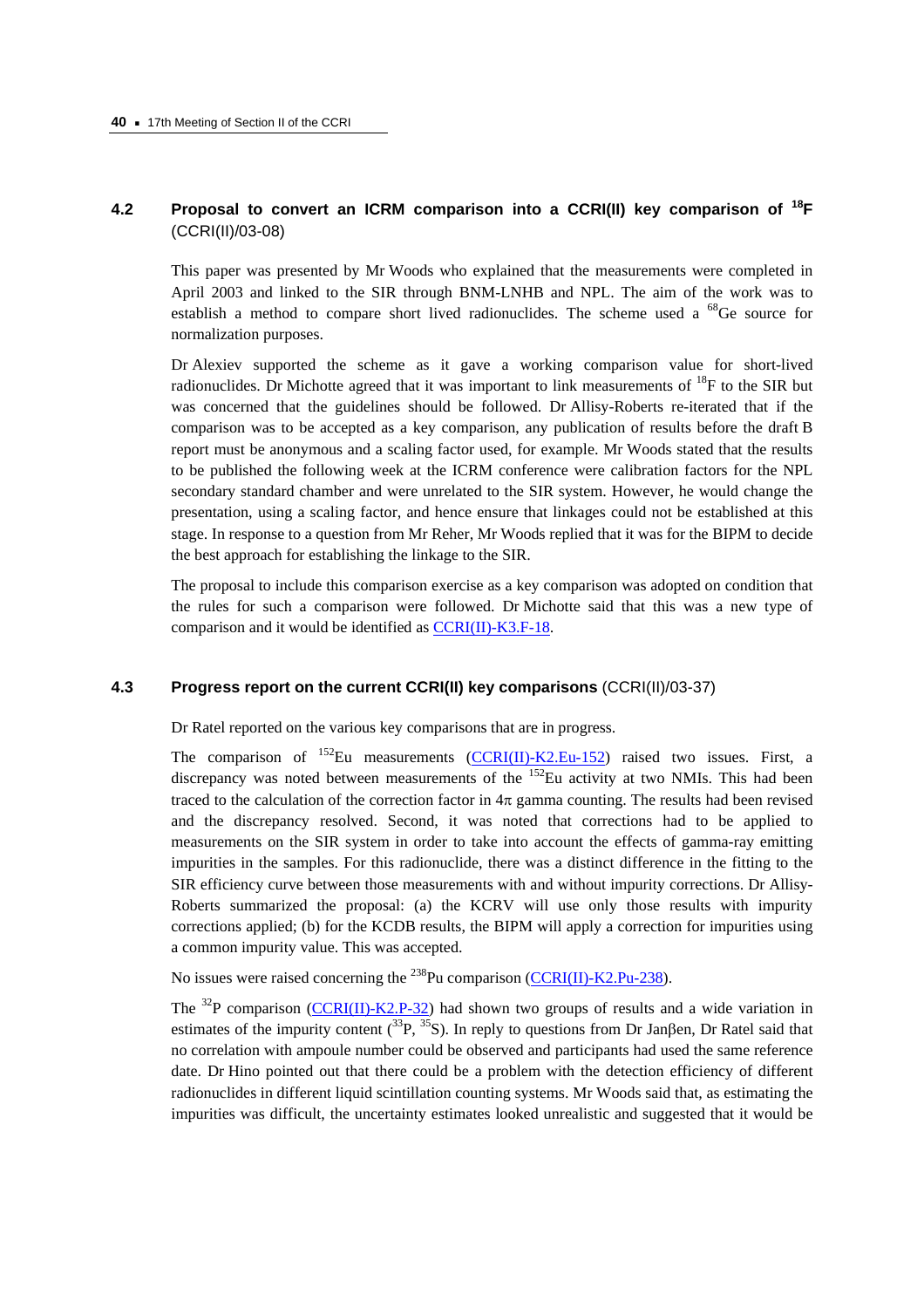possible to apply a correction factor based on an average figure for impurities. In reply, Dr Los Arcos said the correction for impurities was small at CIEMAT, and Mr Reher said the IRMM uncertainties had been calculated by least squares fitting and were realistic. Dr Allisy-Roberts proposed that the results should stand and all the comments be incorporated in the report. Mr Woods proposed a small scale comparison to resolve the discrepancy. Dr Janβen agreed that the PTB will repeat the dispensing of  $^{32}P$  for an additional comparison to be coordinated by Dr Ratel. The proposal for the additional comparison was agreed by CCRI(II) and would be registered in the KCDB as  $(CCRI(II)-K2.P-32(2))$ .

The results from the <sup>204</sup>Tl comparison [\(CCRI\(II\)-K2.Tl-204\) w](http://kcdb.bipm.org//AppendixB/KCDB_ApB_info.asp?cmp_idy=330&cmp_cod=CCRI%28II%29%2DK2%2ETl%2D204&page=1&search=2&cmp_cod_search=CCRI%28II%29%2DK2%2ETl&met_idy=&bra_idy=&epo_idy=&cmt_idy=&ett_idy_org=&lab_idy=)ere then reviewed. The measurements were in reasonable agreement except for the value obtained by one NMI. The discrepancy had been discussed with BIPM who had recommended that  ${}^{60}Co$  was not a suitable tracer for this radionuclide. Mr Reher added that the tracer technique with solid sources is prone to problems if the tracer does not co-precipitate with the radionuclide being assayed. Mr Woods reported that NPL had used several techniques and found discrepancies between using additional carrier and adding foils to vary the detection efficiency. These results seemed to confirm that the carrier material was not coprecipitating with the thallium. Dr Allisy-Roberts concluded that the BIPM would contact the NMI concerned.

The <sup>192</sup>Ir comparison [\(CCRI\(II\)-K2.Ir-192\) w](http://kcdb.bipm.org//AppendixB/KCDB_ApB_info.asp?cmp_idy=318&cmp_cod=CCRI%28II%29%2DK2%2EIr%2D192&page=1&search=2&cmp_cod_search=CCRI%28II%29%2DK2%2EIr&met_idy=&bra_idy=&epo_idy=&cmt_idy=&ett_idy_org=&lab_idy=)as then discussed. Dr Hino raised the issue of a type B uncertainty due to the setting of the gate on the gamma-ray spectrum as a discontinuity had been observed in the extrapolation curve. Mr Woods confirmed that this had also been observed by NPL and said that it was important that this was reported to the radionuclide community. Mr Reher suggested that the accuracy of measurements of  $^{192}$ Ir can be improved using a high pressure proportional counter to increase detection efficiency, particularly for the electron capture emissions. An alternative method was to change the gas mixture in an atmospheric pressure counter but this was not as effective.

Dr Ratel stated that the draft A report for the  ${}^{89}Sr$  comparison [\(CCRI\(II\)-K2.Sr-89\)](http://kcdb.bipm.org//AppendixB/KCDB_ApB_info.asp?cmp_idy=327&cmp_cod=CCRI%28II%29%2DK2%2ESr%2D89&page=1&search=2&cmp_cod_search=CCRI%28II%29%2DK2%2ESr&met_idy=&bra_idy=&epo_idy=&cmt_idy=&ett_idy_org=&lab_idy=) was in preparation. Mr Woods said that the KCWG had recommended that results obtained using <sup>60</sup>Co as a tracer should be excluded as beta spectra characteristics and chemical effects mean that the fundamental conditions of the tracer technique are not met. It was noted that although this advice had not been published specifically for <sup>89</sup>Sr, the general conditions were in the literature. Dr Allisy-Roberts pointed out that two measurements obtained using this method were in good agreement with the KCRV and a review paper on the topic might be useful.

The issue of deadlines for submitting results from comparison exercises was discussed. Dr Simpson said that NMIs should explain why a deadline had been missed and give a firm commitment date. Mr Woods replied that the frequency of comparisons has increased and pressure of other work means that NMIs may have to miss deadlines. External factors, such as delays in obtaining export licenses, have also affected timescales. Nonetheless, the introduction of deadlines has reduced the delays in completing comparison exercises.

The  ${}^{65}Zn$  compariso[n \(CCRI\(II\)-K2.Zn-65\)](http://kcdb.bipm.org//AppendixB/KCDB_ApB_info.asp?cmp_idy=334&cmp_cod=CCRI%28II%29%2DK2%2EZn%2D65&page=1&search=2&cmp_cod_search=CCRI%28II%29%2DK2%2EZn&met_idy=&bra_idy=&epo_idy=&cmt_idy=&ett_idy_org=&lab_idy=) was still ongoing although most of the results had been received. Dr Ratel requested that the deadline for the submission of the BIPM measurements for this nuclide be postponed to the first week in July 2003. This was accepted by CCRI(II).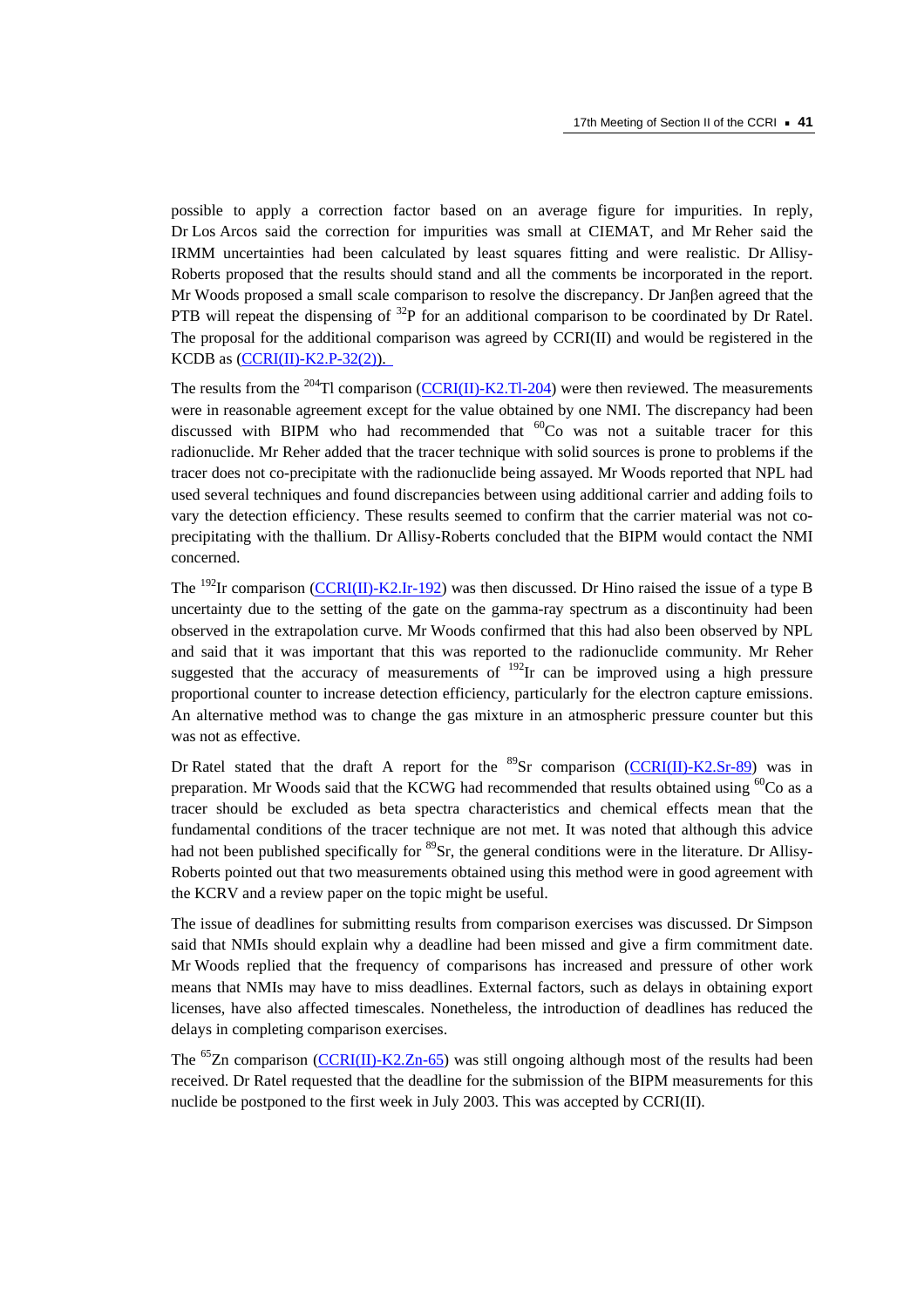The <sup>241</sup>Am comparison [\(CCRI\(II\)-K2.Am-241\)](http://kcdb.bipm.org//AppendixB/KCDB_ApB_info.asp?cmp_idy=246&cmp_cod=CCRI%28II%29%2DK2%2EAm%2D241&page=1&search=2&cmp_cod_search=CCRI%28II%29%2DK2%2EAm&met_idy=&bra_idy=&epo_idy=&cmt_idy=&ett_idy_org=&lab_idy=) was still underway with a deadline of December 2003. OMH and NIST were still awaiting the delivery of the comparison samples whilst CIEMAT was also awaiting the delivery of a sample containing a smaller aliquot in order to comply with their internal restrictions on activity of holdings. Dr Judge agreed to pursue these samples from the NPL.

### **5 WORKING GROUP PROGRESS**

# **5.1 Key comparisons** (coordinator: M.J. Woods) (CCRI(II)/03-02 to -[05 CCRI\(II\)/03-06 a](https://www.bipm.org/cc/CCRI(II)/Allowed/17/CCRI(II)03-06.pdf)nd -07)

Mr Woods reported the progress made by the KCWG since the previous CCRI(II) meeting in 2001. The KCWG had addressed a large number of issues and the principal activities had included:

- development of data selection rules and a protocol for the analysis of comparison data to be used in the calculation of the KCRV;
- development of a procedure for identifying potential outliers to exclude from the KCRV data;
- review of other comparison data and recommendations to CCRI(II) on their acceptability for inclusion into the KCRV and into the equivalence database:
- development of acronyms for standardization methods;
- production of guidelines for the conduct of CCRI(II) key comparisons;
- definition of a reporting schedule for key comparisons aimed at minimizing the times for producing both draft A and draft B reports;
- definition of generic groupings of radionuclides with the objective of reducing the number of key comparisons that NMIs need to complete in order to maintain their CMCs for all nuclides in the KCDB.

A discussion followed on the proposal to group radionuclides by type. The objective was to reduce the number of key comparisons that would be needed each year in order to support the requirements of Appendix C. The intention was to group radionuclides together on the combined basis of decay characteristics and measurement technique. Successful comparisons with one radionuclide within a group would validate other radionuclides in the same group, although there was the intention to split each group into easy, medium and hard sub-groups. Dr Michotte asked why beta- and alpha-emitting radionuclides had been grouped together although source preparation for alpha-emitting radionuclides was more difficult. Mr Reher replied that the measurement technique was the same and that the groupings were based on both radionuclide and technique – some radionuclides were in more than one table. It would be necessary to put these proposals to the relevant working group of RMO coordinators for acceptance as a means of providing supporting comparisons in Appendix C. Dr Allisy-Roberts commented that this multi-dimensional aspect was very useful.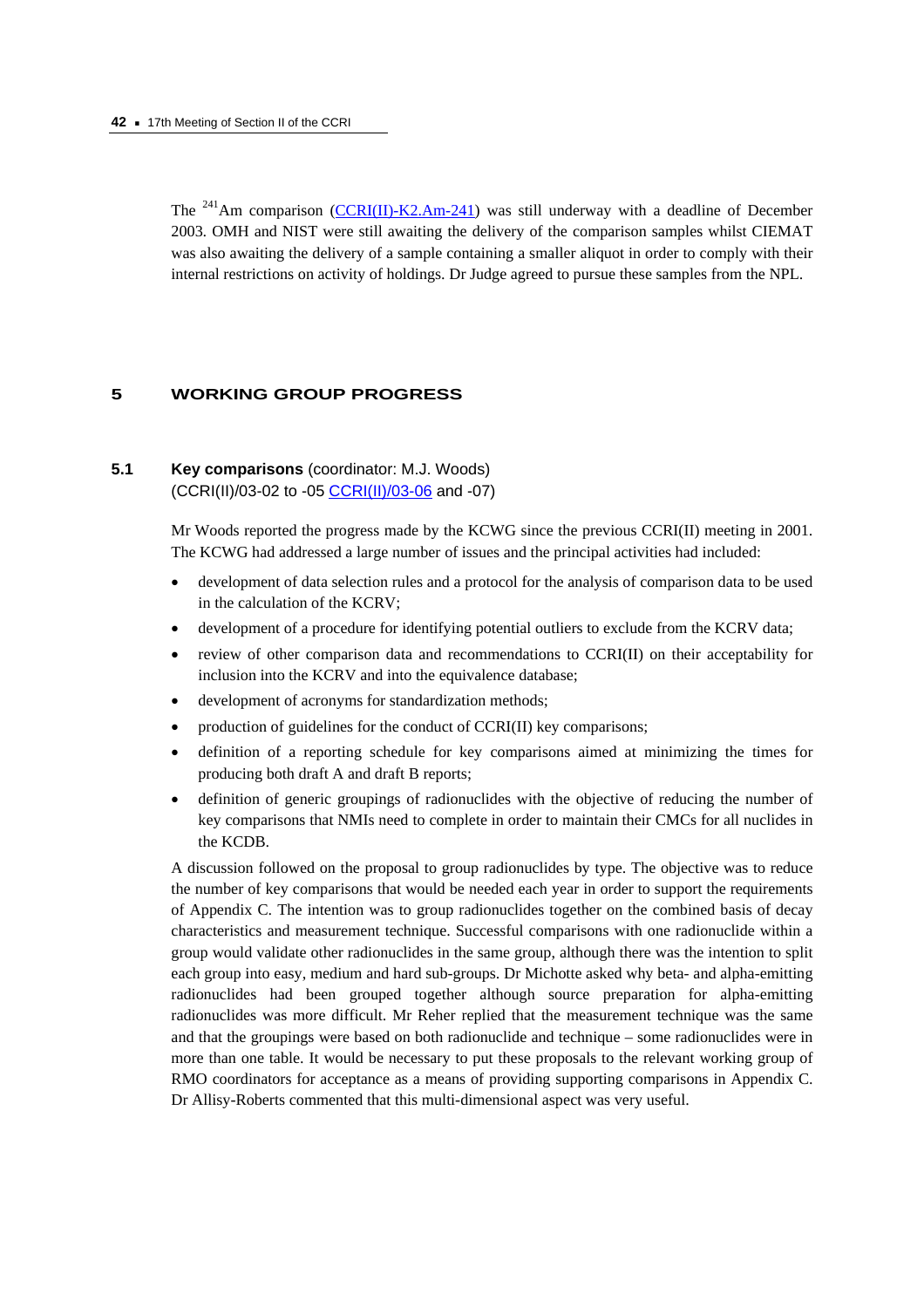The CCRI(II) agreed to support this approach and comments on the working document should be sent to Mr Reher by the end of July 2003.

Working document CCRI(II)/03-02 on the use of the median to estimate the KCRV for discrepant data was noted but it was agreed to retain the present system.

For the record, it was noted that the proposals for the identification of potential outliers in key comparison data had been circulated to the CCRI(II) in July 2002 and had been approved by correspondence.

### **5.2 Measurement uncertainties** (coordinator: H. Janβen)

Dr Janβen reported on the deliberation of the Uncertainties Working Group (UCWG) over the past two years which had been directed towards resolving the questions of uncertainties raised during the analysis of key comparisons. The UCWG has met three times since its creation, on 19 March 2002, 24–25 April 2003 and 27 May 2003.

The uncertainty budgets for the recent CCRI(II) comparisons of activity measurements on  $^{152}$ Eu and  $238$ Pu were considered as examples to outline the problems in the analysis of comparisons. It was noted that, in general, the underlying mathematical model is not described and only the uncertainties assigned to the input quantities of the analysis are given. The contributions of input quantities to the relative standard uncertainty of the output quantity are stated but the sensitivity coefficients are not known. The UCWG proposes to establish a set of uncertainty budgets for several standardization methods, which could serve as a practical guide for participants in comparisons of activity measurements. The methods considered include coincidence and anti-coincidence counting, internal gas counting, 4π-counting, defined solid angle counting and liquid scintillation counting (CIEMAT/NIST, TDCR).

For new comparisons, the UCWG proposes to change the existing format of the BIPM reporting form so that the participants can submit results in electronic form as EXCEL files with one table for each method. Participants would be encouraged to describe in detail the mathematical model underlying their analysis. Correlation matrices for input quantities could be included in the tables. This proposal was agreed.

The UCWG also proposes to provide representative state-of-the-art values for uncertainty components of input quantities in the EXCEL tables. The participant should defend his result if it is less than this value. The CCRI(II) agreed to this course of action.

Decay data had also been discussed at the UCWG and it was proposed that decay scheme data should be provided with the information for comparison exercises. Prof. Moscati welcomed this proposal as many different nuclear data sets are available. Dr Zimmerman added that the IAEA was very active in the field of nuclear data, and that only evaluated data should be used; he went on to say that such a recommendation from the CCRI would encourage good practice. Dr Winkler suggested that previous comparisons should be looked at to identify any discrepancies due to the nuclear decay scheme data used. Dr Coursol felt that the data should be recommended but not obligatory. Prof. Moscati said that the reports should show any dependence on decay data so that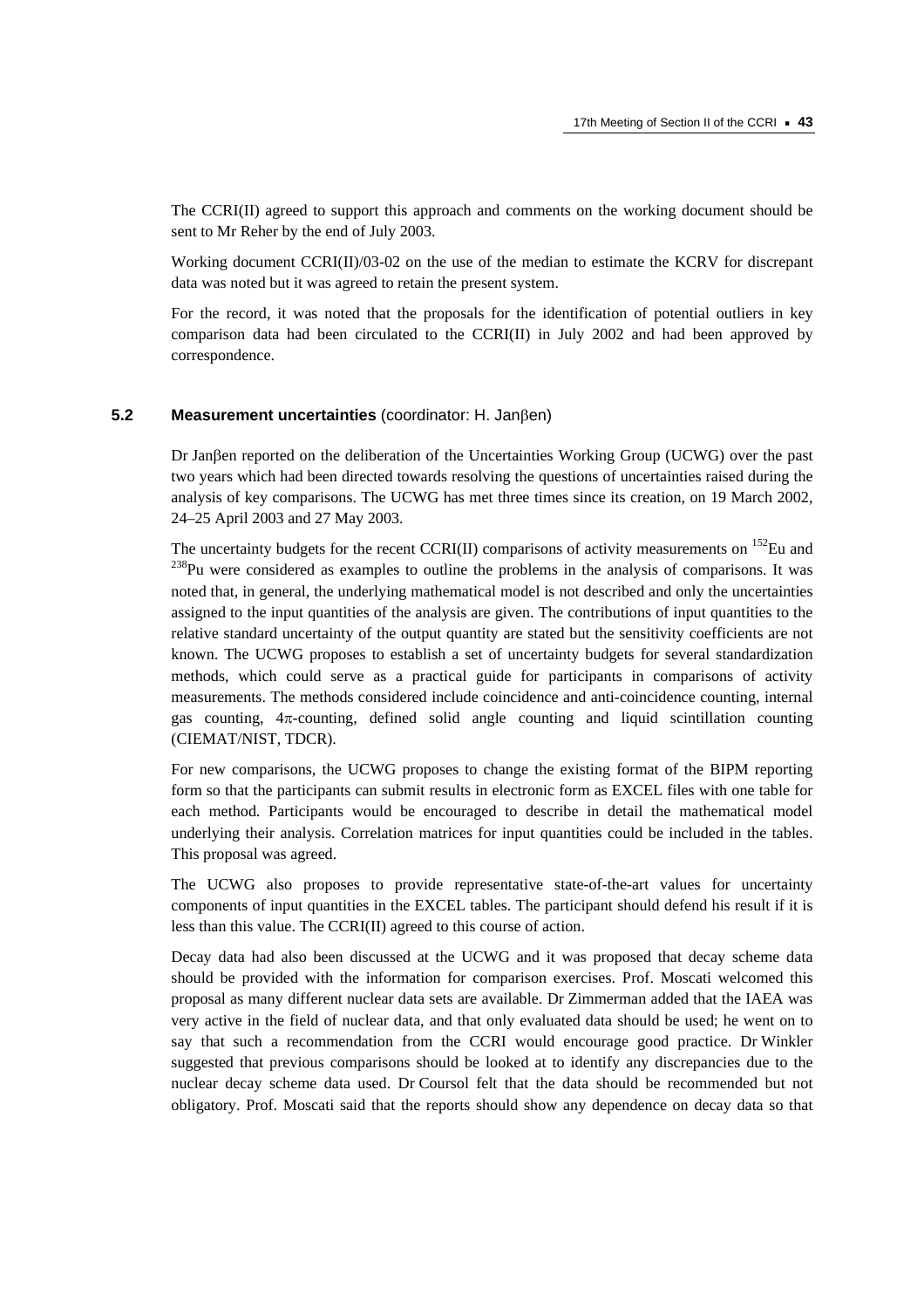results could be updated if improved data becomes available. It was proposed, and agreed by the CCRI(II) that, for future comparisons, comprehensive sets of decay data are provided and recommended for use by the participants. If a laboratory decides to use data other than those recommended, the laboratory should deliver two results and uncertainty budgets, one result gained with the data set recommended and a second result for the data set preferred by the laboratory.

For the purpose of evaluation of the MRA-CMC tables, the UCWG considered that it would be useful to have a table that provides information on the acceptability of measurement uncertainties for a specified radionuclide and standardization method. The CCRI(II) approved this proposal and agreed that a draft table be prepared by the UCWG and circulated for comment before the inter-RMO meeting planned for September 2003. Comments should be sent to Mr Reher.

The UCWG also considered the *Proposal on the choice of the procedure for processing the key comparison data to establish the equivalence of national measurement standards*, dated 4 January 2003, prepared by I.A. Kharitonov of the VNIIM. In this context, indicators for unacceptable small uncertainties reported in the CMC tables of NMIs were discussed. It was agreed that the value of  $u(x_i)$  should be adjusted to ensure that the condition

$$
|(x_i - x_{ref})/(u^2(x_i) + u^2(x_{ref}))0.5| \le 2
$$

is met for any CMC entry. The CCRI(II) supported this proposal.

In some cases, uncertainties assigned to secondary standards that are smaller than those of primary standards for the same radionuclide are reported in the CMC tables. The UCWG is concerned that correlation of input data is generally ignored when calibration curves (e.g. for the efficiency of photon spectrometers) are established. The CCRI(II) agreed two courses of action. First, Dr Los Arcos, with the support of the ICRM Gamma Spectrometry Working Group was asked to examine this problem urgently and to present recommendations for presentation at the inter-RMO meeting in September 2003. Second, Dr Michael (ICRU) was invited to establish an ICRU report committee which would examine and make recommendations in more depth, based on a proposal from the UCWG which would be forwarded via the CCRI(II).

It was agreed that Dr Unterweger would join the UCWG.

# **5.3 Extension of the SIR to beta-emitters** (coordinator: J.-M. Los Arcos) (CCRI(II)/03-43)

Dr Los Arcos summarized the progress towards extending the SIR system to cover pure betaemitters. A summary of the current position includes:

- the extension of the SIR can cover beta-emitters from 20 keV to 1700 keV and also alphaemitters without adding special difficulties;
- samples should be prepared by NMIs using reference scintillators and vials provided by the BIPM;
- non-commercial, stable reference scintillators should be prepared at the BIPM;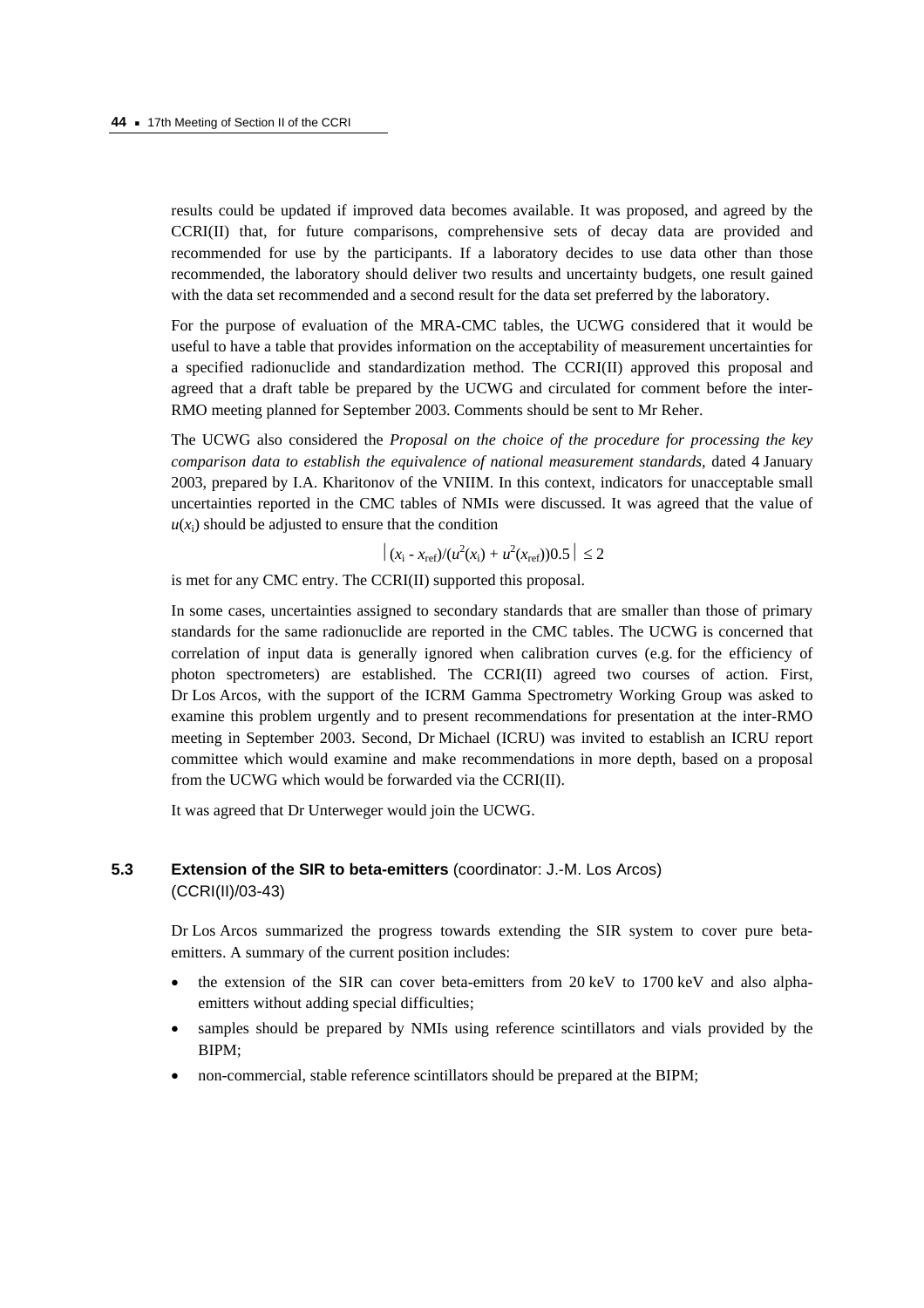- the extended SIR procedure will be based on comparison of apparent efficiency (from NMI) activity and BIPM counting) with efficiency predicted by the BIPM for the particular sample quench;
- both CIEMAT-NIST and TDCR will be operated in parallel at the BIPM for at least 20 samples for evaluation purposes;
- the Extended SIR Working Group (ESWG) members will exchange experiences and information about scintillants etc., by September 2003, for <sup>3</sup>H, <sup>63</sup>Ni, <sup>204</sup>Tl, <sup>89</sup>Sr, <sup>90</sup>Sr/<sup>90</sup>Y, <sup>55</sup>Fe and  $^{241}$ Am;
- the next meeting of the ESWG scheduled for October 2003 will select the first reference scintillator and radionuclide;
- the other radionuclides will be compared in 2004;
- a monograph will be produced starting at the October 2003 meeting.

Dr Michotte asked whether a beta-gamma-emitting radionuclide could be used to test the long-term stability of the system as this could also be compared in the SIR. Dr Los Arcos said this was a good suggestion.

It was agreed that Dr Zimmerman and Dr Timos Altzizoglou (IRMM) will be invited to join the ESWG.

# **5.4 Realization of the becquerel at the basic level** (coordinator: D.F.G. Reher) (CCRI(II)/03-13)

Mr Reher gave a presentation on the design of the proposed BIPM SIR ionization chamber. The aim was to have working prototypes at IRMM and NPL by the time of the next meeting of the CCRI in 2005, although it could be seven years before the chamber is fully validated. One issue to address is the container, as different batches of glass have different composition which may affect chamber response. Mr Reher said that it may be possible to design an aluminium container with a plastic layer on the interior surface. Dr Los Arcos said he would send details of a possible suitable electrochemical process to Mr Reher.

Dr Dryák commented on the use of plastic in the chamber design. There is a risk that the material can evaporate in the long term and contaminate the counting gas. Mr Reher said that the plastic material had been chosen to reduce attenuation and it could be replaced with stainless steel.

Dr Alexiev asked if the chamber would replace the commercial NPL secondary standard chamber; Mr Reher replied that this was not the intention. Two chambers would be constructed initially, that would later be supplied to the BIPM for the SIR system. Dr Coursol asked for further details of the gas system. Mr Reher explained that the chamber will use a gas pressure balance system, traceable to national standards. The pressure will be constant at a value between 1 MPa and 2 MPa, the exact value to be decided. Dr Dryák said that below 0.7 MPa, the chamber could be more sensitive to small fluctuations in gas pressure as most of the ionization is then due to interaction with the chamber walls.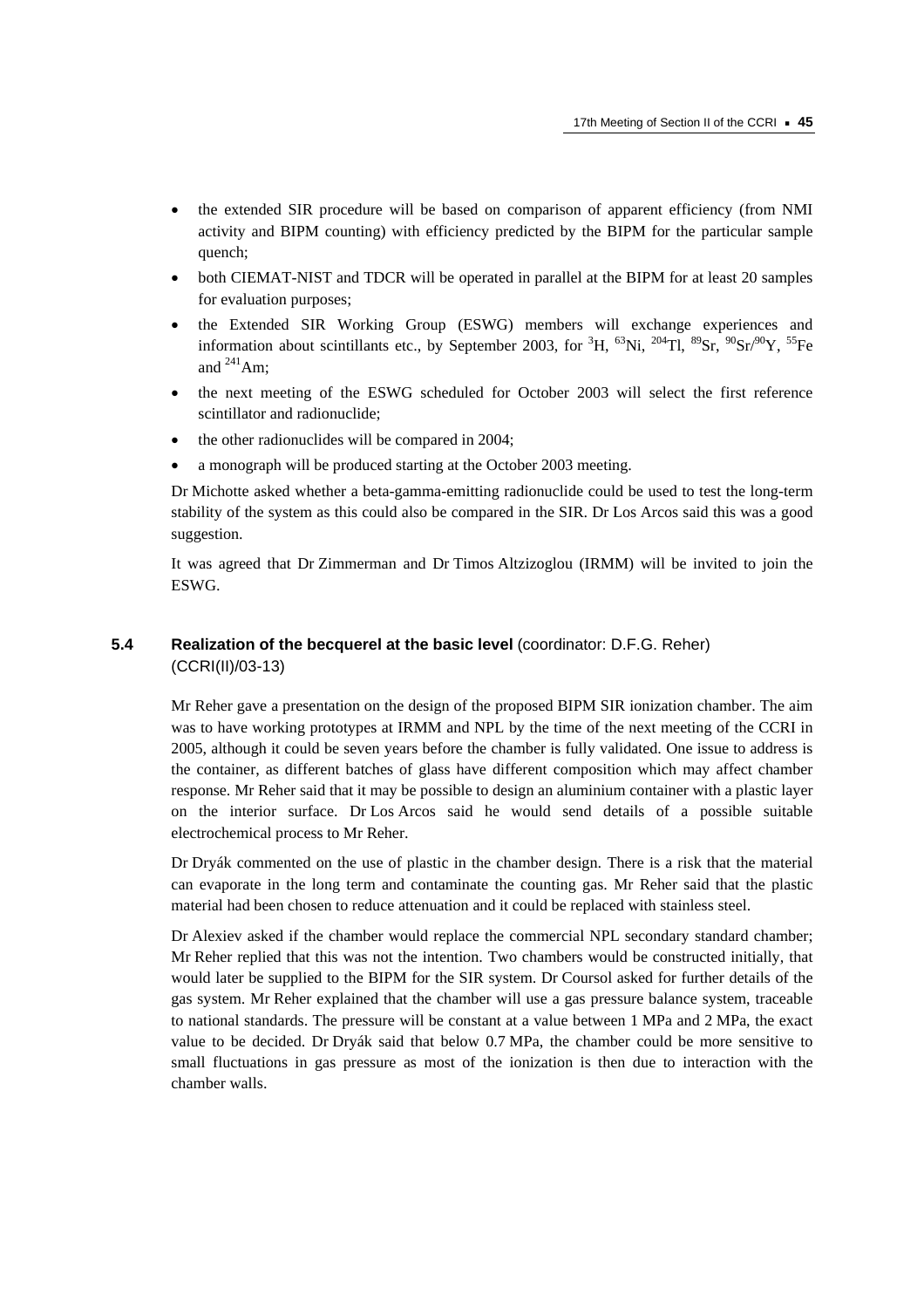### **6 REGIONAL REPORTS**

### **6.1 RMO activities**

Dr Sepman presented a report on COOMET activities [\(CCRI\(II\)/03-24\).](https://www.bipm.org/cc/CCRI(II)/Allowed/17/CCRI(II)03-24.pdf) 

Dr Coursol presented a report of EUROMET activities  $(CCRI(II)/03-46)$ . At the latest EUROMET general assembly, 22 NMIs were represented, 14 of which were involved in ionizing radiation. The next meeting will take place in November 2003.

Dr Park presented a report on APMP/TCRI activities [\(CCRI\(II\)/03-27\).](https://www.bipm.org/cc/CCRI(II)/Allowed/17/CCRI(II)03-27.pdf) 

Dr Simpson presented an oral report from SADCMET [\(CCRI\(II\)/03-65\).](https://www.bipm.org/cc/CCRI(II)/Allowed/17/CCRI(II)03-65.pdf) 

Dr Wallard emphasized the importance of NMIs establishing a quality system for compliance with the MRA. The JCRB will remove entries to Appendix C from NMIs that do not intend to put a quality system in place in due course.

Dr Allisy-Roberts presented the RMO Working Group for Ionizing Radiation CMCs. The previous meeting had been held in September 2000, principally to establish the criteria for CMC entries. The next such RMO coordinators' meeting will be held in September 2003. Each regional organization had been invited to attend.

#### **6.2 Proposals for supplementary comparisons**

Dr Allisy-Roberts presented a note prepared by Dr Quinn on supplementary comparisons  $(CCRI(II)/03-05)$  which had the objective of seeking to clarify whether a comparison was a key or a supplementary comparison. Supplementary comparisons are generally the prerogative of the RMOs and are designed to address specific issues that are not covered by key comparisons. Results of supplementary comparisons do not have a KCRV but reports on them may be published in *Metrologia Technical Supplement*.

With reference to CCRI(II)/03-09 (Discussion paper on key comparisons for reference materials), Mr Reher reported that some organizations had submitted entries to the CMC for reference materials and asked whether supplementary comparisons were needed to support the entries. Mr Woods pointed out that the manufacture of reference sources should be covered by the quality system (e.g. ISO 17025) but exploratory comparisons could be useful. Dr Wätjen added that in the field of chemical measurements, any measurement is specific to the analyte and the matrix, so supplementary comparisons are recommended. Dr Allisy-Roberts reminded the meeting that any comparison must be run in accordance with an agreed protocol. She indicated that there was no need to wait for the next CCRI meeting for approval as email messages would suffice. Dr Wallard confirmed that a supplementary comparison may be used to support a CMC in the absence of a key comparison. Dr Allisy-Roberts added that RMOs may invite participation from any laboratory but only participants in the MRA may have their results published in the KCDB.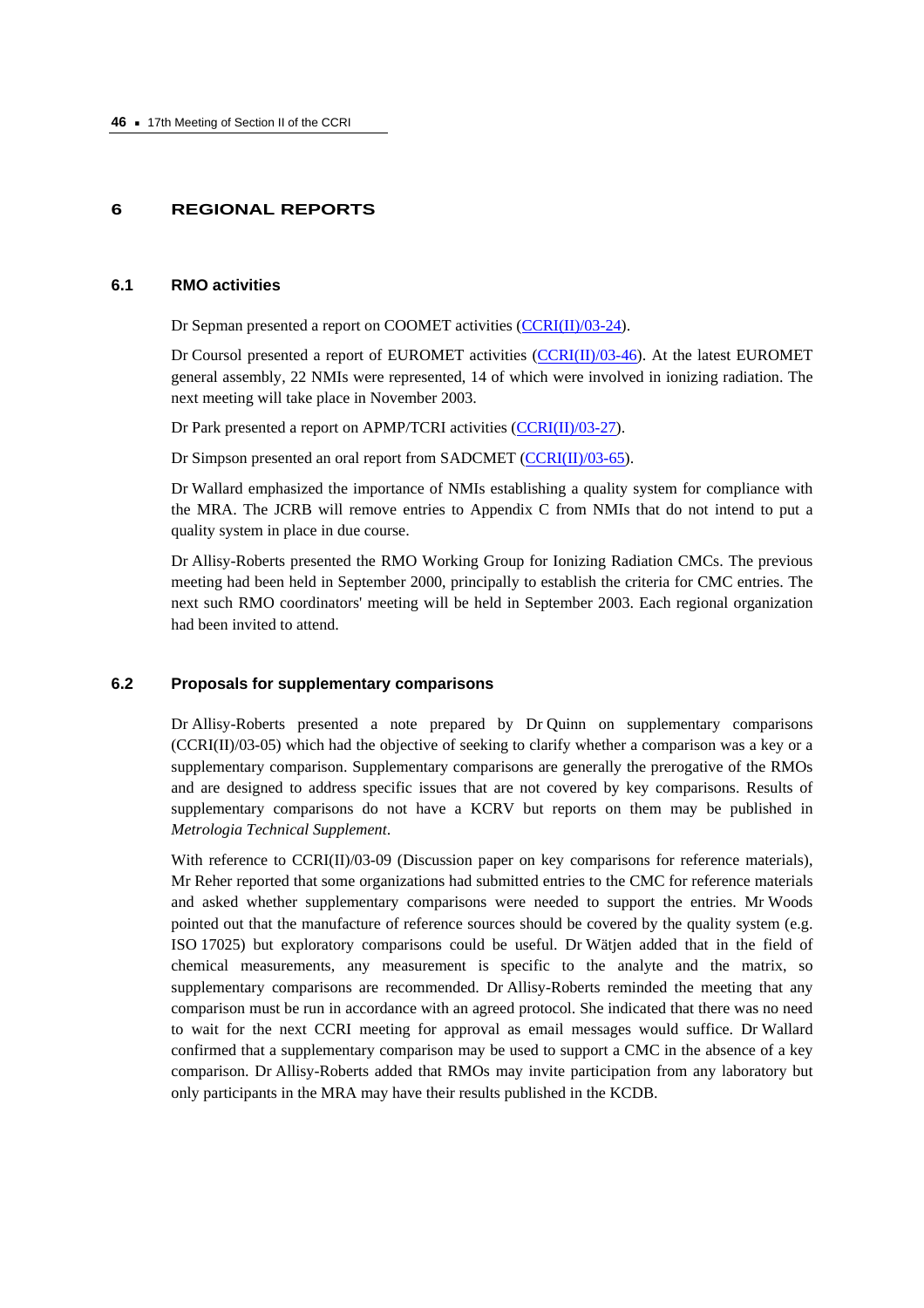Dr Janβen noted that a comparison proposed by his colleagues at the PTB had the objective of comparing secondary standards of radon. This comparison had been approved by EUROMET as a supplementary comparison (EUROMET.RI(II)-S1.Rn-222).

Dr Coursol presented working document CCRI(II)/03-40, proposing a  ${}^{85}$ Kr comparison which would be designated as CCRI(II)-K2.Kr-85. The CCRI(II) approved this in principle. The BNM-LNHB would need to develop a detailed protocol in accordance with the key comparison guidelines and submit it to the CCRI(II) for approval. The IRD, NMi, OMH and the PTB all expressed interest in participating in the comparison. It was noted that there was also parallel work going on at BNM-LNHB on the calculation of ionization chamber responses to  ${}^{85}$ Kr. This work had been initiated by the ICRM Radionuclide Metrology Techniques Working Group.

Mr Woods said that the Key Comparison Working Group had proposed that previous EUROMET comparisons for <sup>85</sup>Kr [\(EUROMET.RI\(II\)-S2.Kr-85\) a](http://kcdb.bipm.org//AppendixB/KCDB_ApB_info.asp?cmp_idy=571&cmp_cod=EUROMET%2ERI%28II%29%2DS2%2EKr%2D85&page=1&search=1&cmp_cod_search=&met_idy=4&bra_idy=18&epo_idy=0&cmt_idy=2&ett_idy_org=2&lab_idy=0)nd <sup>3</sup>H [\(EUROMET.RI\(II\)-S3.H-3\)](http://kcdb.bipm.org//AppendixB/KCDB_ApB_info.asp?cmp_idy=572&cmp_cod=EUROMET%2ERI%28II%29%2DS3%2EH%2D3&page=1&search=1&cmp_cod_search=&met_idy=4&bra_idy=18&epo_idy=0&cmt_idy=2&ett_idy_org=2&lab_idy=0) be used in the interim as comparisons in support of Appendix C submissions. Dr Allisy-Roberts agreed that this was possible. The proposal was approved by CCRI(II) and Dr Coursol agreed to submit the necessary information.

For information, Dr Coursol presented working document CCRI(II)/03-41 which detailed EUROMET project 721. This project was designed to improve the quality of decay scheme data, in particular, gamma-ray emission probabilities for  ${}^{65}Zn$ . It was hoped that measurements could be linked to the solutions being used for the CCRI(II) key comparison of  $^{65}Zn$  which was in progress, [CCRI\(II\)-K2.Zn-65.](http://kcdb.bipm.org//AppendixB/KCDB_ApB_info.asp?cmp_idy=334&cmp_cod=CCRI%28II%29%2DK2%2EZn%2D65&page=16&search=1&cmp_cod_search=&met_idy=4&bra_idy=18&epo_idy=0&cmt_idy=1&ett_idy_org=0&lab_idy=0) 

For the record, Dr Allisy-Roberts reported that two supplementary comparisons were being organized by APMP, one for  ${}^{36}Cl$  [\(APMP.RI\(II\)-S1.Cl-36\) a](http://kcdb.bipm.org//AppendixB/KCDB_ApB_info.asp?cmp_idy=583&cmp_cod=APMP%2ERI%28II%29%2DS1%2ECl%2D36&page=1&search=1&cmp_cod_search=&met_idy=4&bra_idy=18&epo_idy=0&cmt_idy=2&ett_idy_org=1&lab_idy=0)nd the other for  ${}^{166}Ho^m$  [\(APMP.RI\(II\)-](http://kcdb.bipm.org//AppendixB/KCDB_ApB_info.asp?cmp_idy=582&cmp_cod=APMP%2ERI%28II%29%2DS2%2EHo%2D166m&page=1&search=1&cmp_cod_search=&met_idy=4&bra_idy=18&epo_idy=0&cmt_idy=2&ett_idy_org=1&lab_idy=0) [S2.Ho-166m\).](http://kcdb.bipm.org//AppendixB/KCDB_ApB_info.asp?cmp_idy=582&cmp_cod=APMP%2ERI%28II%29%2DS2%2EHo%2D166m&page=1&search=1&cmp_cod_search=&met_idy=4&bra_idy=18&epo_idy=0&cmt_idy=2&ett_idy_org=1&lab_idy=0) Dr Hino explained that one aim of the comparisons was to check the response function of ionization chambers.

# **7 FUTURE CCRI(II) AND BIPM (SIR) KEY COMPARISONS**

New key comparisons proposed over the next two years were discussed. The following programme of comparisons was agreed, with the participants to be confirmed: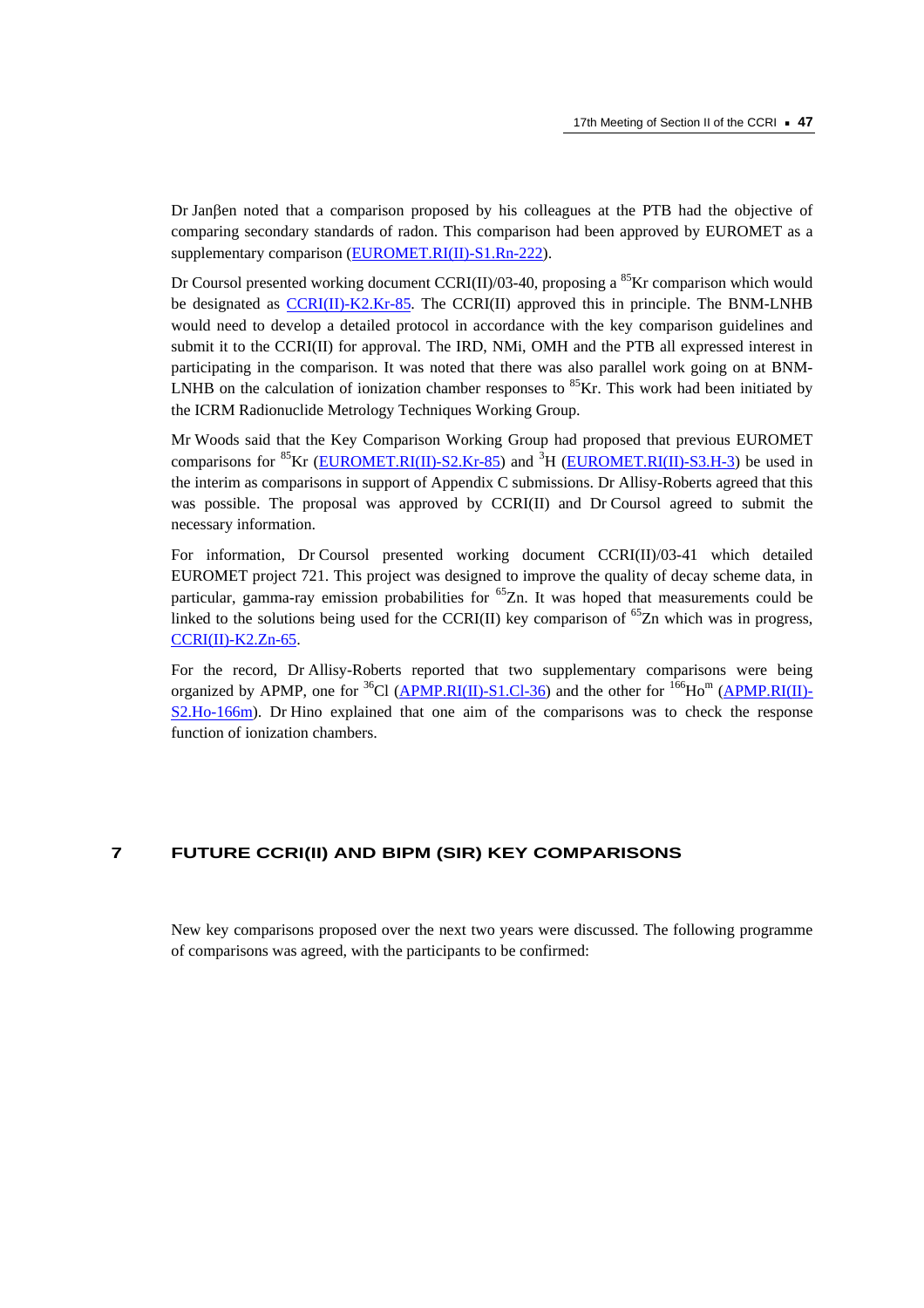| Radionuclide                        | Source<br>provider             | Pilot<br>laboratory | Participants                                                                                                                                                        | Start date       | End date         |
|-------------------------------------|--------------------------------|---------------------|---------------------------------------------------------------------------------------------------------------------------------------------------------------------|------------------|------------------|
| Mn-54<br>(CCRI(II)-K2.Mn-54)        | <b>PTR</b>                     | <b>BIPM</b>         | ANSTO, BARC, BEV, BIPM,<br>BNM-LNHB, CIEMAT, CMI,<br>CNEA, CSIR-NML, ENEA,<br>IFIN, ININ, IRA, IRMM, KRISS,<br>LNMRI, NIST, NMIJ/AIST,<br>NPL, PTB, RC, SMU, VNIIM. | June 2003        | November<br>2003 |
| $P-32$<br>$(CCRI(II)-K2.P-32(2))$   | PTB                            | <b>BIPM</b>         | BARC, BIPM, BNM-LNHB,<br>CIEMAT, CSIR-NML, IFIN,<br>IRD, IRMM, NIST, NMIJ/AIST,<br>PTB, RC.                                                                         | January<br>2004  | March<br>2004    |
| $I-125$<br>$(CCRI(II)-K2.I-125(2))$ | <b>NPL</b>                     | <b>BIPM</b>         | BIPM, BNM-LNHB, CIEMAT,<br>CMI, CSIR-NML, IRMM, NIST,<br>NMIJ/AIST, NPL, OMH, PTB,<br>RC, VNIIM.                                                                    | October<br>2004  | March<br>2005    |
| $Kr-85$<br>(CCRI(II)-K2.Kr-85)      | BNM-<br>LNHB                   | <b>BIPM</b>         | BEV, BNM-LNHB, CIEMAT,<br>CMI, IRD, IRMM, KRISS,<br>NIST, NMI, NMIJ/AIST, NPL,<br>OMH, PTB.                                                                         | January<br>2004  | February<br>2005 |
| $Y-90$                              | <b>NIST</b>                    | IAEA                | To be decided                                                                                                                                                       | November<br>2004 | November<br>2004 |
| $H-3$                               | BNM-<br>LNHB or<br><b>NIST</b> |                     | To be decided                                                                                                                                                       | 2005             | 2006             |

Mr Woods (as Chairman of the Key Comparison Working Group) said that there was a need to finalize the system of generic groupings of radionuclides (CCRI(II)/03-17). When this work is complete, the KCWG will put together a recommended list of radionuclides for comparisons in the long term.

Dr Allisy-Roberts reported progress at BIPM on the SIR comparison reports for the KCDB. Twentyfour BIPM.RI(II)-K1 reports had been published, reports for <sup>109</sup>Cd and <sup>99</sup>Mo would be published at the end of May 2003 and  ${}^{85}$ Kr is in progress. The linked CCRI(II) and RMO comparisons were being included as appropriate.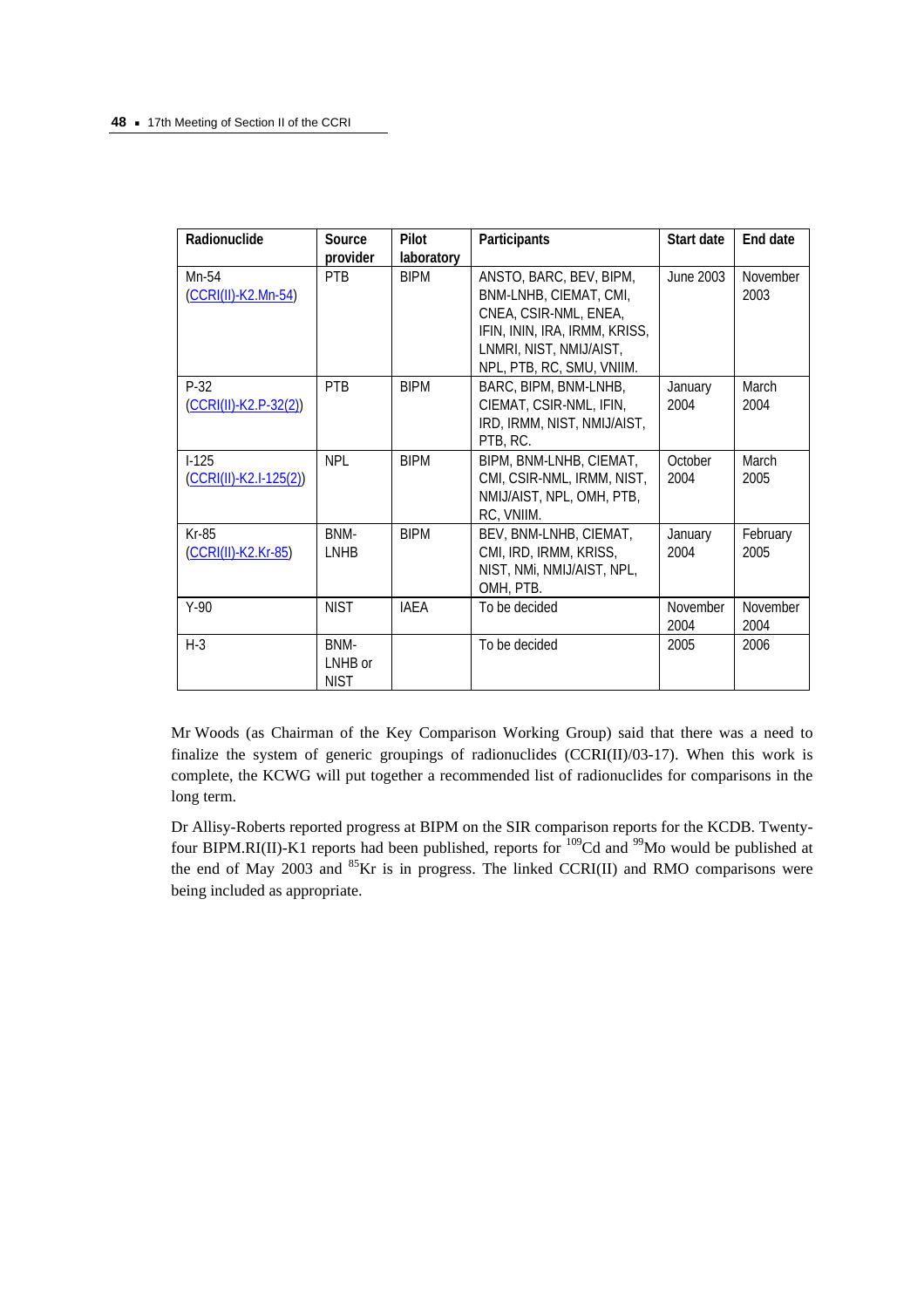# **8 NMI PROJECTS AND LABORATORY REPORTS**

Representatives gave a brief summary of highlights.

NPL (Dr Judge) [\(CCRI\(II\)/03-10\):](https://www.bipm.org/cc/CCRI(II)/Allowed/17/CCRI(II)03-10.pdf) 

- a Monte Carlo model of coincidence counting systems is being developed (in collaboration with Liverpool University);
- the response of ionization chambers to common radiopharmaceuticals in syringes has been investigated and a report is in preparation;
- a solution standard of organically bound tritium is in preparation.

NMIJ/AIST (Dr Hino) (CCRI(II)/03-26):

- new staff have been recruited;
- a system has been developed using an ink jet printer to dispense large area reference sources;
- a remote calibration system is being set up for ionization chambers.

KRISS (Dr Park[\) \(CCRI\(II\)/03-23\):](https://www.bipm.org/cc/CCRI(II)/Allowed/17/CCRI(II)03-23.pdf) 

the laboratory has been accredited to ISO 17025.

CIEMAT (Dr Los Arcos) [\(CCRI\(II\)/03-44\):](https://www.bipm.org/cc/CCRI(II)/Allowed/17/CCRI(II)03-44.pdf) 

- a new laboratory has been set up;
- a quality system is in place for compliance with the MRA;
- the scope of the work is extending to cover neutron measurements.

ANSTO (Dr Alexiev) [\(CCRI\(II\)/03-12\):](https://www.bipm.org/cc/CCRI(II)/Allowed/17/CCRI(II)03-12.pdf) 

- there has been an organizational restructuring at ANSTO;
- it is the intention to implement liquid scintillation metrology.

BNM-LNHB (Dr Coursol) (CCRI(II)/03-31):

- an x-ray system (SOLEX) has been set up to characterize gamma-ray spectrometers for the measurement of nuclear decay data;
- the laboratory has been accredited to ISO 17025.

IRMM (Mr Reher[\) \(CCRI\(II\)/03-14\):](https://www.bipm.org/cc/CCRI(II)/Allowed/17/CCRI(II)03-14.pdf) 

- the IRMM has been re-organized following changes to the EC programme under which the laboratory operates (FP6);
- a system for defined solid angle alpha counting has been set up;
- phosphor imaging is being used to determine activity distribution over surfaces;
- a source drier system is in use for producing ultra-thin sources;
- a system has been set up for  $4\pi$  sum counting using a high pressure proportional counter and a well NaI detector.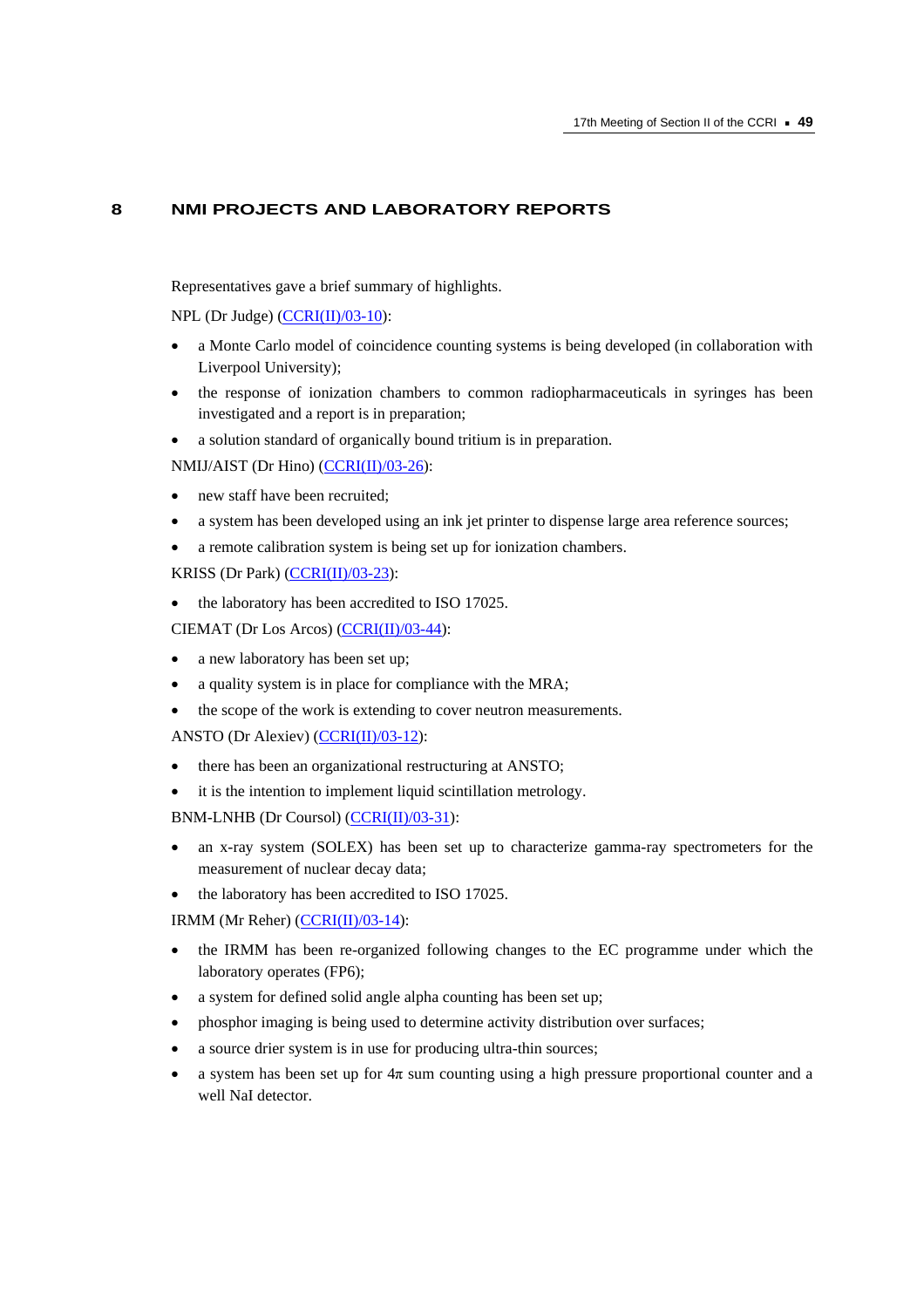PTB (Dr Janβen):

- the German Government has evaluated the work of PTB with the assistance of an international commission and it is hoped that the overall situation of PTB will be determined for the long term;
- the work has expanded to include metrology for chemistry.

NIST (Dr Unterweger):

- some staff changes have occurred: Dr Zimmerman has transferred to the IAEA, Dr Colle has retired and Dr Lucas will retire in September;
- a strong programme of support for environmental measurements is underway.

NRC (Dr Ross):

• the radioactivity programme at the NRC has been suspended and a future programme is not yet clear.

IIK (Dr Winkler) [\(CCRI\(II\)/03-15\):](https://www.bipm.org/cc/CCRI(II)/Allowed/17/CCRI(II)03-15.pdf) 

- the monograph on high efficiency gamma-detectors will be submitted soon to CCRI(II);
- a project is in hand to simulate stochastic pulse trains to test dead-time corrections;
- new techniques based on mass spectrometry are also being developed to replace some nuclear counting techniques.

OMH (Dr Szücs) [\(CCRI\(II\)/03-42\):](https://www.bipm.org/cc/CCRI(II)/Allowed/17/CCRI(II)03-42.pdf) 

- five radionuclides were standardized in 2002;
- participation in SIR programme is continuing  $-$  <sup>59</sup>Fe and <sup>99</sup>Tcm have been submitted.

RC (Dr Broda):

- the metrology laboratory has been re-organized into two sections (Quality Control and Research and Development);
- work is continuing on TDCR;
- a new liquid scintillation cocktail is in development.

VNIIM (Dr Sepman) (CCRI(II)/03-22):

- an active research programme is underway, including the investigation of cascade summing corrections, the simulation of gamma-ray detectors, standardization of  $^{134}Cs$  by  $4\pi$ - $\gamma$  counting;
- the laboratory has participated in CCRI(II) comparisons of  $^{238}$ Pu,  $^{204}$ Tl,  $^{65}$ Zn and COOMET reference material comparisons of  ${}^{90}Sr$ ,  ${}^{137}Cs$  and  ${}^{40}K$ .

The CCRI(II) encouraged Dr Sepman to register the COOMET reference material comparisons as supplementary comparisons in the KCDB.

CMI (Dr Dryák) [\(CCRI\(II\)/03-36\):](https://www.bipm.org/cc/CCRI(II)/Allowed/17/CCRI(II)03-36.pdf) 

- the laboratory continues to maintain a wide range of systems for standardizations;
- the use of digital signal processing is being investigated;
- accreditation to ISO 9001 and ISO 17025 is maintained;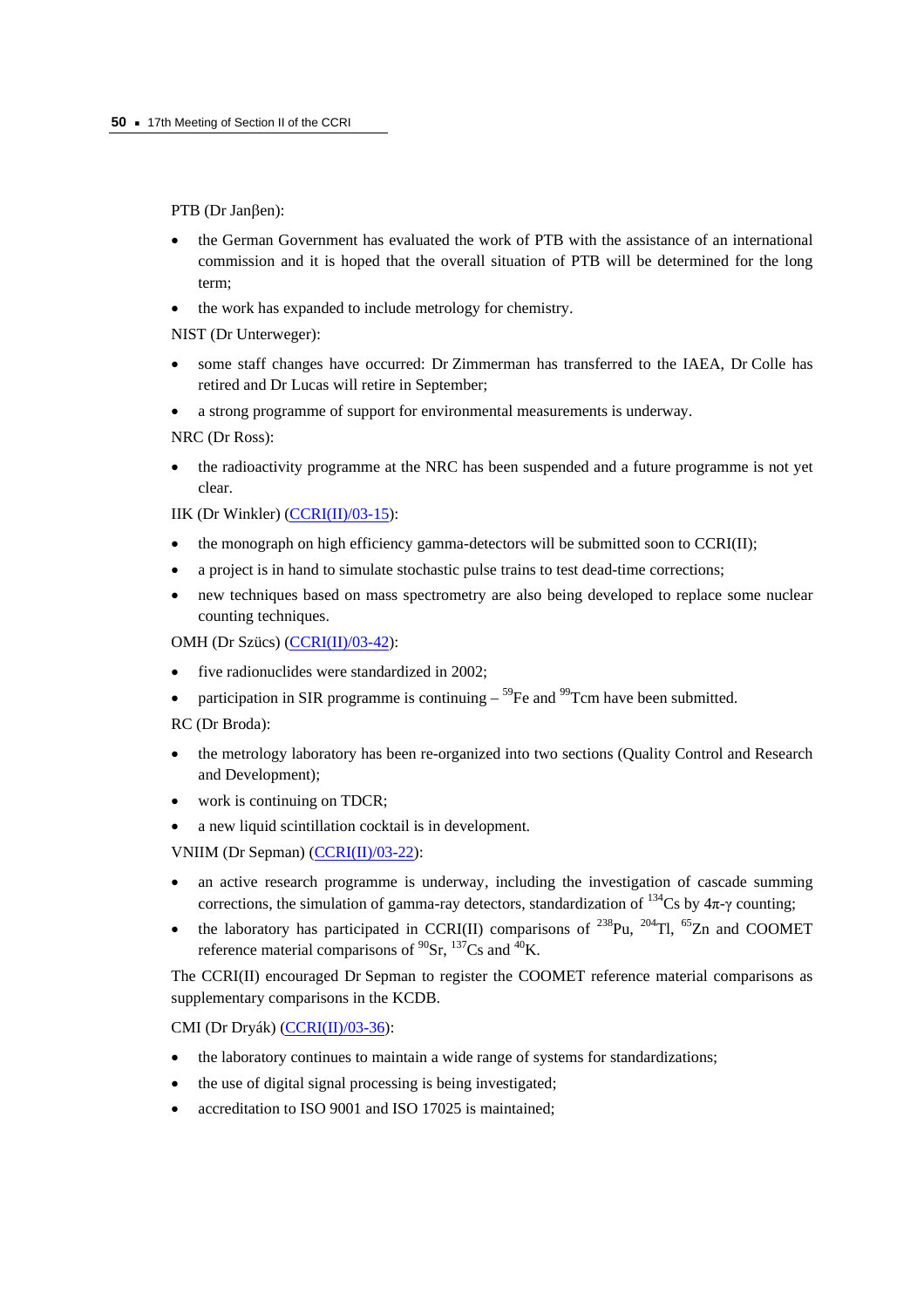- ${}^{85}$ Kr,  ${}^{41}$ Ar and  ${}^{133}$ Xe have been standardized for use by a nuclear power plant;
- a windowless NaI detector has been developed;
- Monte Carlo simulation of ionization chambers is underway;
- standards produced include  $^{226}$ Ra Marinelli beakers and a BOMAB phantom (bottle mannequin) for calibrating whole body monitors;
- CMI had led a EUROMET project No. 634 on the calibration of ionization chambers for nuclear medicine.

LNMRI/IRD (Dr Pereira) (CCRI(II)/03-19):

- the laboratory is working towards accreditation to ISO 17025;
- nuclear decay data for  $^{241}$ Am,  $^{65}$ Zn and  $^{192}$ Ir are being measured.

NMi (Dr de Vries) [\(CCRI\(II\)/03-20\):](https://www.bipm.org/cc/CCRI(II)/Allowed/17/CCRI(II)03-20.pdf) 

- the laboratory will be moved from Utrecht to a new building in Delft;
- a coincidence counting system is being set up using a liquid scintillation/NaI combination;
- accreditation to ISO 9001 has been achieved.
- IAEA (Dr Zimmerman) [\(CCRI\(II\)/03-11\):](https://www.bipm.org/cc/CCRI(II)/Allowed/17/CCRI(II)03-11.pdf)
- a new programme is being set up to disseminate standards for nuclear medicine for the calibration of ionization chambers;
- the aim is for the IAEA to act as a secondary laboratory to provide standards and technical advice to Member States.

CSIR-NML (Dr Simpson) [\(CCRI\(II\)/03-16\):](https://www.bipm.org/cc/CCRI(II)/Allowed/17/CCRI(II)03-16.pdf) 

- an additional member of staff has been recruited;
- solid water equivalent reference sources are being produced;
- a non-extrapolation method has been developed and is being tested for  $54$ Mn and  $52$ n.

The report of the ENEA from Dr De Felice was noted [\(CCRI\(II\)/03-35\).](https://www.bipm.org/cc/CCRI(II)/Allowed/17/CCRI(II)03-35.pdf) 

# **9 CURRENT AND FUTURE BIPM PROGRAMMES**  [\(CCRI\(II\)/03-38 A](https://www.bipm.org/cc/CCRI(II)/Allowed/17/CCRI(II)03-38.pdf)ND [CCRI\(II\)/03-39\)](https://www.bipm.org/cc/CCRI(II)/Allowed/17/CCRI(II)03-39.pdf)

Dr Michotte summarized other projects taking place at BIPM. A novel system has been developed for accurate dead-time correction of gamma-ray spectrometers using a fast analogue switch. TDCR is being tested and the NPL-ANSTO digital signal processing system is being investigated. The energy response function of the SIR ionization chamber is being developed using Monte Carlo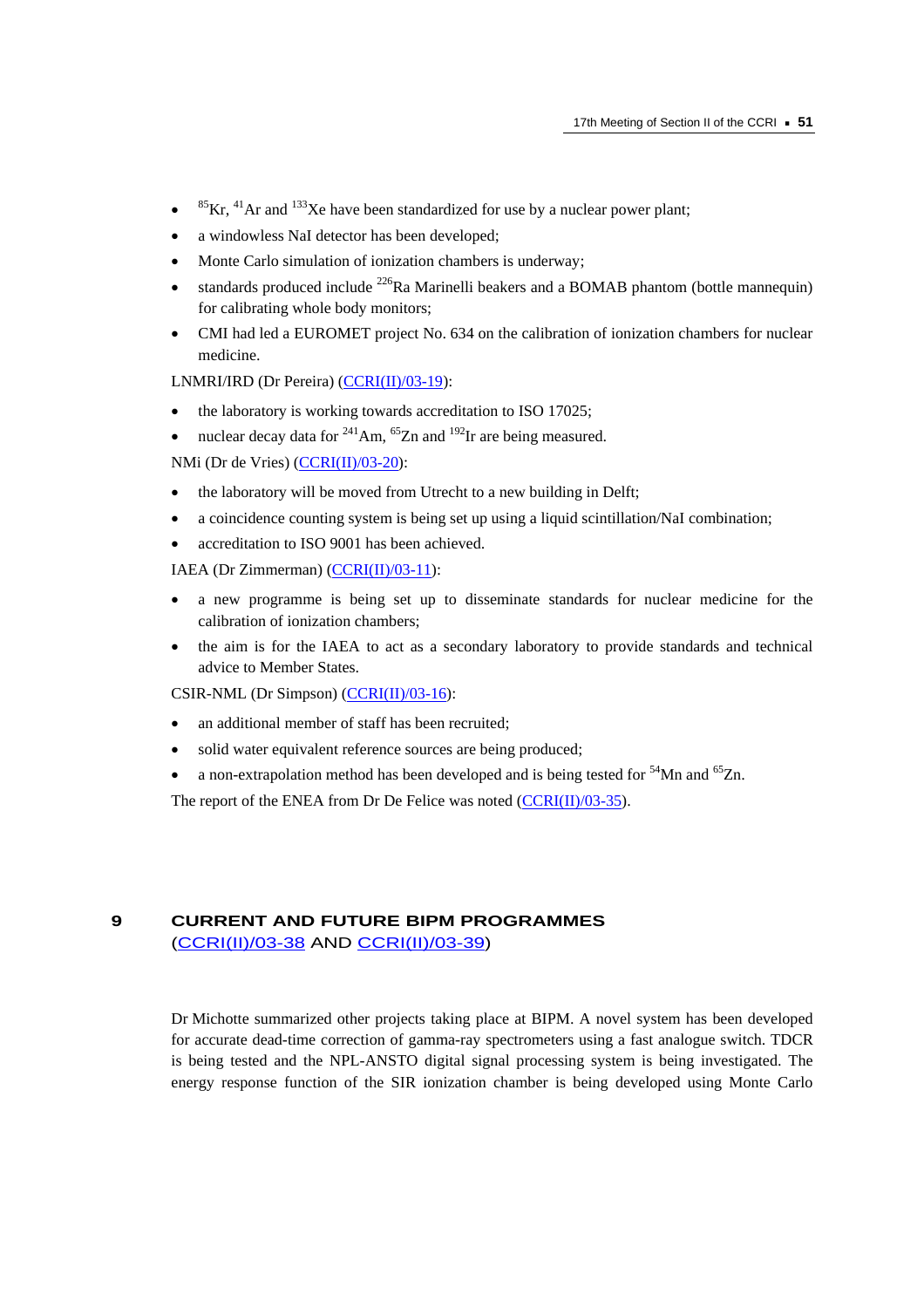simulations (using GEANT in collaboration with the IRA) and by experimental data (the latter project is a collaboration with NPL).

Future projects for the BIPM involve investigating the influence of gas pressure on  ${}^{85}$ Kr measurements and the effects of the density of solutions in the SIR, upgrading the hardware and software for the coincidence counting systems and Monte Carlo simulation studies using a different code (PENELOPE).

Dr Michotte added that submissions to the SIR of the following radionuclides were needed to improve the key comparison reference values:  $^{24}$ Na,  $^{67}$ Ga,  $^{99}$ Mo,  $^{103}$ Ru,  $^{111}$ In,  $^{124}$ Sb,  $^{140}$ Ba,  $^{153}$ Gd, 153Sm, 154Eu, 155Eu, 166Hom, 169Yb, 177Lu, 195Au, 201Tl, 207Bi and 243Am.

### **10** *METROLOGIA* **SPECIAL ISSUE**

Prof. P. Martin (editor of *Metrologia*) announced that a special issue on the subject of radioactivity metrology was planned for 2005 or 2006. Submissions were needed six months ahead of publication. The issue was expected to have 150 pages. Organizers were needed to recruit authors, appoint referees and identify topics for the issue.

Prof. Moscati welcomed the opportunity to highlight work in the field of radioactivity and to enhance the status of *Metrologia* in the community. He added that it would be a valuable reference material. Dr Simpson said that a committee should be set up to coordinate actions.

A discussion took place on whether material to be covered at the VERMI training courses on radioactivity metrology would be suitable for publication. Dr Simpson expressed the view that the issue should be a reflection of "state-of-the-art" rather than training material. Prof. Moscati said that the special issue of *Metrologia* should be aimed at a wider audience and VERMI should concentrate on the basic science.

The NPL (Dr Judge), CIEMAT (Dr Los Arcos) and the NMIJ/AIST (Dr Hino) offered to send representatives to participate in the coordinating committee.

### **11 TRENDS AND FUTURE METROLOGICAL NEEDS**

Prof. Moscati explained that a report had to be prepared for the forthcoming General Conference. He expressed concern that the public knowledge of the field of ionizing radiation is poor and that, in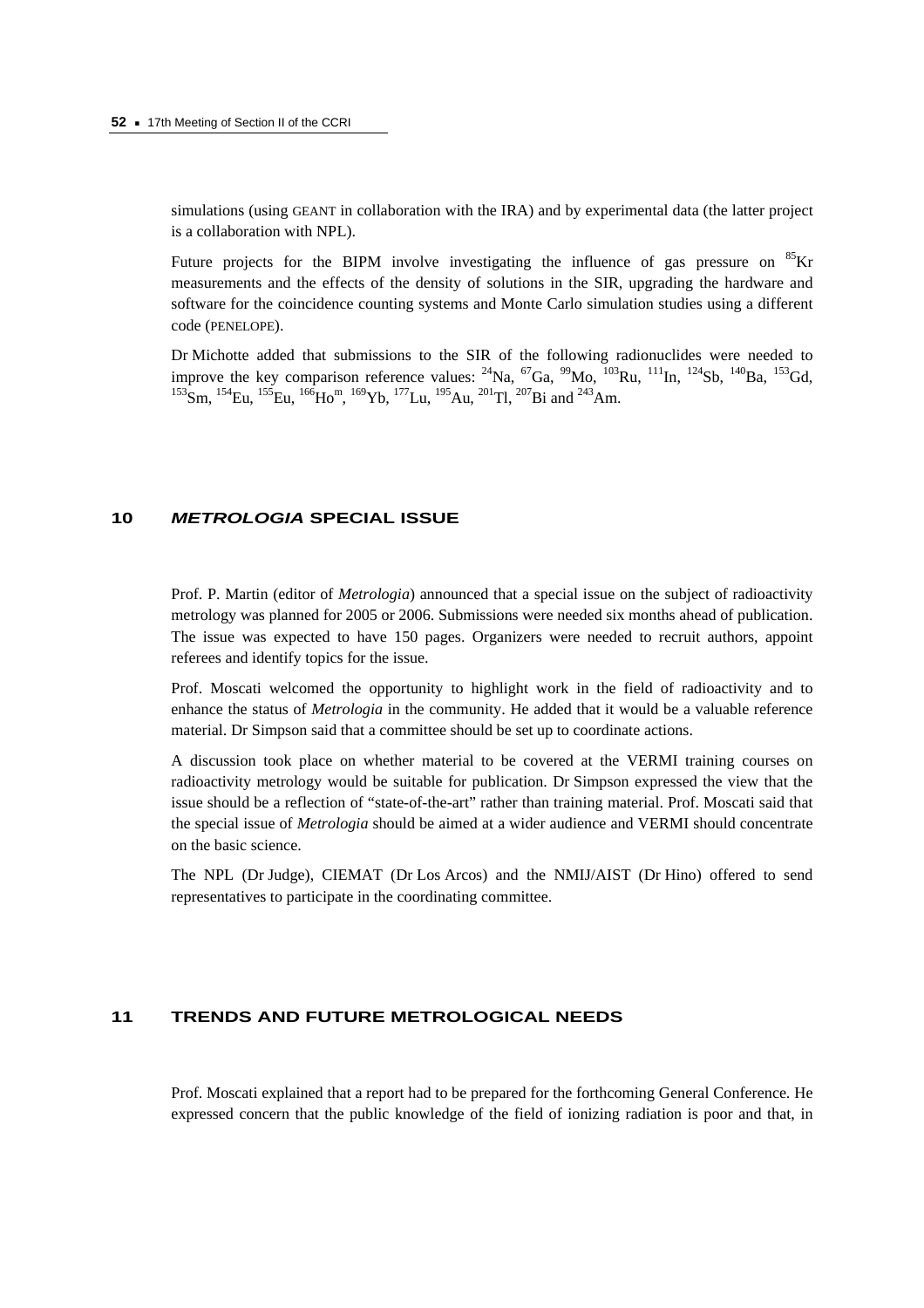general, only bad news is publicized. He felt that the benefits for the general public needed to be emphasized. Ideas for the report would be welcome and CCRI(II) members should send these to Dr Allisy-Roberts.

Dr Alexiev recommended using case studies to illustrate the beneficial uses of ionizing radiation.

A general discussion followed on possible approaches to show the need for standards of radioactivity. Mr Woods said that nuclear medicine was widely used and there was increasing use of radionuclides for targeted radiotherapy. Dr Allisy-Roberts reported from IAEA and WHO data published in 1999 that 18 million doses of radiopharmaceuticals were dispensed per year and there were four million radiation workers worldwide. For doses of radiopharmaceuticals to be assayed with an accuracy of better than 5 %, instruments should be calibrated to better than 2 % and national standards were needed to 1 % accuracy. Dr Coursol said that there were no specific regulations in France to enforce these limits but that hospitals aim for an accuracy of 5 %. Dr Dryák thought that 5 % was difficult to achieve in practice and 10 % was more realistic. Dr Judge added that radiopharmaceutical manufacturers dispense doses in compliance with tolerances set in the drug license or in the relevant Pharmacopoiea and these were typically 10 %. Dr Allisy-Roberts understood that a hospital in the United Kingdom could be prosecuted if the delivered therapy dose is more than 10 % from the prescribed dose.

Dr Los Arcos said it might be useful to indicate to the CIPM the number of organizations that are supported by activity standards, for example, in Spain, the national standards are used by 120 companies, 25 universities and 80 hospitals. Dr Simpson agreed that these figures do show the impact of radioactivity standards.

Dr Allisy-Roberts underlined the need to gain support for radioactivity measurements during the CGPM noting that the BIPM budget was set at the General Conference.

Dr Zimmerman concluded the discussion with a further example of the need to maintain an international infrastructure for radioactivity measurements. The IAEA provides reference standards for some member organizations but had been challenged to demonstrate that the standards were correct.

# **12 CCRI(II) MEMBERSHIP** (CCRI(II)03-18)

Dr Allisy-Roberts set out the criteria for membership of the CCRI(II). Key points were:

- the member is the organization, not the individual;
- the organization must be a national metrology institute or a designated laboratory of the country;
- it must have an active research programme, shown by publications;
- it must participate in comparison exercises.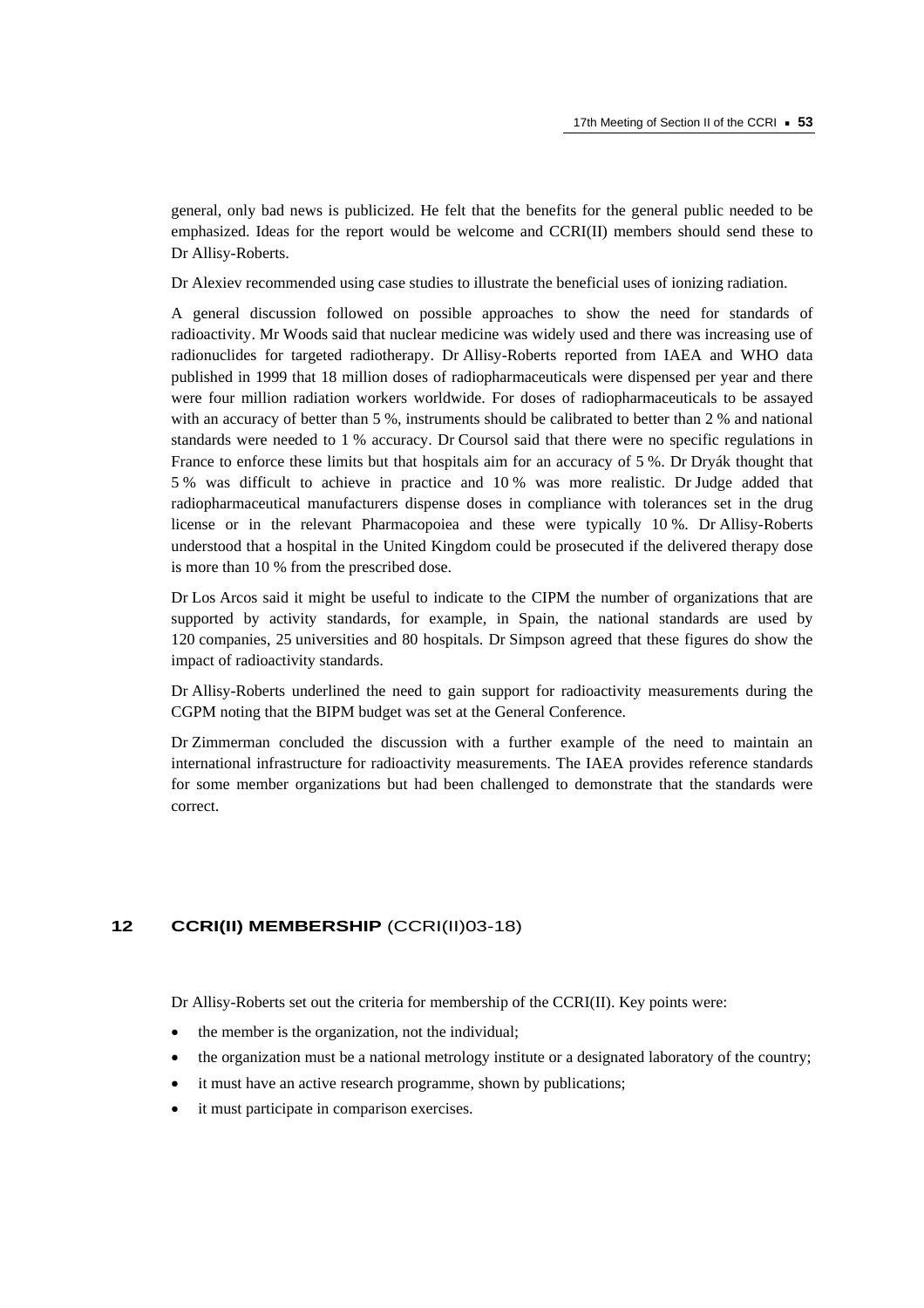The following organizations were asked to update their records on the CCRI web site to demonstrate that these criteria are being met: the ANSTO, CIEMAT, NIM, NIST, NRC, OMH, PTB, RC and the VNIIM.

Two NMIs with observer status, CMI and LNMRI/IRD, were encouraged to apply for full member status. NMi would remain an observer. Dr Ross confirmed that the NRC was no longer active in the field and could not object to the NRC becoming an observer.

Other organizations that are active in the field (the BARC, BEV, CNEA and IFIN-HH) may be invited to attend as guests. It was noted that the BARC and the CNEA were not designated laboratories at the time of the meeting. Dr Allisy-Roberts would check whether the IFIN-HH is a designated laboratory; if so, they will be invited to apply to be an observer. It was commented that the BEV has no primary standardization systems. Each of these laboratories would be contacted to check their publications before being invited to attend future meetings as guests. The IAEA and the IRA were also encouraged to apply formally for observer status.

# **13 ANY OTHER BUSINESS**

Dr Allisy-Roberts will write to Mr Gostely (IRA) to thank him for his input over the many years that he had participated as a personal member of the CCRI(II) and its predecessor, the CCEMRI.

Regarding the working documents of the meeting, it was agreed that documents will be restricted if they are provisional or intended for publication elsewhere. All other documents will be open. Any PowerPoint presentations will be placed on the password protected area of the BIPM website.

Dr Coursol requested that the terms of reference for membership of a Consultative Committee should be added as a working document (CCRI(II)/03-34).

# **14 DATES OF NEXT MEETINGS**

It was proposed to hold the next CCRI(II) meeting at BIPM in May 2005.

The next meeting of the Extended SIR Working Group was scheduled for 2 and 3 October 2003.

The Key Comparison Working Group would meet later in 2003.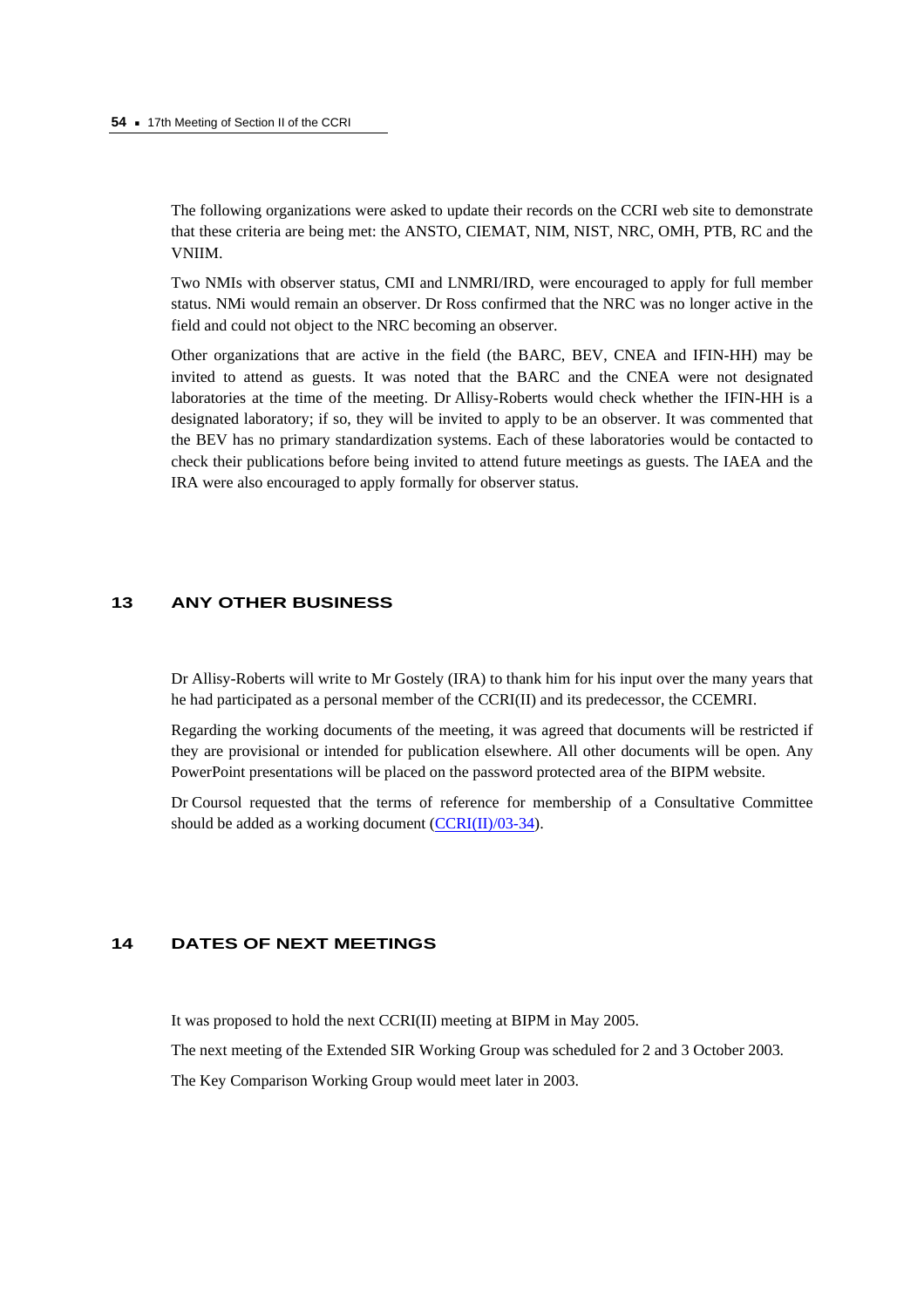A joint meeting of the Measurement Uncertainties Working Group and the Key Comparison Working Group would be scheduled in 2004.

It was noted that the next ICRM conference would be held in Oxford, United Kingdom, in September 2005.

The Chairman, Dr Simpson thanked Dr Allisy-Roberts and the staff at BIPM for organizing the meeting and also all of the delegates for their input. To conclude, the committee thanked Mr Reher for his hard work and his contribution to the field of radionuclide metrology and wished him a very happy retirement.

> S.M. Judge and M.J. Woods, *Rapporteurs* September 2003 Revised February 2004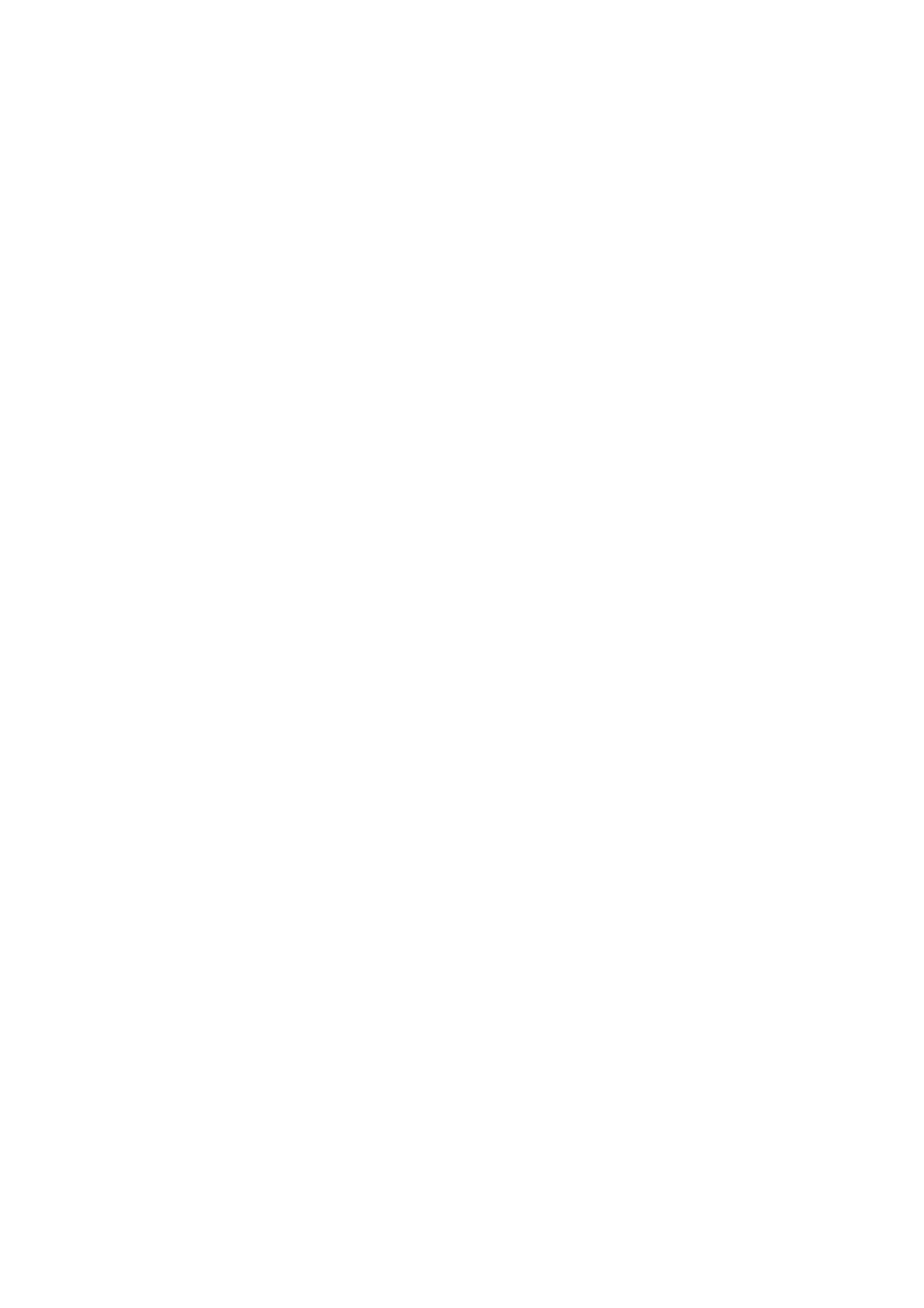# **CONSULTATIVE COMMITTEE FOR IONIZING RADIATION**

Section III: Neutron measurements Report of the 15th Meeting (26-27 May 2003)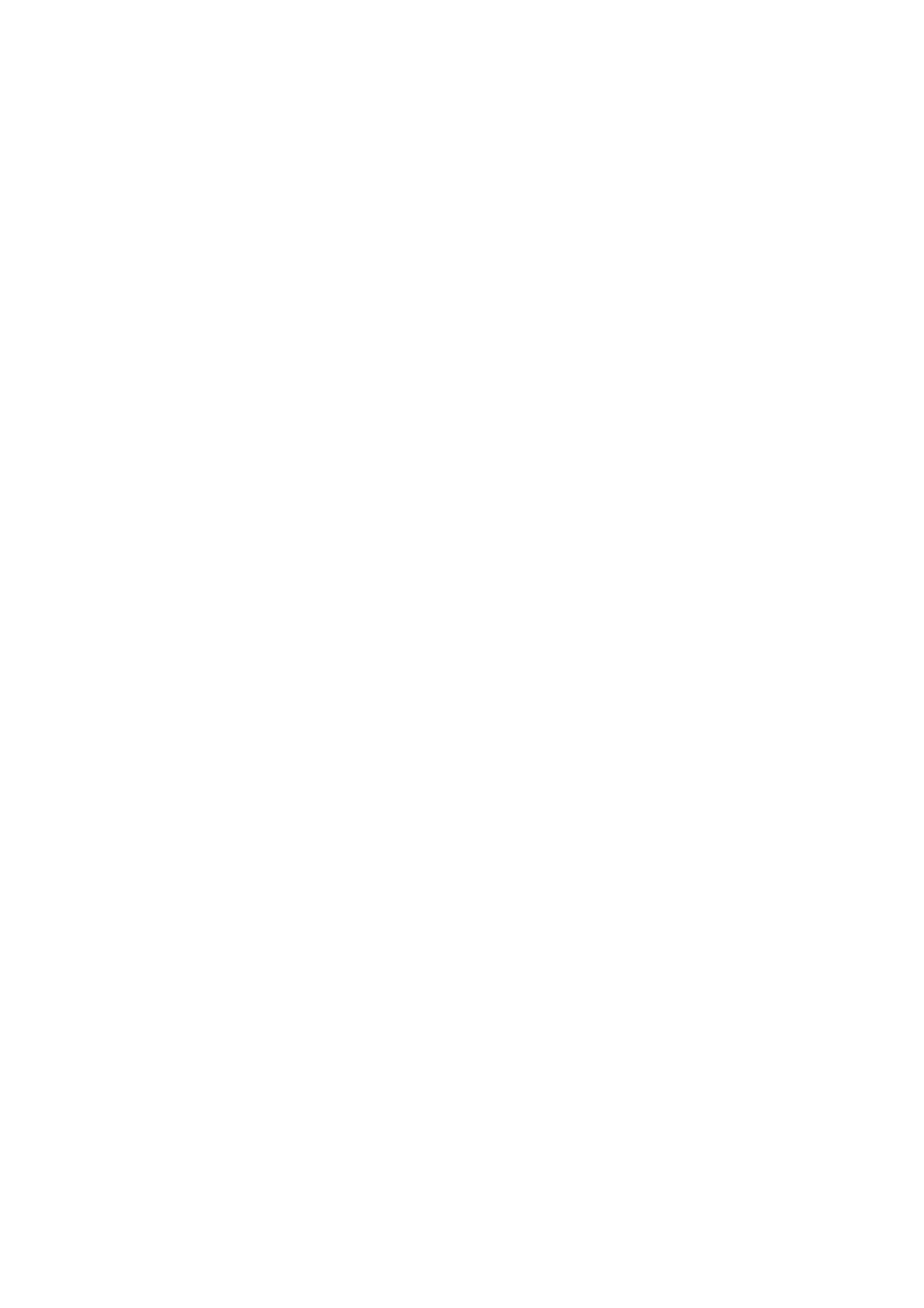### **Abstract**

Section III (Neutron measurements) of the Consultative Committee for Ionizing Radiation (CCRI) held its fifteenth meeting at the Pavillon de Breteuil, Sèvres, on 26 and 27 May 2003. The more rapid pace of key comparisons initiated at the thirteenth meeting is continuing. The final draft report on the fast neutron fluence rate comparison CCRI(III)-K10 (Pilot PTB) is expected within the next few months. All measurements for the neutron source emission rate comparison CCRI(III)-K9.AmBe (Pilot NPL) are scheduled for completion by the end of 2003. Agreement has been reached for the thermal neutron fluence rate comparison CCRI(III)-K8 (Pilot NIST) to proceed under a revised protocol following the successful example of the CCRI(III)-K10 comparison at a single laboratory, rather than by the slower procedure of circulation of a transfer instrument to many laboratories around the world. Agreement was also reached on a procedure for resolving problems in the uncertainty analyses of two participants in the 24.5 keV comparison CCRI(III)-K1 so that the publication of the results of this comparison can proceed. Section III received a report on the status of the RMO comparison of neutron survey meter calibrations, EUROMET project 608, EUROMET.RI(III)-S1 (Pilot BNM/IRSN), and plans were made by two participants to conduct a bilateral comparison of neutron fluence rate measurements at 19 MeV as a EUROMET supplementary comparison. Section III was advised of stricter deadlines adopted by the Joint Committee of Regional Metrology Organizations and the BIPM (JCRB) for reviews of lists of calibration and measurement capabilities. Finally, there was an exchange of information on the status of neutron metrology at the participants' laboratories, emphasizing current applications and future needs.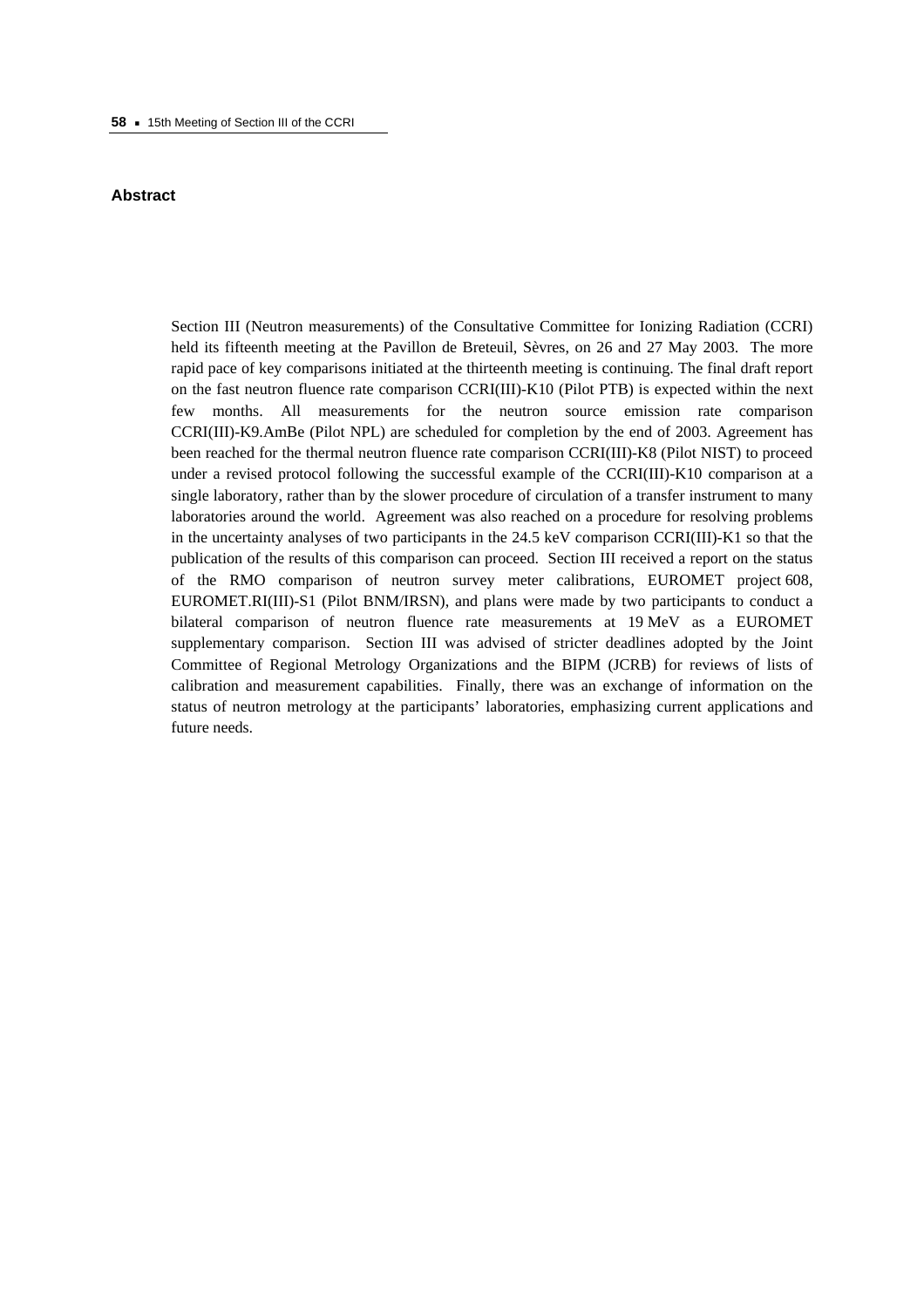# **1 OPENING OF THE MEETING; APPROVAL OF THE AGENDA; APPOINTMENT OF A RAPPORTEUR**

Section III (Neutron measurements) of the Consultative Committee for Ionizing Radiation (CCRI) held its fifteenth meeting at the Pavillon de Breteuil, Sèvres, on 26-27 May 2003.

The following were present: T. Bolognese (BNM/ISRN), D.M. Gilliam (NIST), H. Klein (Chairman of Section III, PTB), N.N. Moisseev (VNIIM), G. Moscati (President of the CCRI), W.W. Pereira (LNMRI/IRD), A.J.M. Plompen (IRMM), D.J. Thomas (NPL), A. Uritani (NMIJ/AIST).

Observer: A. Wambersie (ICRU).

Guests: B.R.S. Simpson (Chairman of Section II), M. Kralik (CMI).

Also present to all or part of the meeting: P.J. Allisy-Roberts (Executive Secretary of the CCRI, BIPM), P.W. Martin (Editor of *Metrologia*), A. Samuel (Executive Secretary of the JCRB), C. Thomas (KCDB Coordinator), A.J. Wallard (Director designate of the BIPM).

Apologies: K. Kudo (NMIJ/AIST), J.J. Broerse (IRI/TNO), T.J. Quinn (Director of the BIPM), P.P. De Regge (IAEA), C. Rong (CIAE), Yang Yuandi (NIM).

The Director designate of the BIPM welcomed the participants of Section III, noting that Dr Quinn was attending a meeting of EUROMET.

Dr H. Klein, Chairman of Section III, welcomed participants and invited everyone to introduce themselves briefly for the benefit of the new participants. He commended Dr P.J. Allisy-Roberts on the preparations for the meeting and welcomed Dr B.R.S. Simpson, Chairman of Section II.

Dr D.M. Gilliam was proposed and accepted the task of rapporteur.

The agenda proposed by Dr Klein was accepted with the addition of two topics for discussion under the heading "Other business". These were the designation of open or closed status for each working document presented at the meeting with regard to public access on the BIPM website and, a special issue of *Metrologia* reviewing the metrology of ionizing radiation.

### **2 MINUTES OF PRECEDING MEETINGS OF CCRI AND SECTION III**

Prof. Moscati, President of the CCRI, welcomed the attendees and referred them to the published report of the [seventeenth meeting of the CCRI,](https://www.bipm.org/en/committees/cc/ccri/publications_cc.html) of which printed copies were available.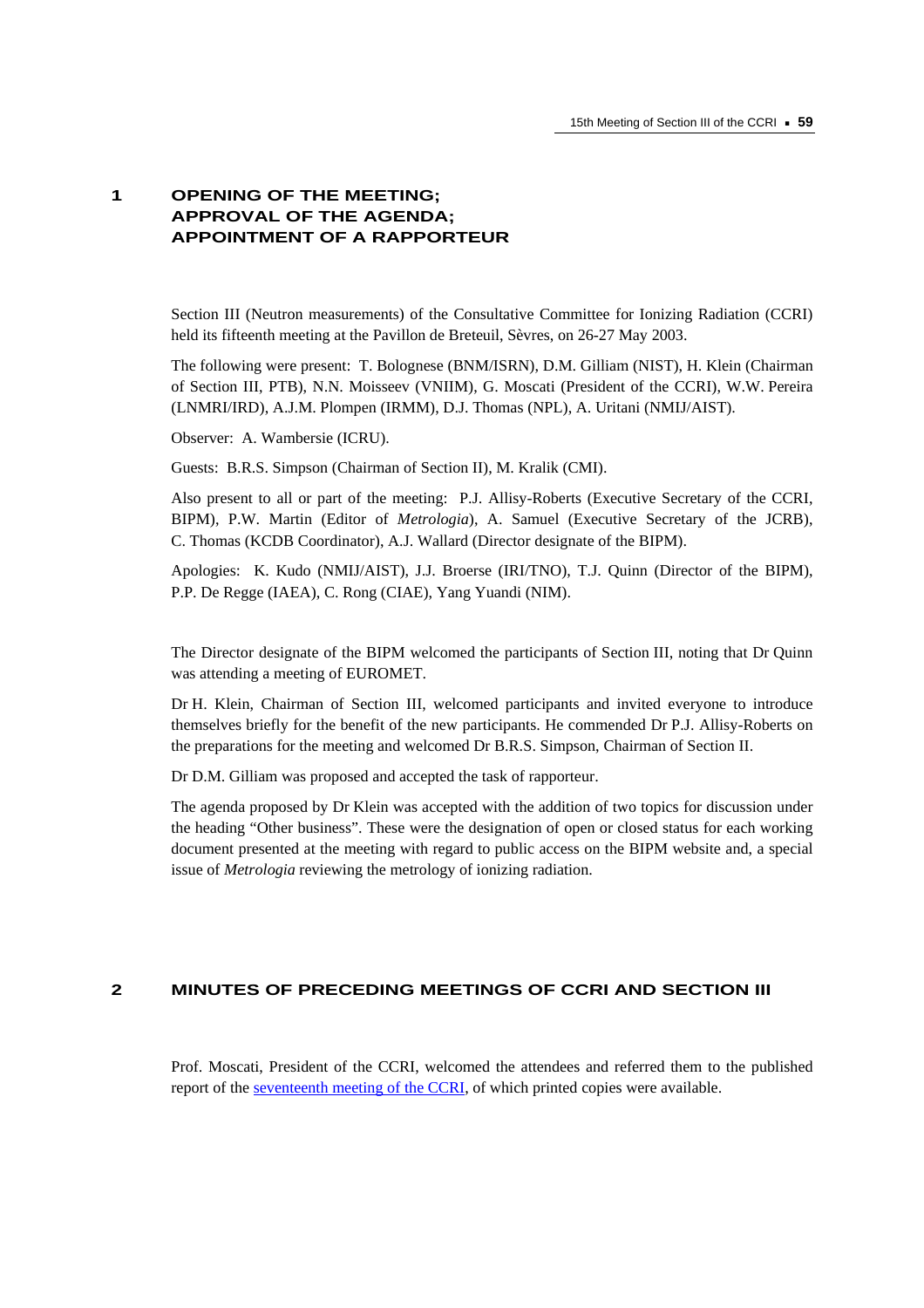No changes were suggested to the report of the fourteenth meeting of Section III that is included in the CCRI report.

### **3 MEASUREMENT COMPARISONS UNDER SECTION III**

#### **3.1 Neutron fluence rate [CCRI\(III\)-K10](http://kcdb.bipm.org//AppendixB/KCDB_ApB_info.asp?cmp_idy=370&cmp_cod=CCRI%28III%29%2DK10&page=5&search=1&cmp_cod_search=&met_idy=4&bra_idy=19&epo_idy=0&cmt_idy=1&ett_idy_org=0&lab_idy=0)** (Pilot PTB)

The CCRI key comparison on neutron fluence rate measurements was performed in March 2001 by participants from the CIAE, IRMM, NIST, NMIJ, NPL, PTB and the VNIIM at the accelerator facility of the PTB. The fluence of monoenergetic neutrons with the ISO-recommended energies 144 keV, 1.2 MeV, 5.0 MeV and 14.8 MeV was to be determined at a distance of 1 m from the target (in vacuum) normalized to one count of a selected neutron monitor. The pilot laboratory provided in June 2001 a detailed description of the neutron field properties, including the relative spectral neutron fluence of uncollided and target scattered neutrons, the observed mean energy for each nominal neutron energy, and the neutron monitor rate with proper correction factors accounting for the particular set-up of the fluence measurement systems including shadow cones. As the evaluator, Dr H. Klein from the PTB, received the last report from the participants in April 2002. Two laboratories, the NIST and the VNIIM, had been asked to re-investigate their data analysis and they provided revised data in November 2002. In addition, the CIAE submitted a supplement with the requested description of details of their primary standard instruments employed at the PTB. Copies of all reports were distributed to the participants in December 2002, which is therefore regarded as the completion date of the comparison exercise. In May 2003, the evaluator distributed the first draft of a type B report to all participants for discussion at the 15th meeting of Section III.

Dr Klein presented the report in great detail. First he discussed the calculation of the spectral fluence of the desired uncollided, almost-monoenergetic neutrons and of the unavoidable background of neutrons scattered from the target assembly into the point of measurement. The participants confirmed that they had corrected their fluence measurements in an adequate way for the fraction of scattered neutrons which amounted to up to 3.5 % of the total fluence rate. Dr Klein also showed that the calculated mean energy of the desired neutrons was well confirmed by spectrometry. He then demonstrated how the monitor rates were inspected and corrected for instabilities of the fields and for the influence of the instruments installed for the fluence measurements, including the shadow cones used to determine the response to air-scattered and room return neutrons. The groups agreed with the statement that the uncertainty of the properly corrected neutron monitor rate did not exceed 0.5 %. Reproducibility of the neutron fields investigated on different days was confirmed to better than 0.5 % by repeated fluence measurements of the pilot laboratory for all neutron energies except for the 5.0 MeV field for which a scatter of about 2 % in the fluence per monitor count was observed.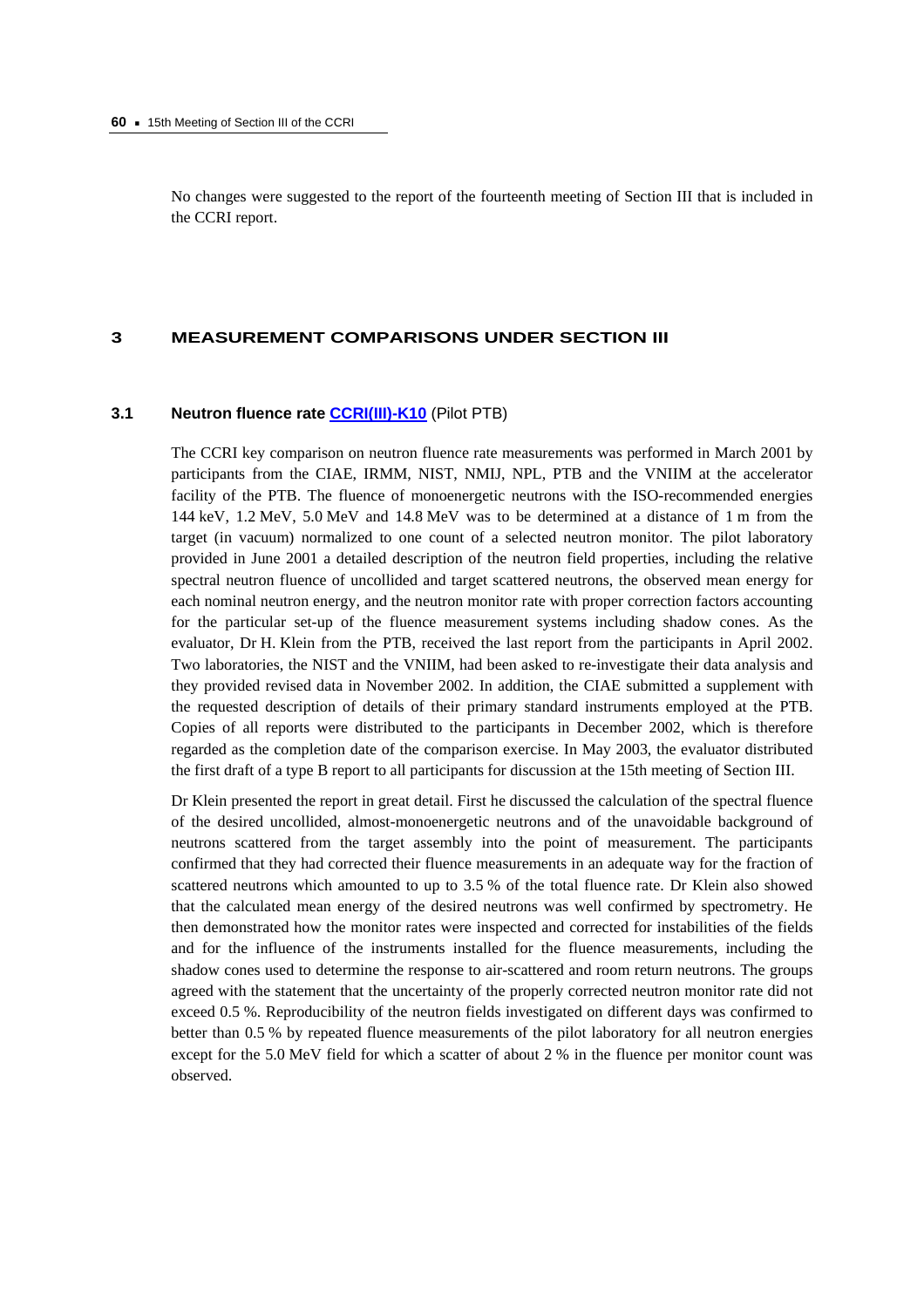The final data sets were then evaluated for unweighted means, weighted means and median values. The results were discussed in detail for the four neutron energies. The uncertainty budgets reported by the participants were regarded as adequate and complete and will be added to the report in an appendix. The group finally decided to propose the weighted mean values for the key comparison reference values (KCRVs). All data reported by participants will be considered for the KCRVs except for the 14.8 MeV result of the VNIIM that will be excluded from the analysis as an obvious outlier. The degree of equivalence will then be derived from these data sets. Dr D.J. Thomas (NPL) then reported on recent results obtained for the effective centres of the De Pangher long counter employed at the PTB which resulted in slightly revised data of the fluence of 144 keV, 1.2 MeV and 5.0 MeV neutrons. Although these new data are regarded as more reliable and would even improve the database, these results cannot be considered in the final analysis of this key comparison because they were obtained after the completion date. For the same reason, the revised response functions which the VNIIM recently obtained for their transfer instrument cannot be considered although the outlier at 14.8 MeV is now explained and the revised 1.2 MeV result would also improve the database considerably. This information will, however, be included in the final report. Section III agreed that the final report should be based on the draft B report considering all the decisions taken at the meeting and the suggestions of some participants for editorial changes. Dr Klein promised to prepare the draft of the final report for distribution within a period of two months. The plan accepted by Section III for publication of the results is that the final report would be posted on the BIPM key comparison database (the KCDB), as a *Metrologia Technical Supplement* with a link to the appropriate web page. No other possibilities for publication of the results were suggested.

## **3.2 Fast neutron fluence measurement: Bonner sphere comparison at 24.5 keV [CCRI\(III\)-K1](http://kcdb.bipm.org//AppendixB/KCDB_ApB_info.asp?cmp_idy=345&cmp_cod=CCRI%28III%29%2DK1&page=1&search=1&cmp_cod_search=&met_idy=4&bra_idy=19&epo_idy=0&cmt_idy=1&ett_idy_org=0&lab_idy=0)** (Pilot NPL)

The report of the evaluator Dr V. Lewis (NPL) [\(CCRI\(III\)/01-07\)](https://www.bipm.org/cc/CCRI(III)/Allowed/14/CCRI(III)01-07.pdf) had already been discussed in great detail at the 14th meeting of Section III. The report has to be expanded considerably because the descriptions of the primary standard instruments used by some of the participating laboratories are missing, as are their uncertainty budgets. In addition, the calculations of the CIAE and the VNIIM for the spectral fluence for their Sb-Be sources were questioned. Since the considerable corrections for the fraction of high-energy neutrons seem to be quite uncertain, the rather small uncertainties claimed by these laboratories may not be justified. The laboratories were asked to calculate the source spectra for both sources using their normal procedures in order to check for consistency. Section III is still waiting for these new results. Provided that consistent results are obtained, the claimed uncertainties will be accepted for the final analysis of the data sets submitted. Section III already agreed to propose the weighted mean as the key comparison reference value from which the degree of equivalence will be derived. Complete uncertainty budgets are still required for the report and for publication in the KCDB. Section III will ask Dr V. Lewis, who very recently retired, to update his report according to the CIPM guidelines, with support from Dr D.J. Thomas and Dr H. Klein who will urgently ask the CIAE and the VNIIM for appropriate actions.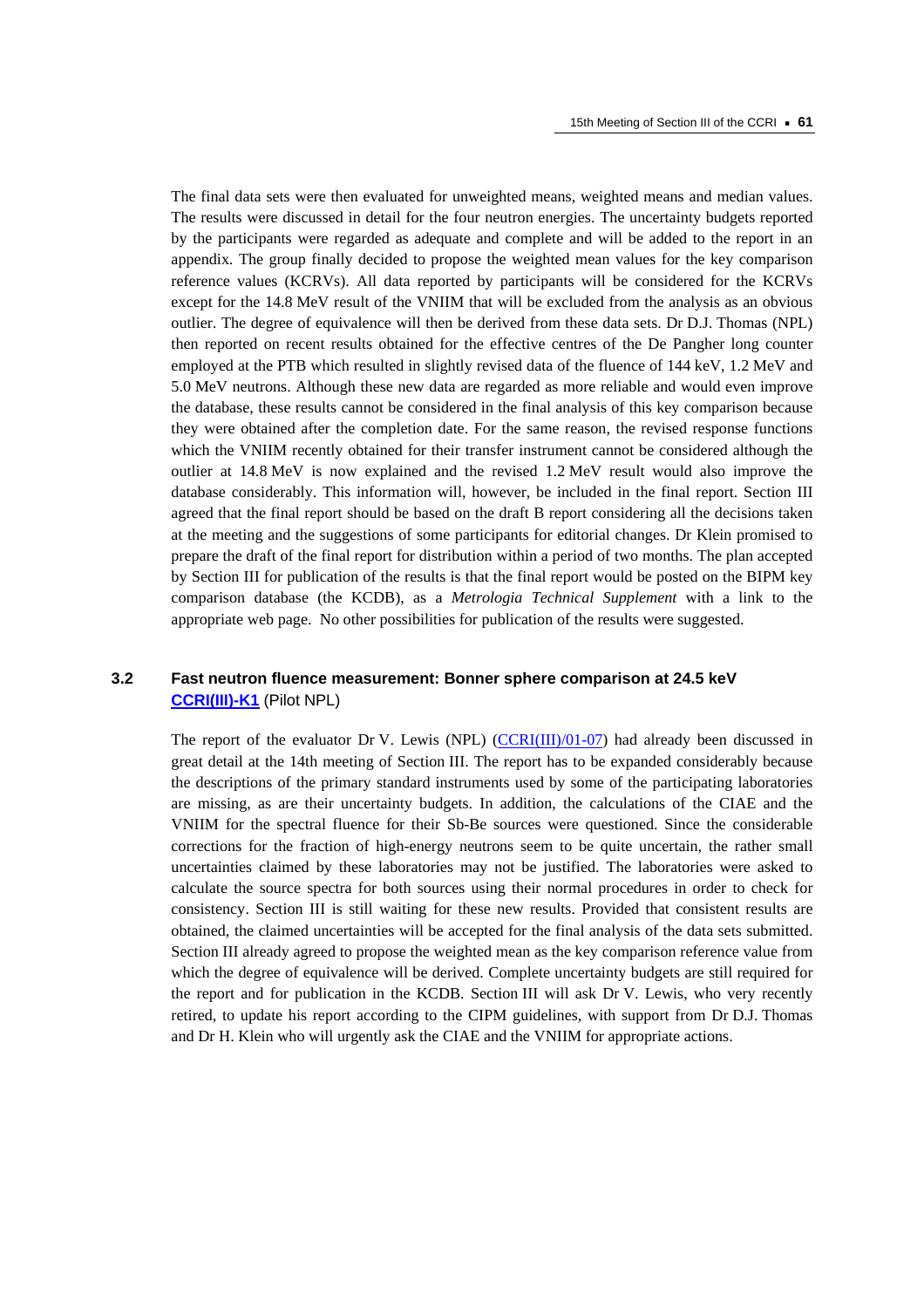#### **3.3 Neutron fluence rate: thermal neutrons CCRI(III)-K8.B-10** (Pilot NIST)

The comparison exercise had been started according to the agreed protoco[l \(CCRI\(III\)/01-11\). T](https://www.bipm.org/cc/CCRI(III)/Allowed/14/CCRI(III)01-11.pdf)he initial measurements at the NPL, however, exhibited serious problems with the transfer instruments, in particular the sensitivity of the B-10 ionization chambers to environmental disturbances (noise, electromagnetic interference) and long-term instabilities. Dr D. Gilliam therefore suggested discontinuing the exercise as originally planned. He proposed instead to use different wellcharacterized thermal neutron fields available at the NIST research reactor for the comparison exercise. Neutron fluence rates from  $10^4 \text{ cm}^{-2} \text{ s}^{-1}$  to  $10^9 \text{ cm}^{-2} \text{ s}^{-1}$  can be realized to meet the requirements of the different instruments and methods, which may be used by different participants for the measurement comparisons. Section III agreed with the proposals and six laboratories, the IRMM, IRSN, NMIJ, NPL, PTB and the VNIIM, expressed an interest to participate in this comparison which, however, can only be carried out in the spring of 2005 at the earliest. Dr Gilliam will distribute a revised protocol including the main properties of the available fields, the monitoring procedures and the irradiation conditions within the next few months for comments. The project will then be continued as CCRI key compariso[n CCRI\(III\)-K8.](http://kcdb.bipm.org//AppendixB/KCDB_ApB_info.asp?cmp_idy=367&cmp_cod=CCRI%28III%29%2DK8&page=4&search=1&cmp_cod_search=&met_idy=4&bra_idy=19&epo_idy=0&cmt_idy=1&ett_idy_org=0&lab_idy=0) 

## **3.4 Neutron emission rat[e CCRI\(III\)-K9.AmBe](http://kcdb.bipm.org//AppendixB/KCDB_ApB_info.asp?cmp_idy=368&cmp_cod=CCRI%28III%29%2DK9%2EAmBe&page=5&search=1&cmp_cod_search=&met_idy=4&bra_idy=19&epo_idy=0&cmt_idy=1&ett_idy_org=0&lab_idy=0)** (Pilot NPL)

The comparison exercise was started in 1999 and is still on schedule, in spite of one considerable delay of more than one year. Dr D.J. Thomas reported on the status and the final actions still planned in 2003. The measurements with the travelling AmBe source were recently completed at the LNMRI/IRD. Next, the source emission will be measured at the NIST, then at the NPL for a second time, and finally at the BNM/IRSN. The end of the year 2003 should see the completion of all the measurements. The participants were asked to send their reports to Dr H. Klein with a detailed description of the measurement method, the corrections applied and a complete uncertainty budget for their results, according to the GUM recommendations. Dr Klein will act as the repository for all reports until the report of the NIST is available. Reports should be sent to him within two months after completion of measurements. The complete set of reports will then be sent to Dr J. Adams at the NIST, who will be asked by Section III to evaluate this key comparison.

### **3.5 Future comparisons**

At the preceding (14th) meeting of Section III, the IRMM proposed a comparison exercise with 19 MeV neutrons. As the PTB was the only other laboratory to express an interest, Section III suggested that this comparison should be run as a EUROMET supplementary comparison. The IRMM and the PTB agreed and will immediately propose this exercise to EUROMET for approval.

There seems to be no urgent need for other comparison exercises before the current and planned exercises are finalized.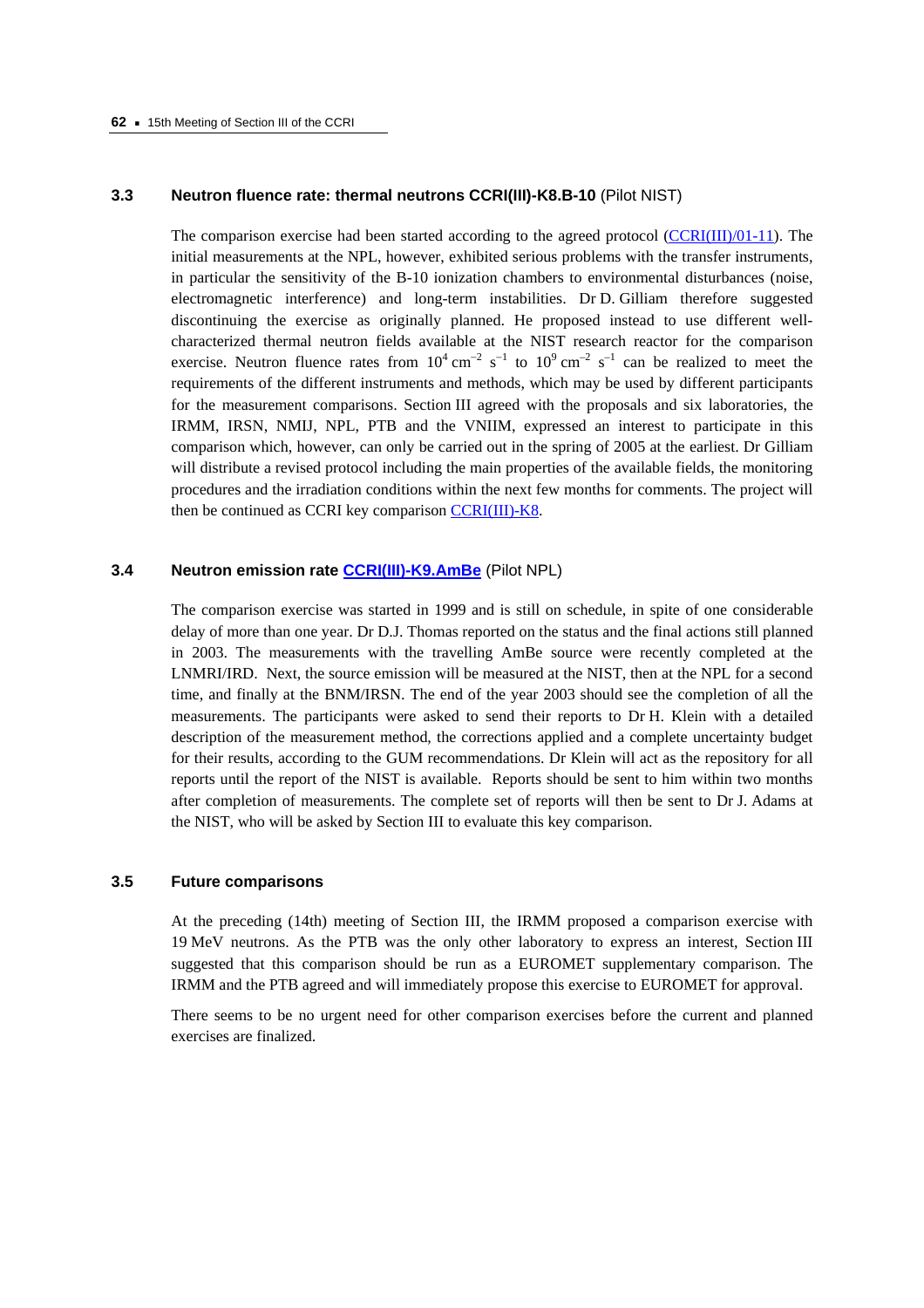# **4 RMO COMPARISON: COMPARISON OF NEUTRON SURVEY METER CALIBRATIONS EUROMET PROJECT 608 [EUROMET.RI\(III\)-S1](http://kcdb.bipm.org//AppendixB/KCDB_ApB_info.asp?cmp_idy=581&cmp_cod=EUROMET%2ERI%28III%29%2DS1&page=1&search=2&cmp_cod_search=EUROMET%2ERI%28III%29%2DS1&met_idy=&bra_idy=&epo_idy=&cmt_idy=&ett_idy_org=&lab_idy=)** (PILOT BNM/IRSN)

Dr T. Bolognese, BNM/IRSN, reported on the status of the EUROMET project 608, initiated by the EUROMET and approved by the CCRI as an RMO supplementary comparison. Seven partners from the EUROMET, the CMI, IEA, IRSN, NPL, SCK, SMU and the PTB together with four laboratories from other RMOs, the CIAE, IRD, NIST and the VNIIM, will participate in this comparison. Due to technical problems with one of the transfer instruments, the start was delayed until summer 2003. The coordinator, Dr L Van-Ryckeghem from the BNM/IRSN, will prepare a schedule taking into account the time windows offered by the partners within the next two years. Provided that the transfer instruments are not kept for more than one month in each laboratory, this comparison exercise could be completed by the summer of 2005. The participants were requested to keep within the proposed schedule as a matter of urgency.

### **5 THE MUTUAL RECOGNITION ARRANGEMENT**

Dr Angela Samuel, the Executive Secretary of the JCRB, presented to Section III the status of the MRA database Appendix C entries as shown on the [JCRB web page.](https://www.bipm.org/en/committees/jc/jcrb/) She emphasized that the JCRB had defined rules with some stricter deadlines for the review of the CMC lists. The status of the CMC lists submitted by the RMOs to the JCRB may be taken from this JCRB web page.

# **6 EXCHANGE OF INFORMATION ON WORK IN PROGRESS AT THE PARTICIPANTS' LABORATORIES**

### **6.1 IRMM** [\(CCRI\(III\)/03-25\)](https://www.bipm.org/cc/CCRI(III)/Allowed/15/CCRI(III)03-25.pdf)

Dr A. Plompen discussed recent activities at the IRMM related to data needs for characterization and transmutation of nuclear waste, as well as data needs for basic nuclear physics and standards. Some topics of research included yields of fission fragments and tritium (from ternary fission), production of 14C in nitride fuels for accelerator-driven thorium-fuelled sub-critical reactor systems, and refinement of the  $^{10}$ B cross-section standard.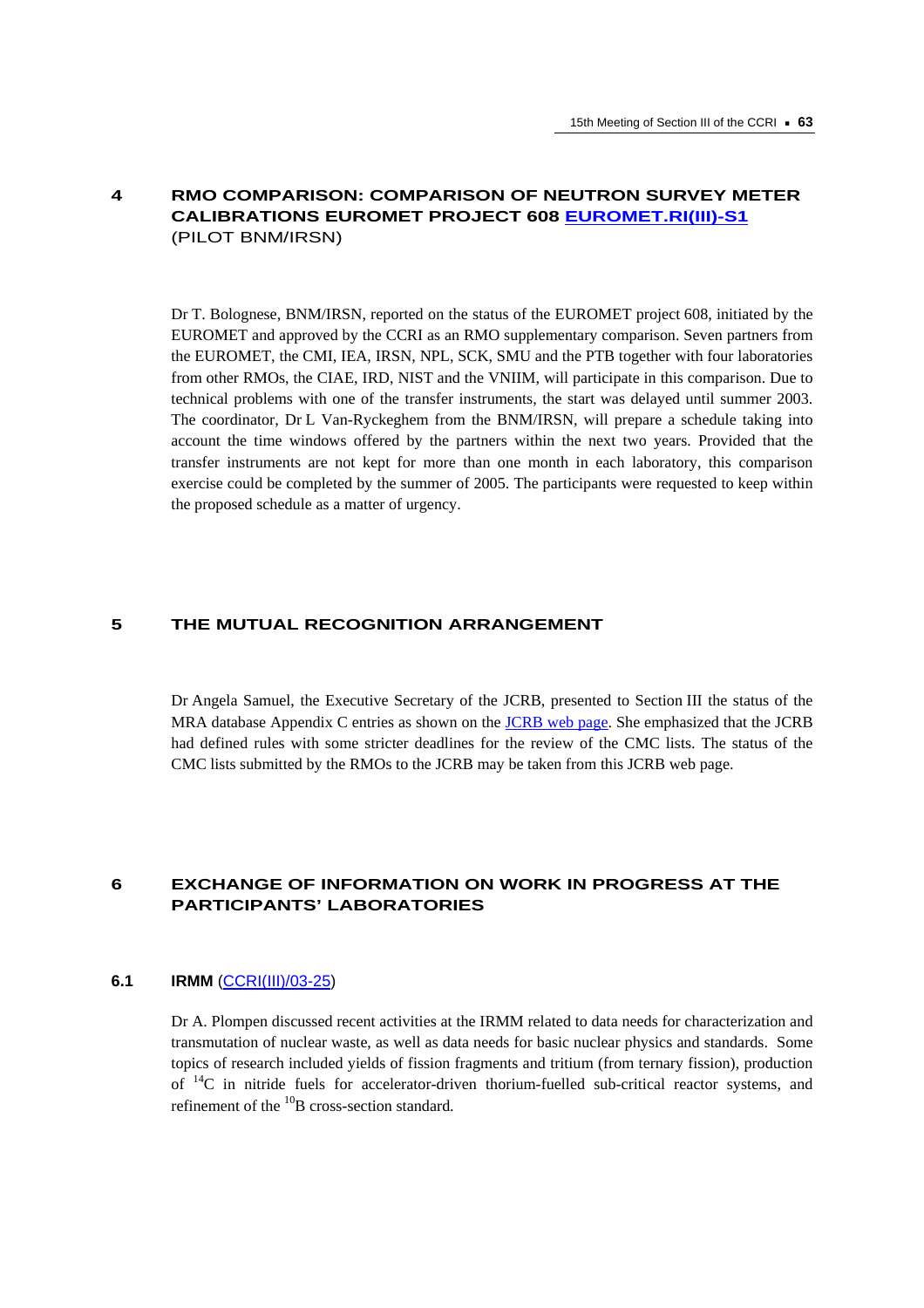of  ${}^{14}C$  in nitride fuels for accelerator-driven thorium-fuelled sub-critical reactor systems, and refinement of the  $^{10}$ B cross-section standard.

### **6.2 BNM/IRSN** [\(CCRI\(III\)/03-18\)](https://www.bipm.org/cc/CCRI(III)/Allowed/15/CCRI(III)03-18.pdf)

Dr T. Bolognese-Milstajn discussed recent progress at the BNM/IRSN in the set-up and characterization of a "realistic" radiation field called CANEL at the T400 accelerator. The 3.3 MeV neutrons from the (d, d) reaction are moderated by layers of iron and water. The neutron spectrum as measured by the Bonner sphere method was compared with MCNP4C simulation as part of the EUROMET 670 project.

### **6.3 LNMRI/IRD** [\(CCRI\(III\)/03-09\)](https://www.bipm.org/cc/CCRI(III)/Allowed/15/CCRI(III)03-09.pdf)

Dr W. Pereira listed a wide range of activities in calibrations, irradiations, preparation of ISO reference fields based on radionuclide neutron sources and a new 14 MeV neutron generator. He described both the experimental and computational capabilities at the LNMRI/IRD. The Laboratório de Neutrons has completed its measurements in the neutron emission rates comparison, using the manganese sulfate bath method and new MCNP calculations of correction factors.

### **6.4 NIST** [\(CCRI\(III\)/03-01\)](https://www.bipm.org/cc/CCRI(III)/Allowed/15/CCRI(III)03-01.pdf)

Dr D. Gilliam described the thermal neutron and cold neutron beam facilities at the NIST that will be available for the revised protocol of the thermal neutron fluence rate comparison. New work in neutron spectrometry in collaboration with the Russian Institute for Nuclear Research was described. This work is motivated by needs for neutron detection and radiation protection related to United States homeland security projects.

# **6.5 NMIJ/AIST** [\(CCRI\(III\)/03-03](https://www.bipm.org/cc/CCRI(III)/Allowed/15/CCRI(III)03-03.pdf) and [CCRI\(III\)/03-04\)](https://www.bipm.org/cc/CCRI(III)/Allowed/15/CCRI(III)03-04.pdf)

Dr A. Uritani described recent work in spectrum adjustment for shallow or deep tumours in boron neutron capture therapy and depth-dose measurements in water phantoms at the NMIJ/AIST. Both an optical fibre neutron detector and gold wire activation were used to make measurements in the phantom. Preparations of the ISO monoenergetic fast neutron standard fields between 8 keV and 19 MeV at a new Pelletron-type accelerator at the JAERI were described. At the facility for radiation standards of the JAERI, the graphite pile for both internal neutron fields and external neutron beams has been enlarged and refurbished [\(CCRI\(III\)/03-07\).](https://www.bipm.org/cc/CCRI(III)/Allowed/15/CCRI(III)03-07.pdf)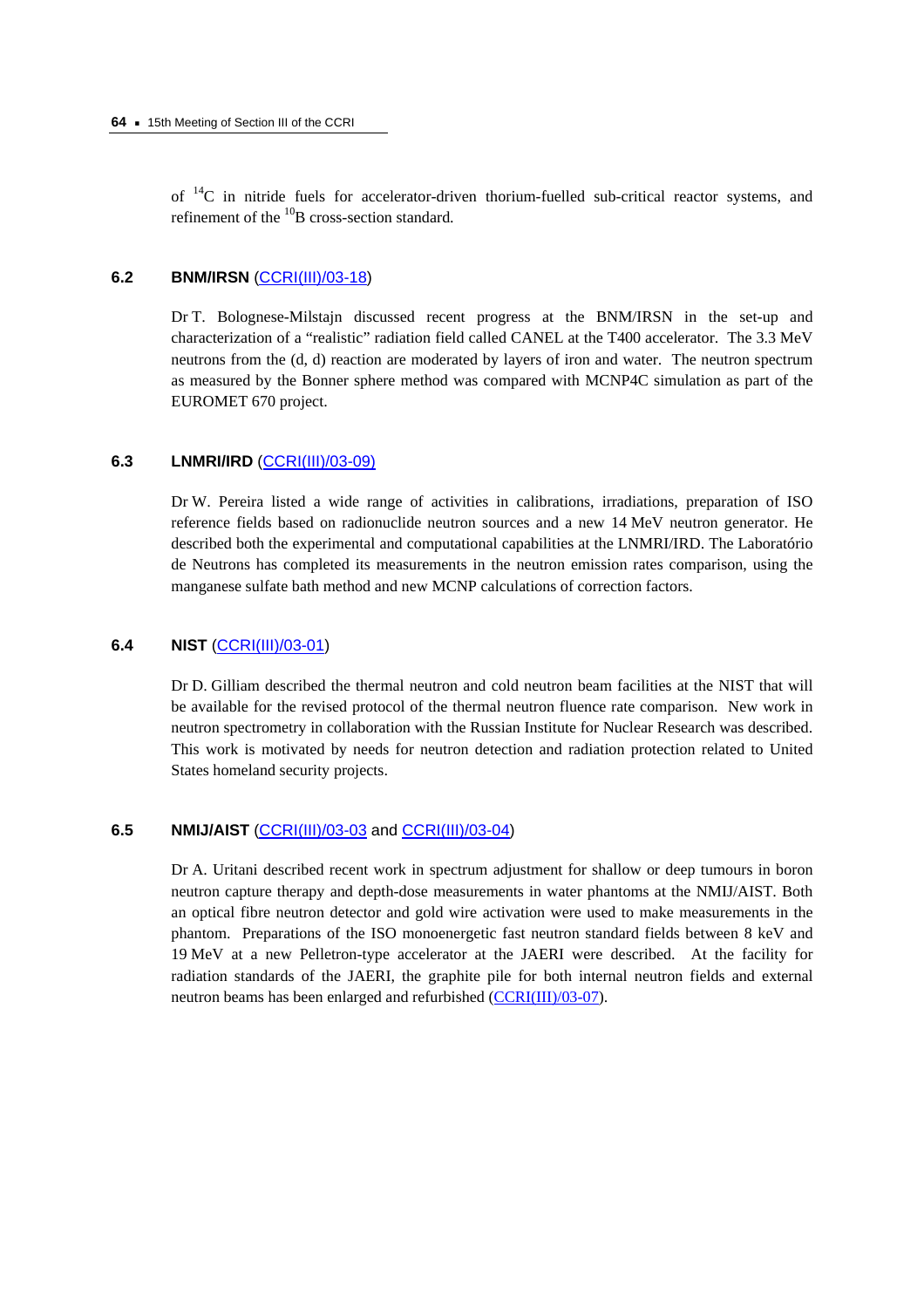#### **6.6 NPL** [\(CCRI\(III\)/03-08\)](https://www.bipm.org/cc/CCRI(III)/Allowed/15/CCRI(III)03-08.pdf)

Dr D.J. Thomas summarized recent developments in neutron metrology at the NPL. The MCNP code was employed to investigate corrections for parasitic neutron reactions in manganese bath measurements and to investigate calculations of the effective centre of long counters as a function of incident neutron energy. Significant revisions  $(21\%)$  in the bath corrections were attributed mostly to a factor-of-two change in the  $(n, \alpha)$  cross section of oxygen. It was noted that spurious trends and correlations in the effective centre calculations could occur if the MCNP code was permitted to start successive calculations with the same random number seed. Considerable improvements were achieved in calculating the effective centre of the long counter in dependence of the neutron energy.

# **6.7 PTB**

Dr H. Klein made a presentation on recent work at the PTB, including calibration field developments, lithium target phenomena, neutron spectroscopy developments, dosimetry developments, and micro beam research. The organization of PTB neutron work was revised to include the designations: Ion accelerators and reference radiation fields (new Department 6.4), and Neutron radiation (new Department 6.5). Experiments with neutrons on lymphocytes have given an RBE value for fast neutrons of the order of  $28 \pm 13$  relative to 200 keV x-rays. Experiments with a portable water calorimeter have shown that a single curve for caloric defect as a function of LET applies to all of the following ions:  ${}^{4}$ He,  ${}^{2}$ H,  ${}^{1}$ H, and  ${}^{12}$ C. The new micro ion beam facility allows the irradiation of biological samples with a pre-selected number of ions and a wide LET range. The beam and sample position can be aligned with an uncertainty of  $2 \mu$ m. (No document available.)

#### **6.8 VNIIM** [\(CCRI\(III\)/03-10\)](https://www.bipm.org/cc/CCRI(III)/Allowed/15/CCRI(III)03-10.pdf)

Dr N. Moisseev reviewed the recent research and comparison activities of the VNIIM. Research efforts included study of fast neutron interactions with carbon and thermal neutron measurements in a large, spherical, accelerator-driven graphite pile. Applied work included calibration of secondary standards, tests of a scintillation spectrometer for mixed neutron/gamma-ray fields, and tests of bubble detectors. A <sup>248</sup>Cm neutron source of  $10^6$  neutrons per second has been produced, but regulatory problems prevent its circulation.

### **6.9 CMI** [\(CCRI\(III\)/03-17\)](https://www.bipm.org/cc/CCRI(III)/Allowed/15/CCRI(III)03-17.pdf)

Dr M. Kralik discussed recent activities of the CMI. Calibrations of  $^{252}$ Cf sources were made for use in brachytherapy and intracavity therapy for cervical carcinomas. Personal dosimeters were calibrated using AmBe and bare or moderated <sup>252</sup>Cf sources. Bonner sphere measurements were used for neutron spectroscopy in workplaces at nuclear power plants and around clinical linacs. The creation of photoneutrons in the polyethylene of the Bonner spheres by high-energy photons had caused some measurement problems. Solutions were derived for six of the eight numerical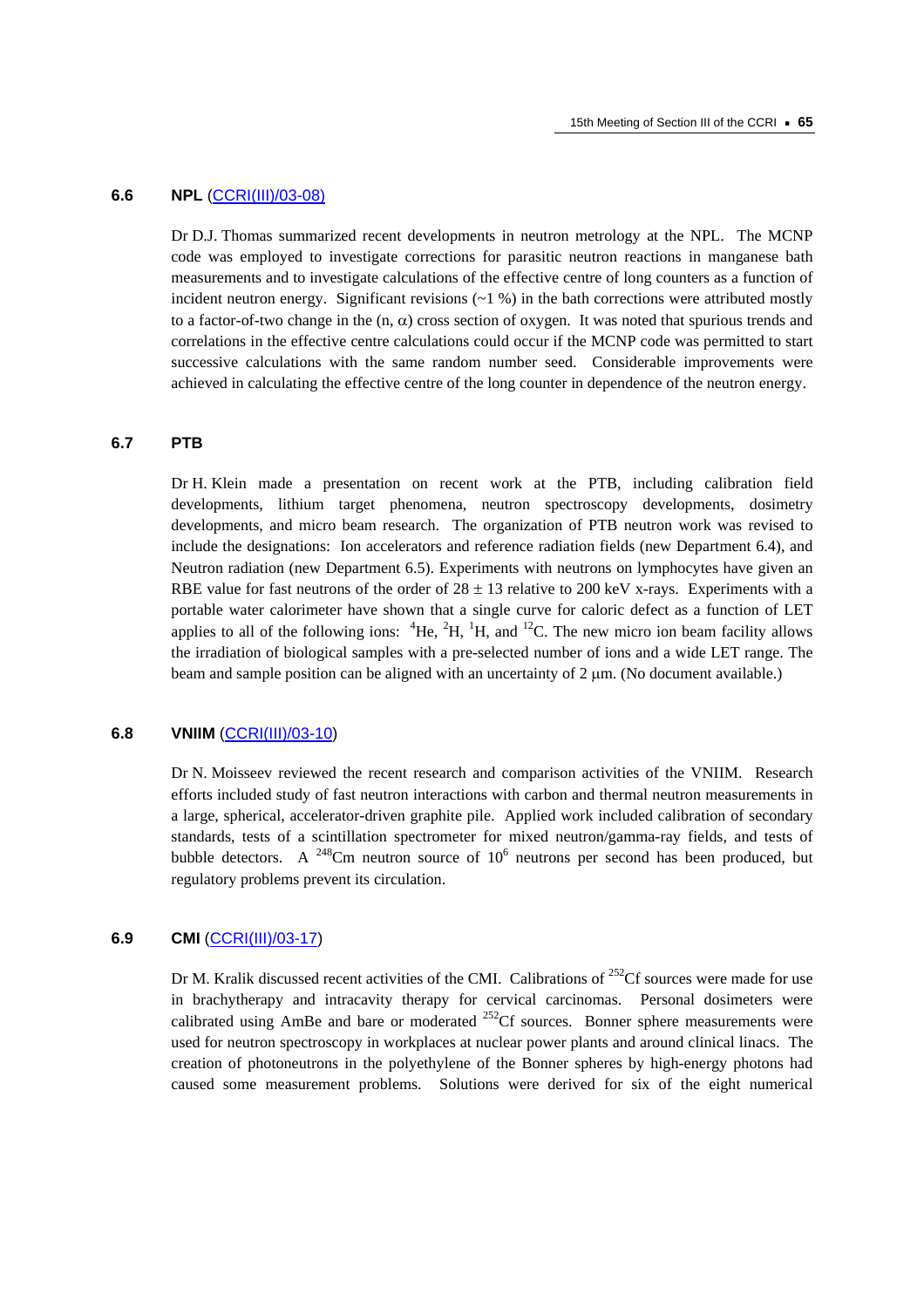comparisons in the EU concerted action for the quality assurance in dosimetry workshop (QUADOS) to be held in July 2003.

The title of the workshop is "Intercomparison on the usage of computational codes in radiation dosimetry" ([http://www.nea.fr/download/quados/quados.html\)](http://www.nea.fr/download/quados/quados.html)

### **6.10 CIAE** [\(CCRI\(III\)/03-02\)](https://www.bipm.org/cc/CCRI(III)/Allowed/15/CCRI(III)03-02.pdf)

The developments and plans at the CIAE were noted in the unavoidable absence of Dr C. Rong.

# **7 QUANTITIES AND UNITS** (CCRI(III)/03-13 AND -14)

Various resolutions to change the explanation of dose equivalent in the SI brochure were presented to Section III for comments and suggestions. After a short discussion Section III followed the suggestions of Dr Wambersie, member of the main commission of ICRU. This was to agree to delete the free parameter  $N$  in the current definition of dose equivalent quantities, so that it becomes  $H = Q \cdot D$ , and to delete organ equivalent dose from the list of quantities pertaining to the sievert.

# **8 TRENDS AND FUTURE NEEDS IN NEUTRON METROLOGY**

This topic was not discussed in great detail. The contribution, which Prof. Moscati has to present on behalf of CCRI at the next CGPM in October 2003, will be prepared on the basis of the minutes of recent meetings.

### **9 FUTURE MEMBERSHIP OF CCRI(III)**

There was some confusion about the membership of CCRI(III). Dr Kralik (and Dr Dryák in Section II) are currently invited as guests to the meetings. In order for the CMI to become members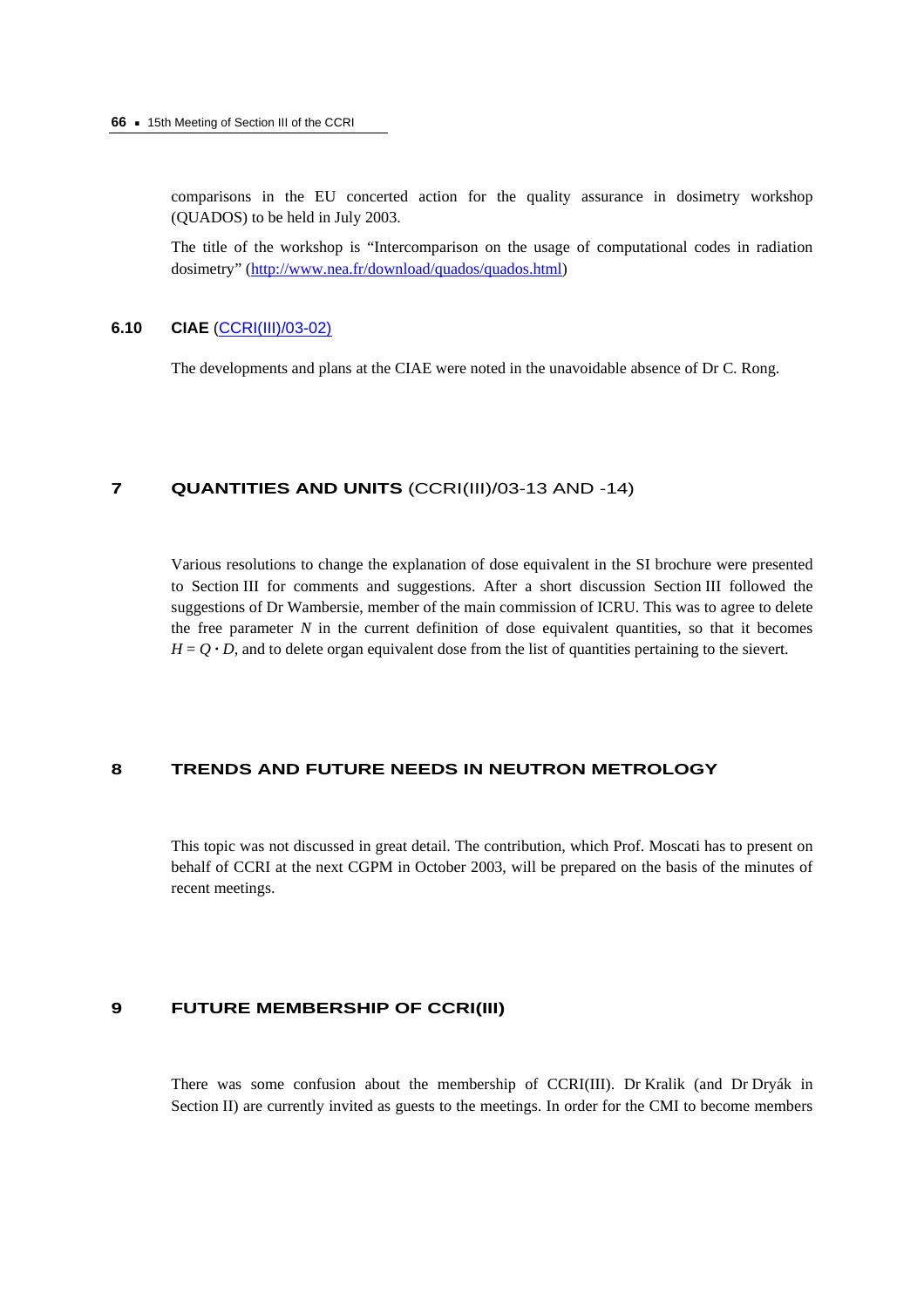of the CCRI sections, the president of the CMI, Dr Klenovsky, needs to propose this to the next CIPM meetin[g \(CCRI\(III\)/03-16\).](https://www.bipm.org/cc/CCRI(III)/Allowed/15/CCRI(III)03-16.pdf) 

Dr Klein is in contact with Dr Park from the KRISS. The ionizing radiation division is going to extend the activities in the field of neutron metrology with applications in nuclear technology (e.g. in core spectrometry) and radiation protection (dosimetry and workplace spectrometry). Since the KRISS had already participated in the key comparison on neutron emission rate measurements, the Chairman agreed to invite them as a guest to the next meeting.

As part of the commitment for CCRI(III) membership, all participants were asked to provide an updated list of publications which are related to neutron metrology and dosimetry and appeared or were submitted in recent years.

### **10 OTHER BUSINESS**

# **10.1 Public access to Section III working documents**

The status of the CCRI(III) documents was discussed. Most of the working documents on the BIPM web page, which previously were only accessible by CCRI(III) members, will be opened for public access. The participants were also asked to provide the files of their laboratory presentations for inclusion in the working documents although these would be accessible only by CCRI(III) participants.

### **10.2 Special Issue of** *Metrologia*

Prof. P.W. Martin, editor of *Metrologia*, offered to publish a review of the metrology of ionizing radiation in special issues of *Metrologia* that may appear in 2005/2006. The idea, supported by the president of CCRI Prof. Moscati as an opportunity to promote the work of the CCRI, is to review the state of the art, current applications and future needs of metrology in the field of ionizing radiation. Each section of CCRI may publish a review with up to 150 printed pages.

Section III was asked to propose a list of topics for this special issue. Invitations to contributing authors, the assignment of referees (two per article) and the organization of the project will be the responsibility of the organizers from CCRI. A proposal could not be prepared immediately due to the short notice, but Section III regards this project as an excellent opportunity to describe the state of the art in this field and the Chairman will provide a proposal as soon as possible.